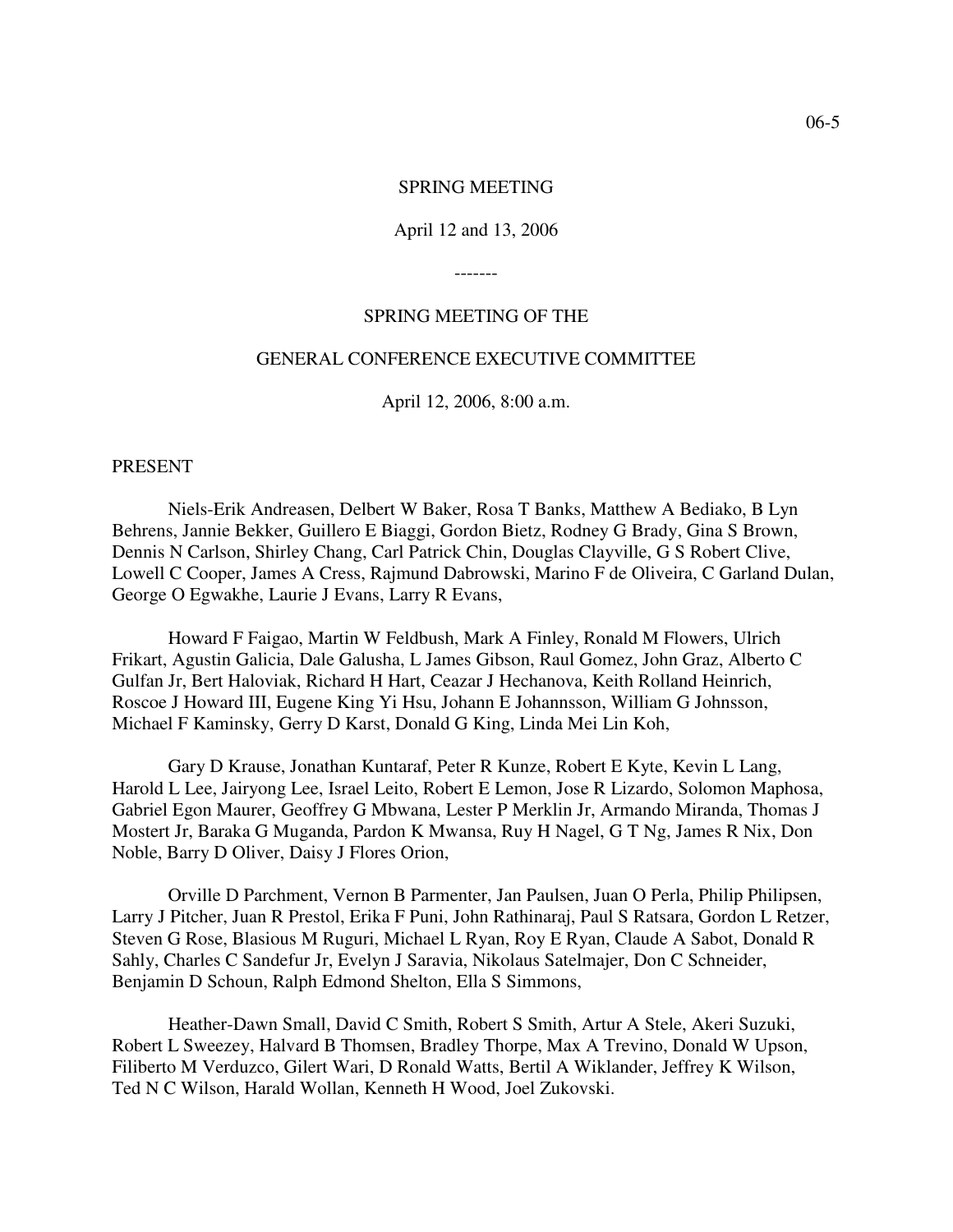06-6 April 12, 2006, a.m. GCC Spring Meeting

### DEVOTIONAL

The devotional message entitled, "Hope When Lost" was presented by Dr Gerald R Winslow, Vice Chancellor of Spiritual Life and Wholeness, Loma Linda University.

Text: Luke 15

More than once Jesus was criticized because he "welcomes sinners and eats with them." This was true. In response to the criticism, Jesus told three well-known stories: the lost sheep, the lost coin, and the lost son. These stories can be read from at least three different perspectives. First, we may see in them our own being lost. We are like the sheep that went missing, bleating in the wilderness. Our ability to be honest about our own lostness is the beginning of hope, because we cannot be found if we do not admit that we are lost. Second, we may see in these three stories our opportunity to collaborate with the Master of the universe in seeking those who are lost. God does not need our help to find those who are lost, but God gives us the remarkable privilege of bringing the lost to Him. Finally, we may see ourselves in these stories as the ones who celebrate the return of those who were lost. Every time Adventists gather in worship, there is opportunity to rejoice that the lost are continuing, day by day, to be found. Together with our Lord, we can help to create the kind of community that takes joy in welcoming those who were lost and are now found.

Jan Paulsen, Chairman, called to order the first session of the 2006 Spring Meeting.

-------

### PRESIDENT'S OPENING REMARKS

The Mission Statement defines our focus. This mission is the reason we meet in council. I would like to welcome everyone who is here today.

This morning, we will be receiving the Treasurer's Report along with other items that need to be considered by this body.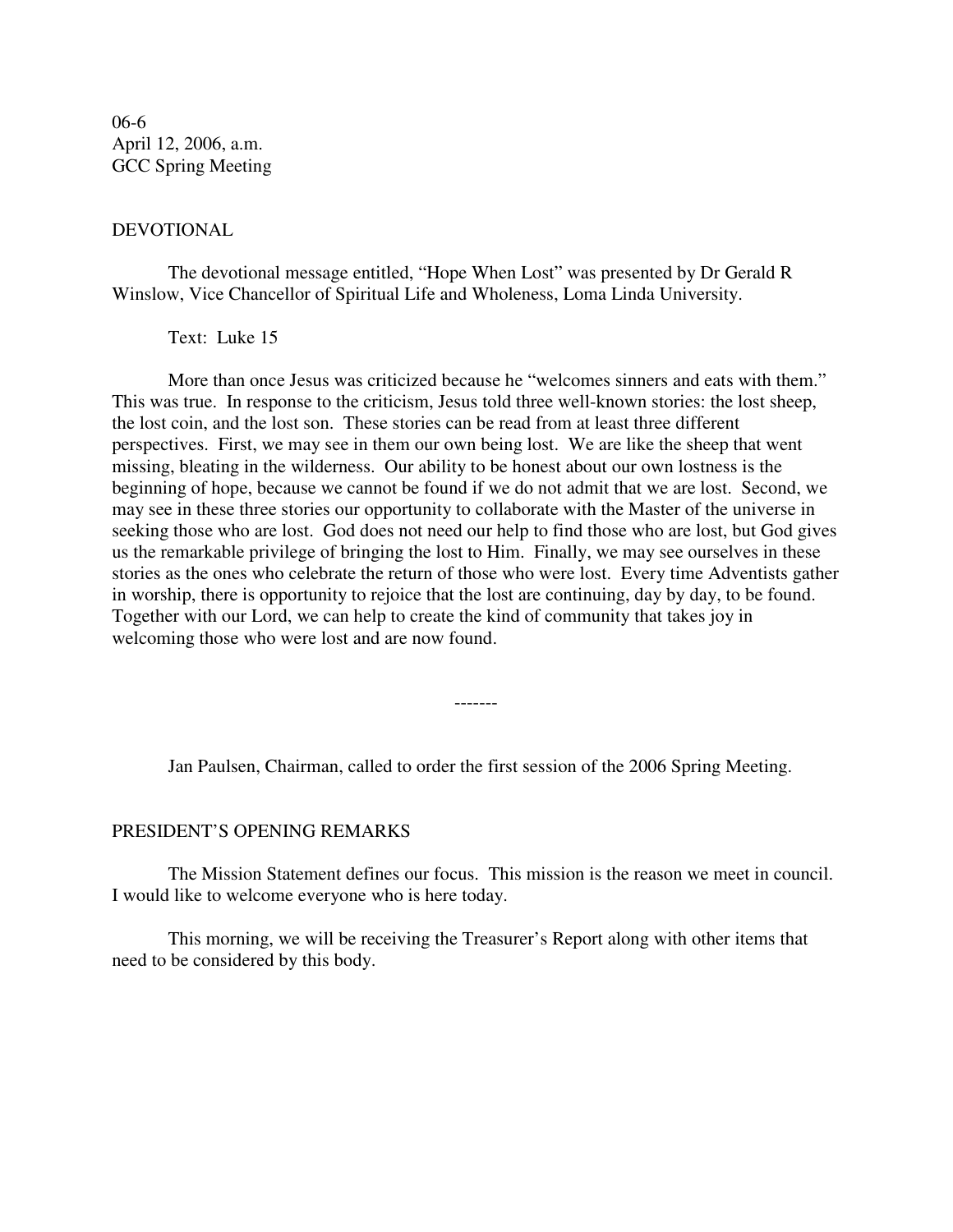06-7 April 12, 2006, a.m. GCC Spring Meeting

## MISSION STATEMENT OF THE SEVENTH-DAY ADVENTIST **CHURCH**

The Mission Statement of the Seventh-day Adventist Church was read by Agustin Galicia, Secretary of the business session.

Prayer was offered by Kenneth H Wood, Chairman of the Ellen G White Estate Board of Trustees.

## TELL THE WORLD REPORT

Michael L Ryan and Mark A Finley, General Vice Presidents of the General Conference, reported on the progress of the *Tell the World* program.

Without an emphasis on reaching people, the Church fails in the reason for its existence as described clearly in the mission statement: "The mission of the Seventh-day Adventist Church is to communicate to all peoples the everlasting gospel of God's love in the context of the three angels' messages of Revelation 14:6-12, and as revealed in the life, death, resurrection, and high priestly ministry of Jesus Christ, leading them to accept Jesus as personal Savior and Lord and to unite with His remnant church, and to nurture them in preparation for His soon return."<sup>1</sup>

Over the next five years, the Seventh-day Adventist Church will embark on a strategic plan directly focused on its God-given mission: "*Tell the World."*

## Vision

*Tell the World* is a vision for how the Gospel of Jesus will be shared by the Seventh-day Adventist Church from 2005-2010. It focuses the Church on its identity as a called-out community and its end-time mission of proclaiming the Gospel to "every nation, and kindred, and tongue, and people" (Rev 14:6, KJV). The vision is clear: to invite every person in the world to respond to the good news about Jesus and His soon coming.

## Values

*Tell the World* is more than a program. It is more than a slogan. It is a vision of what the Church, by God's grace, will be and do in fulfilling the command of Jesus to preach the Gospel

<sup>1</sup> General Conference *Working Policy*, 2005-2006 ed., A 05 05.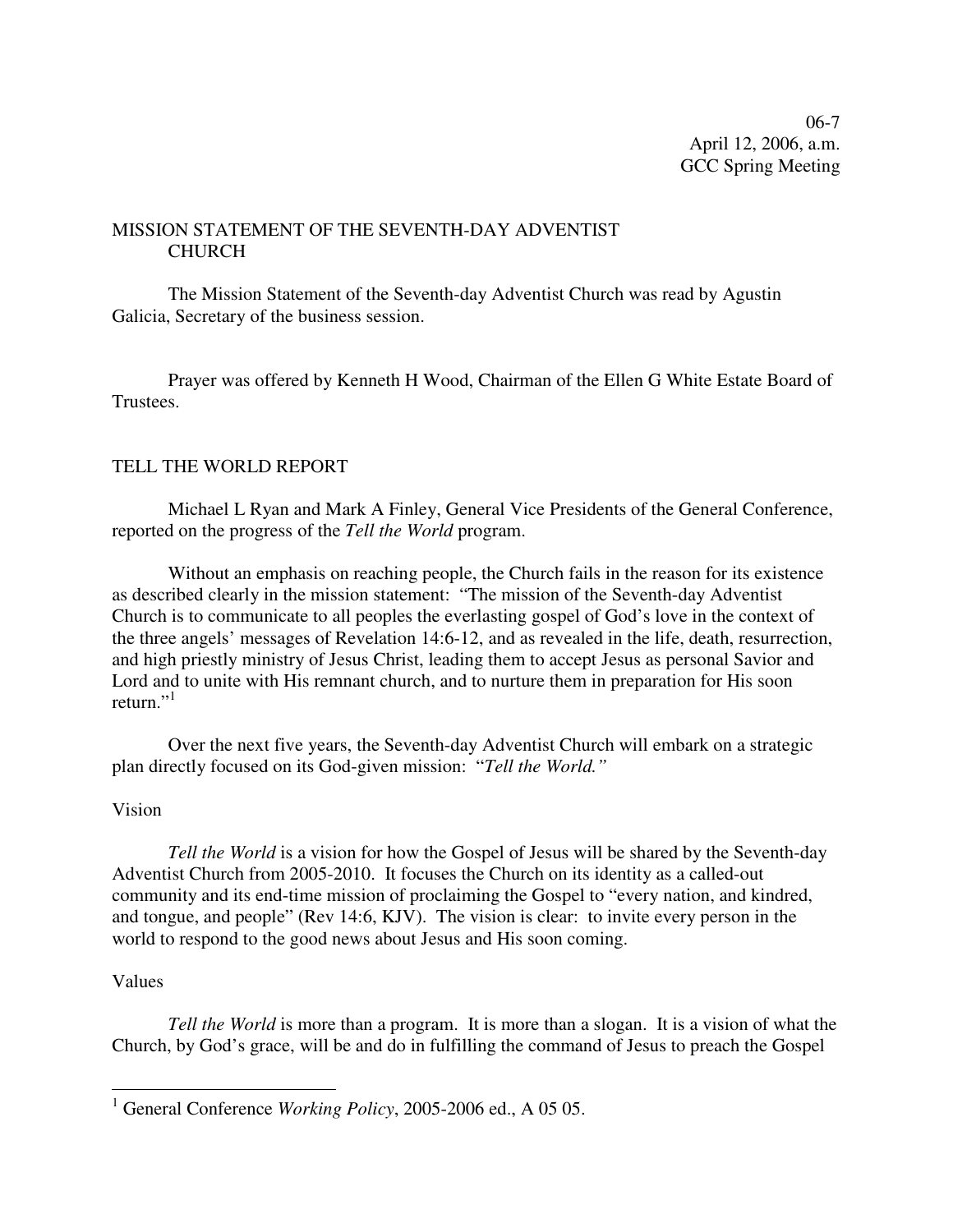06-8 April 12, 2006, a.m. GCC Spring Meeting

to every creature. *Tell the World* is an individual and corporate commitment to live out the key values of quality of life, unity, and growth in God's family.

*Tell the World* inspires the Church to know Jesus personally, to share Him enthusiastically, and to proclaim His name with one voice. Can we even begin to comprehend what God might do through His people in reaping earth's harvest? Imagine a global community living out the life of Christ in selfless service, a praying people empowered by His Spirit, nurtured on God's Word, and united in mission who will fulfill their destiny as God's ambassadors to a waiting world.

The church has identified seven key areas on which to focus its resources, energies, and prayers. These seven areas will unite the entire Church in a vision of sharing the good news. They will involve every level of church leadership, every institution, every service, every initiative, and every church member.

## Goals for 2005-2010

1. Spiritual Growth: Increase the percentage of church members spending time in daily Bible study and prayer from 50 percent to at least 65 percent. Recent surveys indicate that Seventh-day Adventists have confidence in the Christ who redeemed them. They have accepted the assurance of salvation through Christ alone. But other data relating to spiritual life raises serious concerns. Most church members do not spend time in daily devotions.

2. Community Involvement: Growing churches equip and train their members for service. They reach out to the community to meet felt needs. These dynamic growing congregations are sensitive to community needs while at the same time, they are intentionally evangelistic. Only one in three Adventist church members are sharing their faith or involved in community service. One of the strategic goals of *Tell the World* centers on increasing the percentage of members involved in the community from 29 percent to at least 40 percent.

3. Personal Witness: *Tell the World* challenges five million Adventists to reach at least one person for Jesus and bring them into fellowship with God's family in the next five years. If five million Adventists win five million of their friends and neighbors to Christ in the next five years, we will baptize as many people from this initiative as we have in all others combined in the last five years. "Win One" is a *Tell the World* initiative where each local region of the world field will develop action plans and programs to equip five million lay people in witnessing activities.

4. City Outreach: While in many areas the Church experiences rapid growth, a huge challenge still remains. The world has a population of more than six billion. Every second, four babies are born. The greatest population growth in the world resides in big cities that soon will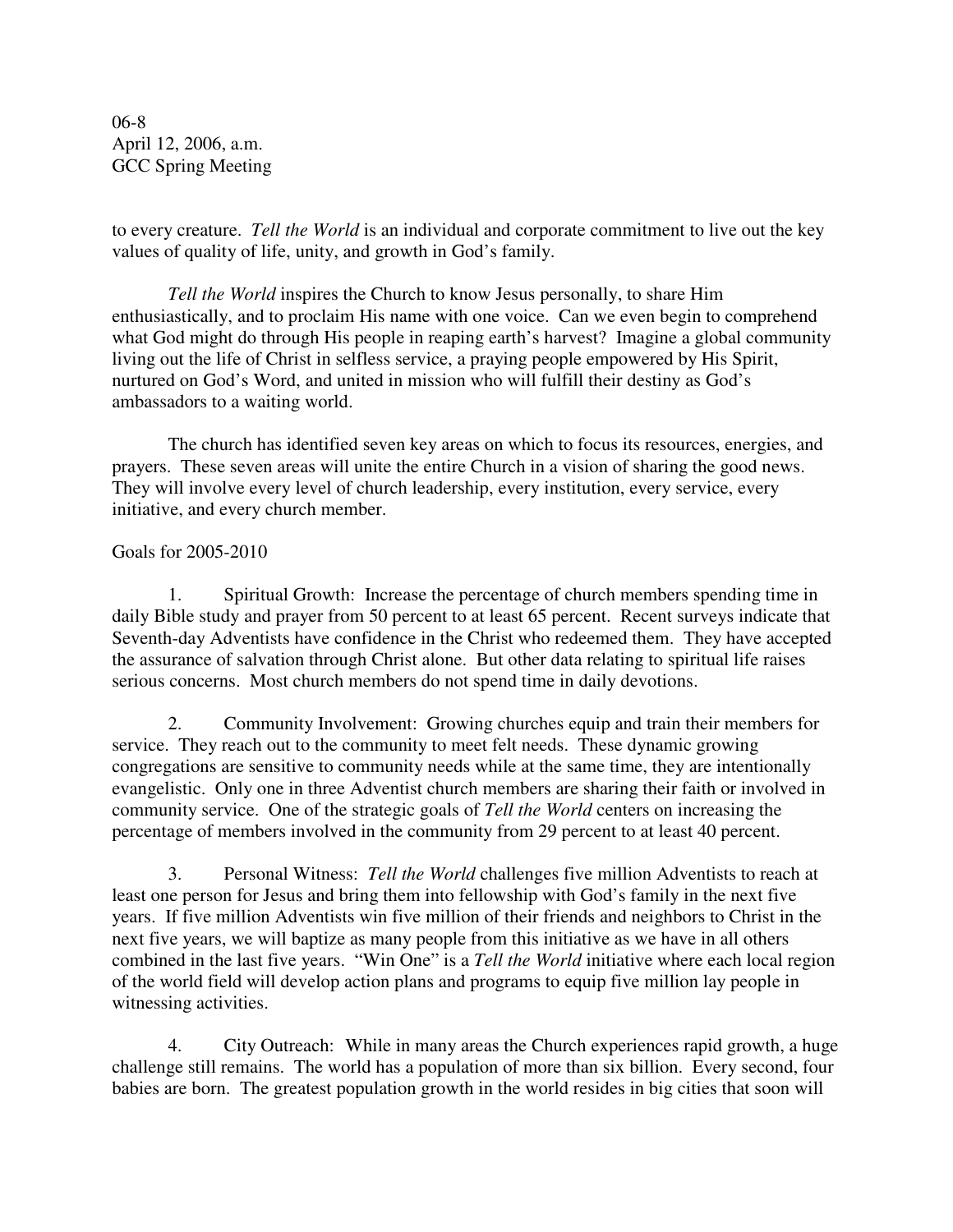06-9 April 12, 2006, a.m. GCC Spring Meeting

be home to more than half of the world's population. But in this increasingly urban world, most Adventist congregations are located outside the big cities. World divisions of the Seventh-day Adventist Church have targeted 66 major cities in a master strategy to make an impact on their massive populations. More than 400 cities in the world have a population of 1 million or more. The Church is building on its *Hope for the Big Cities* outreach plan to plant and establish new congregations in more than 27 large cities around the world.

5. Church Planting: Plant and nurture 20,000 new congregations in unaltered areas while also providing proper nurture for the 17,000 congregations planted between 2000 and 2005. The early church exploded in growth because it constantly focused on planting new churches. New congregations generally pulsate with spiritual life. New members bring freshness to body of Christ.

6. Evangelistic Programming: Involve every church in an annual evangelistic event resulting in 400,000 evangelistic outreach and discipleship programs, including 100,000 youth evangelistic series. Whenever Christ is exalted, the Word is preached and appeals are made, the Spirit moves, and people are converted.

7. Media Ministry: Creatively use technology and communication channels—radio, television, Internet, publications—to reach every person in the world with the Gospel message.

Implementation Priorities

1. "Owned" by divisions, unions, and conferences with the General Conference providing support through visioning and resource assistance.

2. Flexible, incorporating the plans and initiatives of divisions, unions, and conferences.

3. Placed on the agenda at each Annual Council for discussions, reports, and actions.

4. Communicated to the world Church clearly, quickly, and regularly.

5. A high priority for all departments, institutions, and entities throughout the world field.

6. A matter of prayer and consideration for all church leaders, at every church level, as they develop plans within their spheres of responsibility.

*Tell the World* envisions a Church of praying members, filled with the Spirit, nurtured on God's Word, a Church where all departments, entities, leaders, and members are unified in a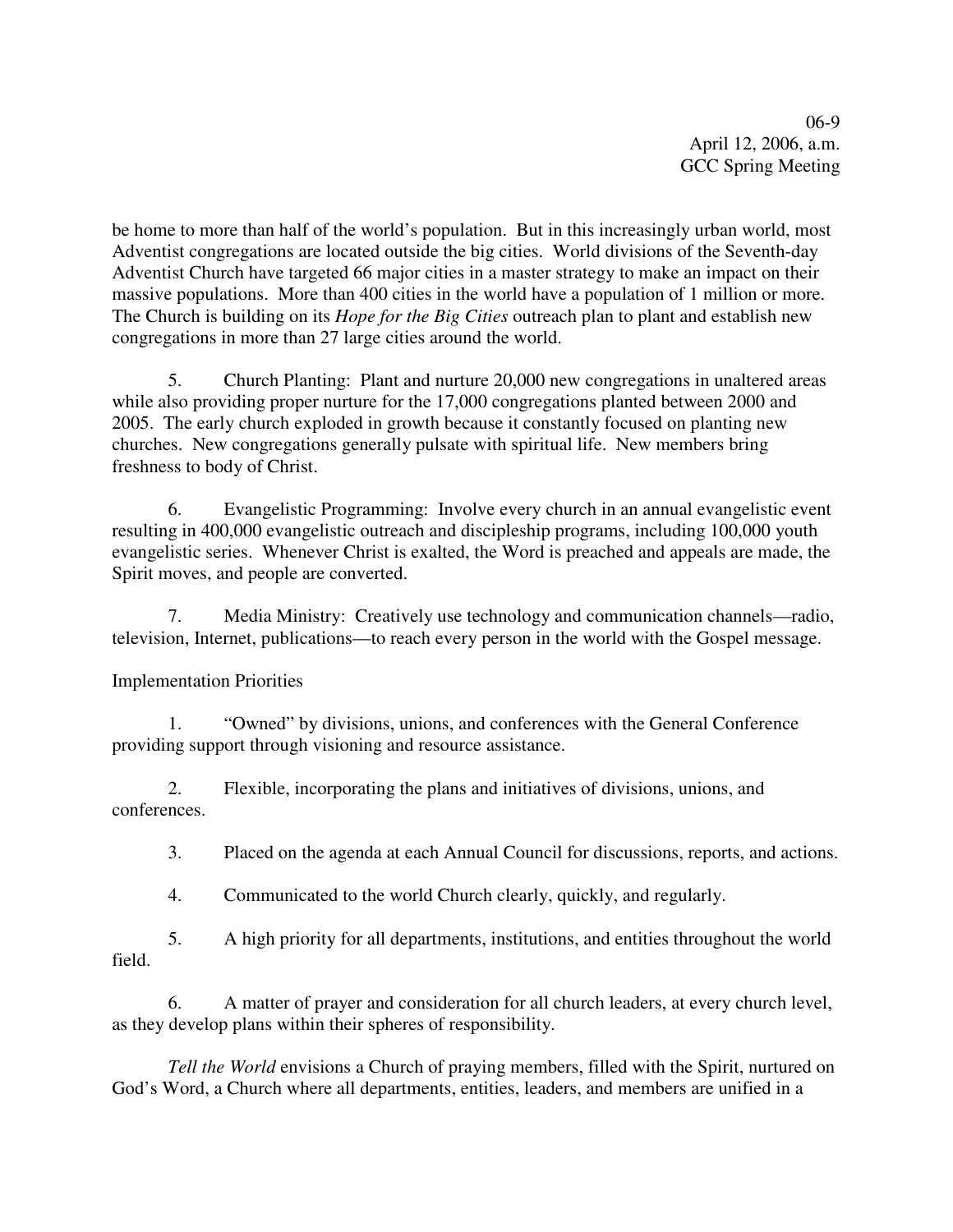06-10 April 12, 2006, a.m. GCC Spring Meeting

single-minded mission, a Church that provides an opportunity for the entire world to hear and respond to the good news about Jesus Christ.

## SEC/ADCOM/06SM to LRE

## 114-06G SPRING MEETING 2006—STANDING COMMITTEES

VOTED, To approve standing committees for the 2006 Spring Meeting, as follows:

## ADDITIONAL PERSONNEL TO STANDING COMMITTEES

## Ted N C Wilson, Chairman Vernon B Parmenter, Secretary

Members: James A Cress, George O Egwakhe, Roscoe J Howard III, Orville D Parchment.

## NOMINATING COMMITTEE

Jan Paulsen, Chairman Matthew A Bediako, Secretary

Members: Delbert Baker, Rosa T Banks, B Lyn Behrens, Shirley Chang, Carl Patrick Chin, Douglas Clayville, Lowell C Cooper, Luka T Daniel, George O Egwakhe, Larry R Evans, Laurie J Evans, Mark A Finley, Ron Flowers, Ulrich Frikart, Agustin Galicia, Alberto C Gulfan Jr,

Roscoe J Howard III, Eugene Hsu, M C John, Gerry D Karst, Donald G King, Linda Koh, Jairyong Lee, Israel Leito, Robert E Lemon, Jose R Lizardo, Geoffrey G Mbwana, Armando Miranda, Thomas J Mostert Jr, Pardon K Mwansa, Ruy H Nagel, Daisy Jane F Orion, Vernon B Parmenter, Juan R Prestol,

Paul Ratsara, Gordon L Retzer, Steve G Rose, Michael L Ryan, Roy E Ryan, Claude Sabot, Don C Schneider, Ella S Simmons, Artur A Stele, D Ronald Watts, Bertil Wiklander, Ted N C Wilson.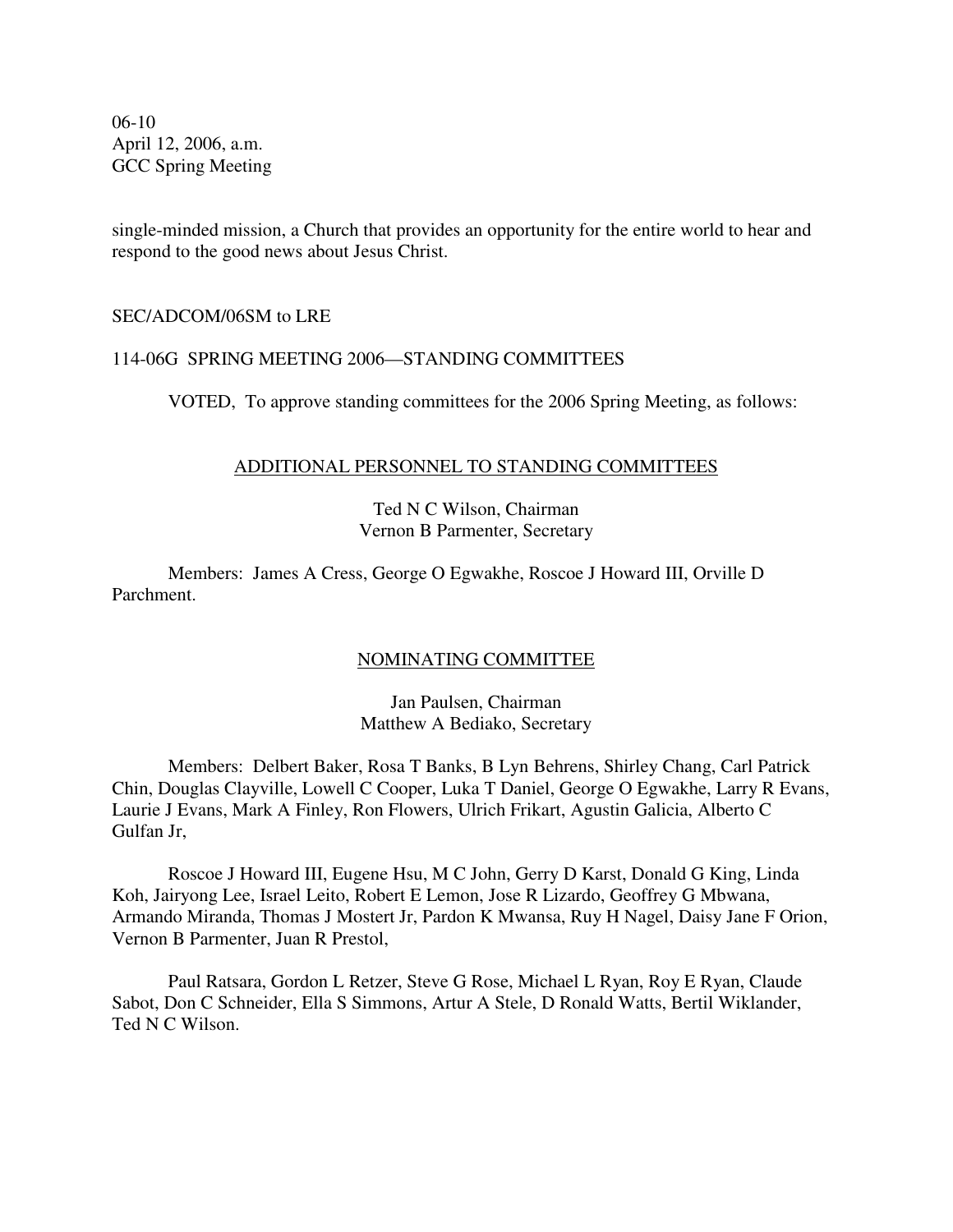06-11 April 12, 2006, a.m. GCC Spring Meeting

#### STEERING

Jan Paulsen, Chairman Larry R Evans, Secretary

Members: Rosa T Banks, Matthew A Bediako, Douglas Clayville, Sheri Clemmer, Lowell C Cooper, George O Egwakhe, Mark A Finley, Agustin Galicia, Roscoe J Howard III, Eugene Hsu, Gerry D Karst, Robert E Kyte, Robert E Lemon, Jose R Lizardo, Armando Miranda, Pardon K Mwansa, Daisy Jane F Orion, Orville D Parchment, Vernon B Parmenter, Juan R Prestol, Steven G Rose, Michael L Ryan, Roy E Ryan, Claude Sabot, Don C Schneider, Ella S Simmons, Ted N C Wilson.

#### TREASURER'S REPORT

Robert E Lemon, Treasurer of the General Conference, presented the Treasurer's Report.

Last April, as we stood before you to present the audited financial statements and Treasurer's Report, we could not but marvel at how God had led during the first four years of this five year phase-in to the new tithe sharing formula. The reduction from 10.72% to 8.00% of the North American Division's tithe and the increase from 1.00% to 2.00% of tithe from the other divisions was expected to reduce the tithe flowing through the General Conference budget by approximately US\$15 million per year by 2005. The actual net difference under the new formula in 2005 was \$16,487,872. We entered the quinquennium knowing there would be a

period of adjustment for the World Budget. We attempted to build up Working Capital between 1997 and 2000 in anticipation of the adjustment and projected need to use approximately \$10 million of that Working Capital during the five year period if we did not reduce appropriations to divisions and General Conference institutions. The **graph** to the right shows our Working Capital from 1994 through 2005.

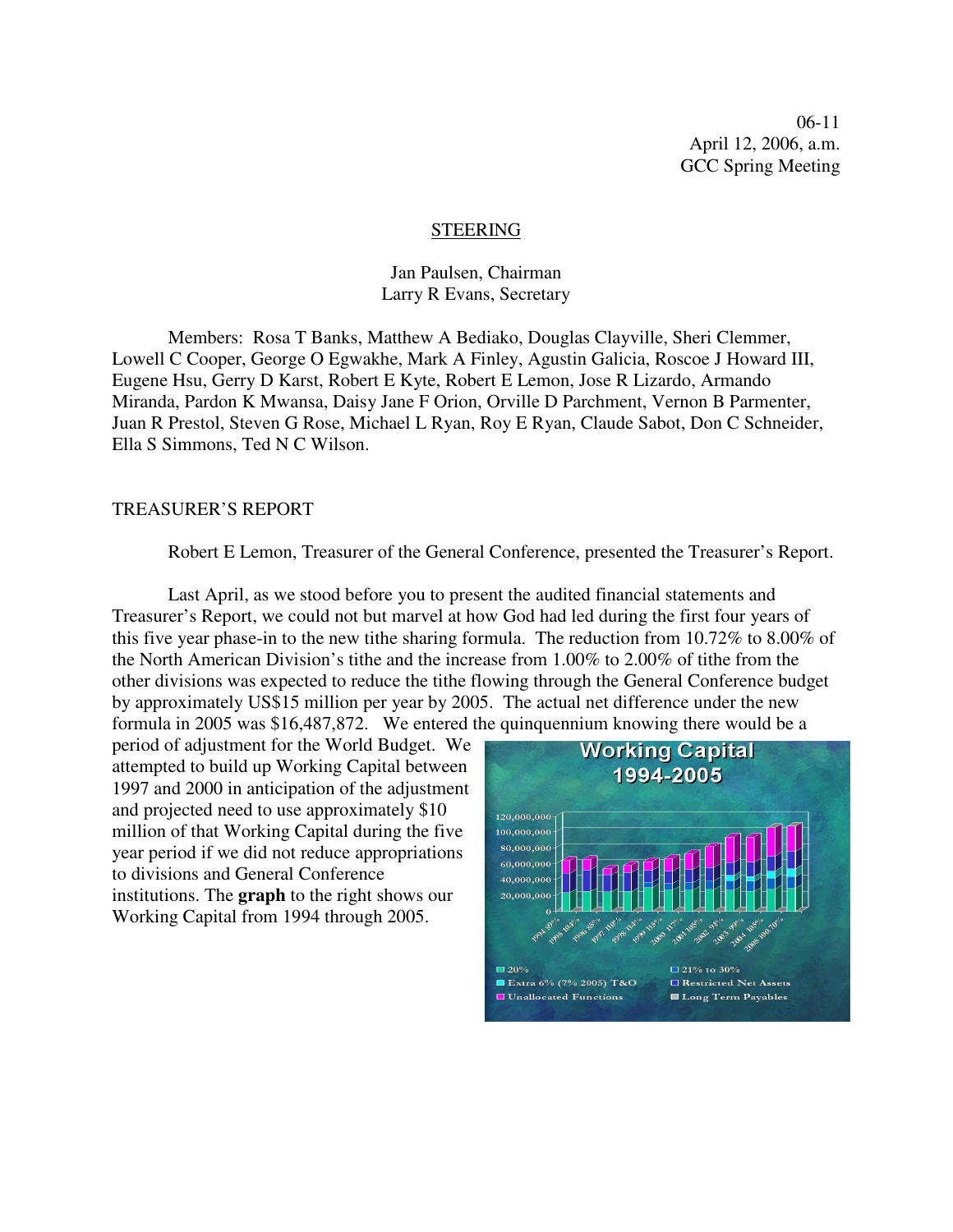06-12 April 12, 2006, a.m. GCC Spring Meeting

In addition to dealing with the reduction in tithe funds flowing to the General Conference budget of approximately \$16.5 million (12.8% in total budgeted revenue) there was also a new cap formula for the operations of the General Conference headquarters. In 1992, a formula for capping the expenses of the General Conference headquarters was put in place. We have operated within the cap every year since its inception. We knew, though, that it would be a struggle to make the adjustments needed to come within the



new cap of 2% of world tithe by the end of 2005. The new formula set the cap in 2005 at approximately \$29.1 million as compared to the old formula which would have allowed \$35.8 million – a difference of \$6.6 million or 18.5%. While worldwide tithe increased 35% (an average of 7% per year) from \$1.08 billion in 2000, to \$1.46 billion in 2005 the General Conference headquarters operating cap increased by only 3.8% or approximately three quarters of one percent per year. To bring operations within the new cap, we have not added any new positions at the General Conference headquarters in over six years while the membership of the world church has increased from 11.7 million to 14.4 million. The **graph** above shows the GC Operating vs Cap and Budget from 1995 through 2005.

God has blessed His people in a miraculous way and they have responded in increased faithfulness as reflected in the extraordinary tithe increases we have experienced. We end the five year phase-in period with:

Working Capital at 100.7% of policy recommendation even after having increased from 30 to 37% the recommended percentage of unrestricted revenue in the formula.

Having fully implemented the new 2% operating cap for the General Conference headquarters within the five year objective and operated during 2005 on 1.97% of gross tithe.

Having maintained appropriations to all divisions and General Conference institutions at or above 2000 levels.

Having been able to fully cover the costs of building two new division office headquarters in Africa during the quinquennium and still provide several million dollars in supplemental budgets and deal with huge increases in liability insurance.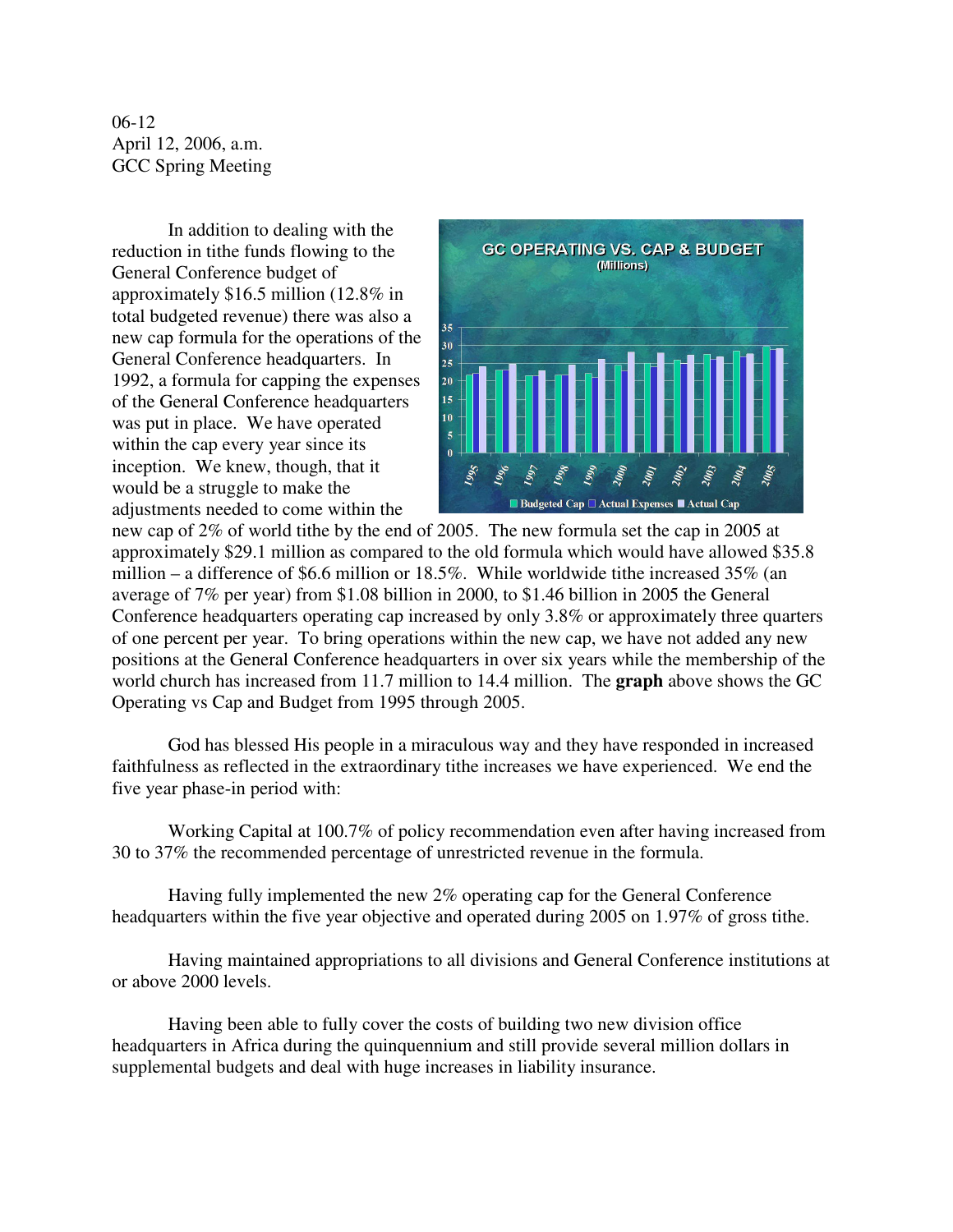06-13 April 12, 2006, a.m. GCC Spring Meeting

Fund accounting for not-for-profit organizations such as the General Conference does not have a simple single "bottom line" that can convey the results for the year. It is necessary to dig deeper into the financial statements to properly understand the financial position of the organization. When unrestricted funds are received they are shown as revenue, and when they are disbursed they are shown as an expense. Since they are not "earned" through operating activities, as would be the case with most business operations, revenues are not matched against expenses for the same period and expressed as an operating "gain" or "loss." When funds are appropriated by the GC Executive Committee for a specific purpose, they remain part of the fund balance and are shown as "allocated". They are not shown as an expense until they are spent or passed on to another organization in the form of an appropriation. When these allocated funds are later spent, they hit the "bottom line" in that year and decrease the fund balance. We used to set aside funds in what were referred to as "reserves" and when they were spent they were not treated as expenses in the current year's operations, but were taken directly from the "reserve" or fund balance. With changes in the accounting treatment, we now have some major expenses for which we built up allocated functions that hit the "bottom line" in subsequent years.

Each year, for the past five years, we have added one million dollars to the allocated function for GC Session expenses. Each year, this million dollars shows as an increase to the "bottom line" but does not mean that there is an extra million dollars available for new projects. When in 2005 we spend \$4.6 million of the five million dollars we had set aside it all hit our "bottom line". This doesn't mean we overspent or operated at a "loss". It is a timing issue relative to the use of allocated funds.

World-wide tithe for 2005, as shown reported on the tithe and offerings report, totaled \$1,457,140,002 as compared to \$1,317,731,414 in 2004 which was an increase of \$139,408,588. This 10.6% increase came from the combination of a 9.5% increase in the NAD tithe and a 12.0 % increase in tithe from the other divisions which are not primarily US dollar denominated. With

some weakening of the dollar, the tithe from divisions other than the NAD, show a combination of the increase in tithe in the local currency and the increase due to the exchange rate to the US dollar. There were also 53 Sabbaths in 2005 as compared to 52 Sabbaths in 2004.

World Mission offerings totaled \$51,180,344 in 2005. This represented an increase of over 3% and is very encouraging as mission offerings have remained basically static in dollar amount over the past thirty years. We want to thank the office of

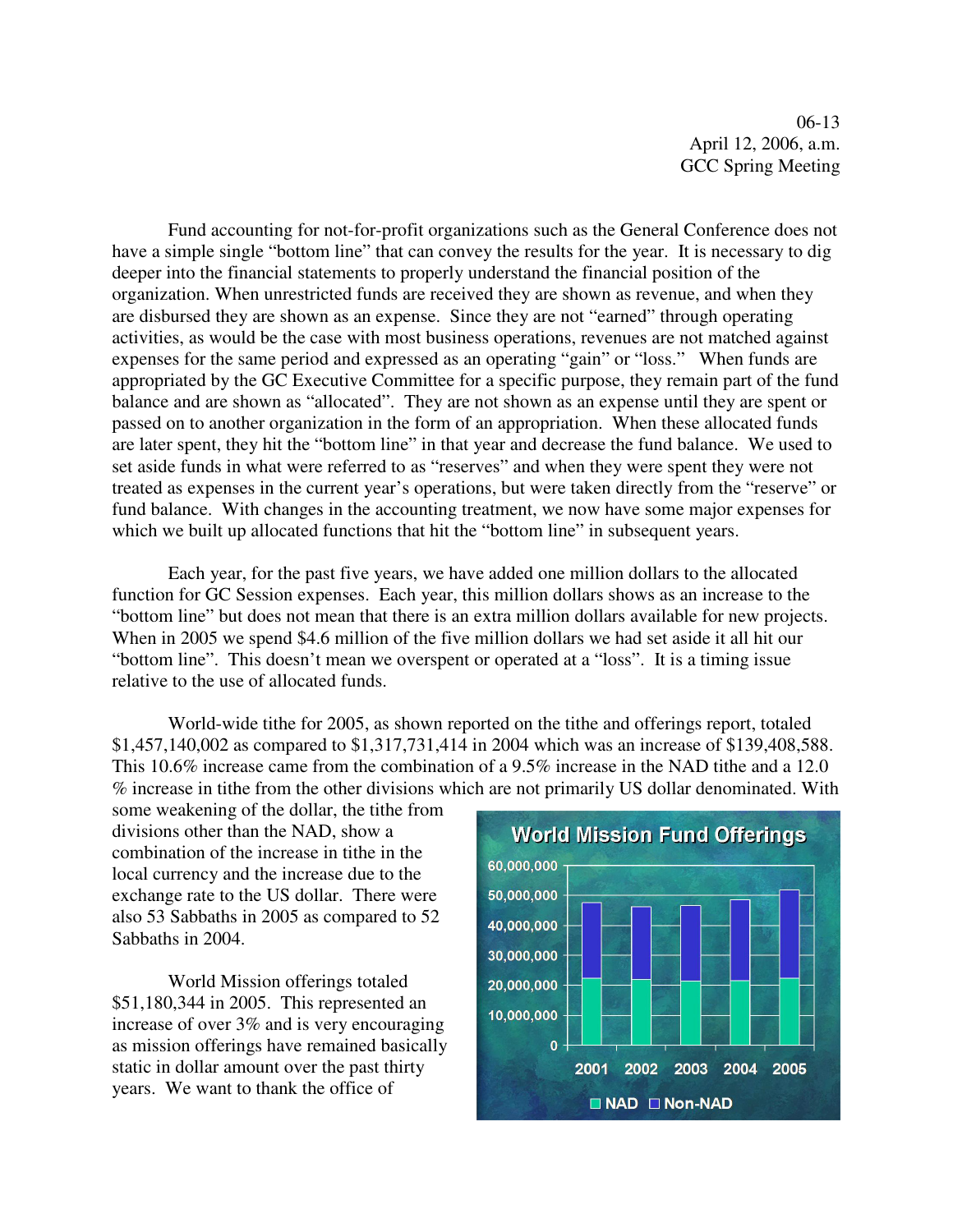06-14 April 12, 2006, a.m. GCC Spring Meeting

Adventist Missions, the Sabbath School and Stewardship leaders and all those who have given special emphasis to this vital source of funding for finishing the work around the world. The **graph** above shows the World Mission Fund Offerings over the past five years.

Operationally, 2005 was an excellent year. Even though the Unrestricted Net Assets

show a decrease of \$4.86 million, this is only because of the way fund accounting treats funds that are allocated for future projects. We set aside funds for the General Conference Session over a five year period but disbursed them in 2005. The following **graph** prepared by Steven G Rose, General Conference Undertreasurer, shows that the "bottom line" would have been approximately a \$7.7 million "gain" had it not been for the extraordinary items and the way we account for disbursing of funds that have already been allocated in previous periods. Total unrestricted revenues and gains for 2005 were \$145.3 million.

| <b>2005 Operating Bottom Line</b>                                |
|------------------------------------------------------------------|
| \$(4,860,951)                                                    |
| \$3,632,000<br>$\sqrt{51,741,450}$<br>\$4,805,345<br>\$2,500,000 |
| \$7,817,844                                                      |
|                                                                  |

To be able to operate within budget and within the new operating cap has required a spirit of cooperating and shared sacrifice on the part of all. We want to express special appreciation to all of those who have made this possible. To the departmental directors and cost center directors at the General Conference, to the officers and administrators of the divisions and General Conference institutions who have had to work with little or no increase in appropriations over the five years - we say thank you. To our faithful members who have sacrificed to provide means for the finishing of the Lord's work, we say thank you. And most of all, to our God "from whom all blessing flow" we say thank you.

One of the challenges we will face in the new quinquennium, as we move out of this phase-in period for the new tithe sharing formula, will be determining how to adjust appropriations to strengthen the work, not only in areas where we already have work, but also to provide for the work in the 10/40 Window area. May the Lord richly bless all of us as we work together to finish His work in all parts of the world.

We must remember that none of us are going home until we all go home and that means finishing the work in all parts of the world. "And this gospel of the kingdom shall be preached in all the world for a witness unto all nations; and then shall the end come." Matt 24:14 "He which testifieth these things saith Surely, I come quickly. Amen. Even so come, Lord Jesus." Rev 22:20

Materials covering the General Conference Annual Financial Statements and the Combined Financial Statements for the year ending December 31, 2005 were distributed for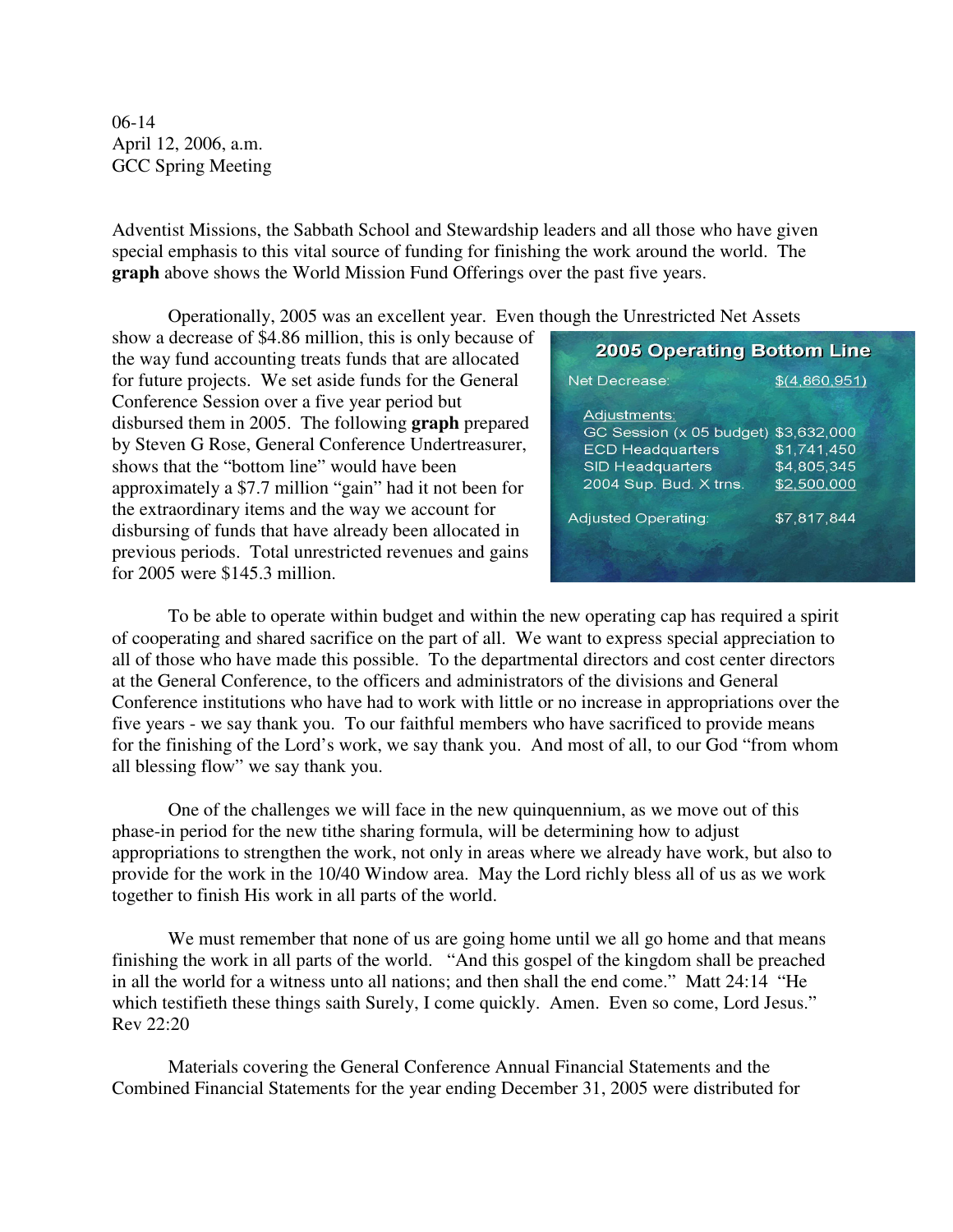06-15 April 12, 2006, a.m. GCC Spring Meeting

review with a formal action accepting the reports to be taken on April 13, 2006 at the morning session of the Spring Meeting.

Robert E Lemon gave a PowerPoint presentation covering the Audited Financial Statements of the General Conference for the year ending December 31, 2005, and it was

VOTED, To receive the Treasurer's Report as presented by Robert E Lemon.

(Copies of the Audited Financial Statement and Combined Financial Statements are filed with the official copy of the minutes.)

103-99Ga/FinPl&Bud00SM/00SM/103-00Ga/FinPl&Bud01SM/01SM/103-01Ga/ FinPl&Bud02SM/02SM/103-02G/FinPl&Bud03SM/03SM/103-03G/FinPl&Bud04SM/ 04SM/103-04G/FinPl&Bud05SM/05SM/103-05G/FinPl&Bud06SM/06SM to SGR

## 103-06G OPERATING EXPENSE CAP 2005 - REPORT

In fulfillment of the requirement for the General Conference to live within an operating expense cap of 2.0 percent of gross world tithe (see GCC 91-443, GCC 98-21, and GCC 00-23), it was

VOTED, To record the report for the Operating Expense Cap 2005, as follows:

## Operating Expense Cap 2005

## Operating Expense Cap Summary

| <b>YEAR</b> | <b>GROSS</b><br>NAD.<br>TITHE | <b>WORLD</b><br>TITHE % | <b>TOTAL</b> | CAP        | <b>ACTUAL</b><br><b>OPERATING</b><br><b>EXPENSE</b> | <b>EXPENSE</b><br>UNDER<br>THE CAP | <b>EXPENSE</b><br>AS $%$<br>OF CAP |
|-------------|-------------------------------|-------------------------|--------------|------------|-----------------------------------------------------|------------------------------------|------------------------------------|
| 4.85%*      |                               |                         |              |            |                                                     |                                    |                                    |
| 1992        | 446,977,202                   | 2,616,378               | 449,593,580  | 21,805,289 | 19,152,695                                          | 2,652,594                          | 87.84%                             |
| 1993        | 454,792,764                   | 2,685,069               | 457,477,833  | 22,187,675 | 21,083,033                                          | 1,104,642                          | 95.02%                             |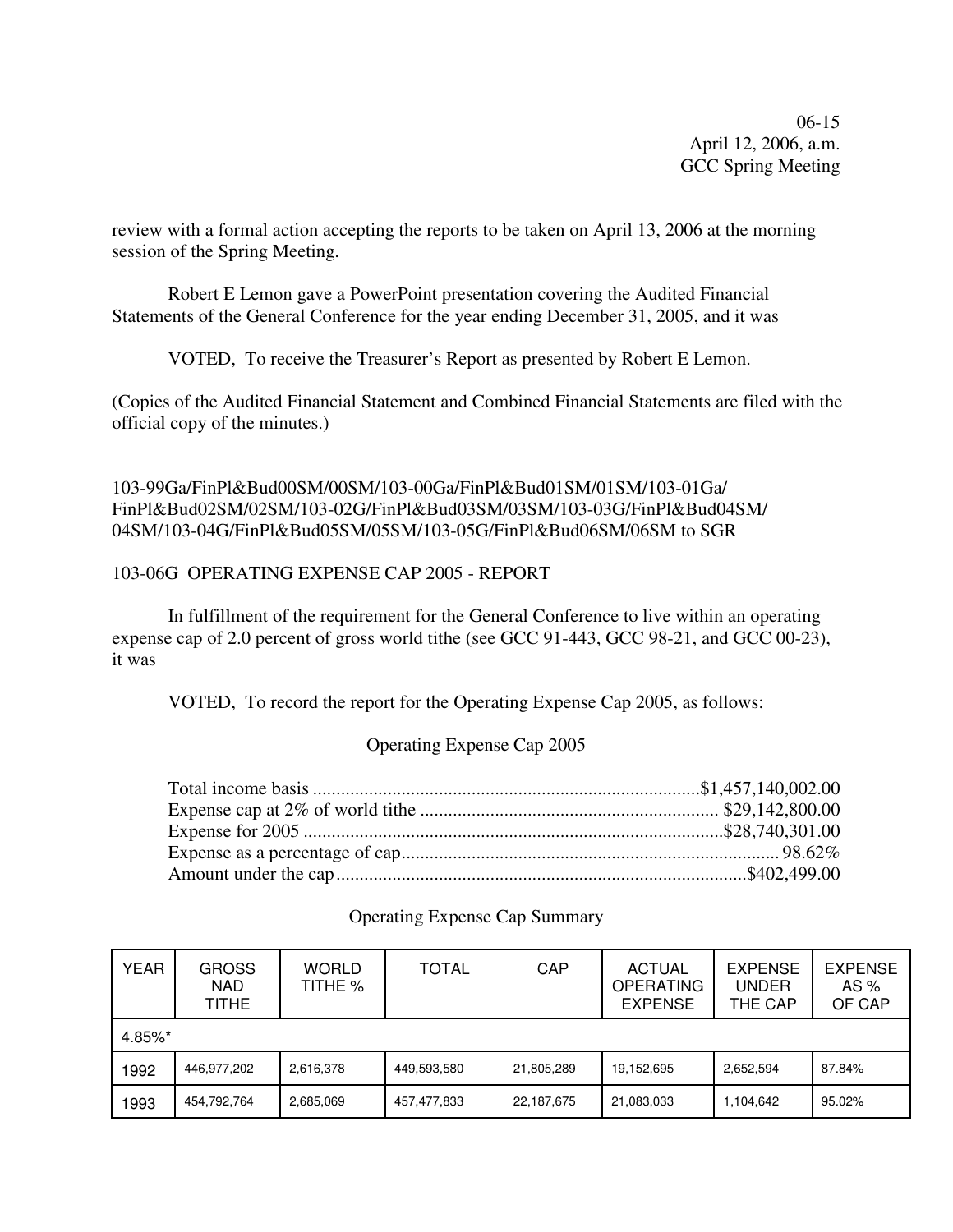## 06-16 April 12, 2006, a.m. GCC Spring Meeting

| YEAR       | <b>GROSS</b><br>NAD.<br>TITHE | <b>WORLD</b><br>TITHE % | <b>TOTAL</b> | CAP        | <b>ACTUAL</b><br><b>OPERATING</b><br><b>EXPENSE</b> | <b>EXPENSE</b><br><b>UNDER</b><br>THE CAP | <b>EXPENSE</b><br>AS $%$<br>OF CAP |
|------------|-------------------------------|-------------------------|--------------|------------|-----------------------------------------------------|-------------------------------------------|------------------------------------|
| 1994       | 480 730 812                   | 2,902,438               | 483,633,250  | 23,456,213 | 21,918,901                                          | 1,527,312                                 | 93.45%                             |
| 1995       | 491,795,455                   | 3,226,237               | 495,021,692  | 24,008,552 | 22,098,370                                          | 1,910,182                                 | 92.04%                             |
| 1996       | 507,406,829                   | 2,912,685               | 510,319,514  | 24,750,496 | 23,073,972                                          | 1,676,524                                 | 93.23%                             |
| $4.25\%$ * |                               |                         |              |            |                                                     |                                           |                                    |
| 1997       | 534, 169, 178                 | 4,233,457               | 538,402,635  | 22,882,112 | 21,422,458                                          | 1,459,654                                 | 93.62%                             |
| 1998       | 569,714,074                   | 9,073,464               | 578,787 538  | 24,598,470 | 21,618,414                                          | 2,980,056                                 | 87.89%                             |
| 1999       | 610,215,571                   | 4,209,332               | 614,424,903  | 26,113,058 | 20,999,068                                          | 5,111,990                                 | 80.42%                             |
| 2000       | 656,938,361                   | 4,235,930               | 661,174,291  | 28,099,907 | 22,877,949                                          | 5,221,958                                 | 81.42%                             |

| <b>YEAR</b> | <b>GROSS</b><br>NAD.<br><b>TITHE</b> | <b>GROSS</b><br>NON-NAD<br>TITHE | <b>GROSS</b><br><b>WORLD</b><br>TITHE | CAP        | <b>ACTUAL</b><br>OPERATING<br><b>EXPENSE</b> | <b>EXPENSE</b><br><b>UNDER</b><br>THE CAP | <b>EXPENSE</b><br>AS $%$<br>OF CAP |
|-------------|--------------------------------------|----------------------------------|---------------------------------------|------------|----------------------------------------------|-------------------------------------------|------------------------------------|
| $2.00\%$ ** |                                      |                                  |                                       |            |                                              |                                           |                                    |
| 2001        | 685,051,305                          | 429,500,692                      | 1,114,551,997                         | 27,913,439 | 23,862,558                                   | 4,044,881                                 | 85.51%                             |
| 2002        | 707,805,149                          | 434,912,910                      | 1,142,718,059                         | 27,342,516 | 24,879,758                                   | 2,462,758                                 | 90.99%                             |
| 2003        | 727,180,606                          | 475,704,684                      | 1,202,885,290                         | 26,922,403 | 26,172,840                                   | 749,563                                   | 97.22%                             |
| 2004        | 762,318,491                          | 555,412,923                      | 1,317,731,414                         | 27,646,624 | 26,886,383                                   | 760.241                                   | 97.25%                             |
| 2005        | 834,926,654                          | 622,213,348                      | 1,457,140,002                         | 29,142,800 | 28,740,301                                   | 402,499                                   | 98.62%                             |

\*The following six cost centers were removed from the cap, reducing it from 4.85% to 4.25% (see GCC 98-21):

 Adventist World Radio Geoscience Research Center Ellen G White Estate Ellen G White Estate Research Centers Auditing Service 61794 TRIPS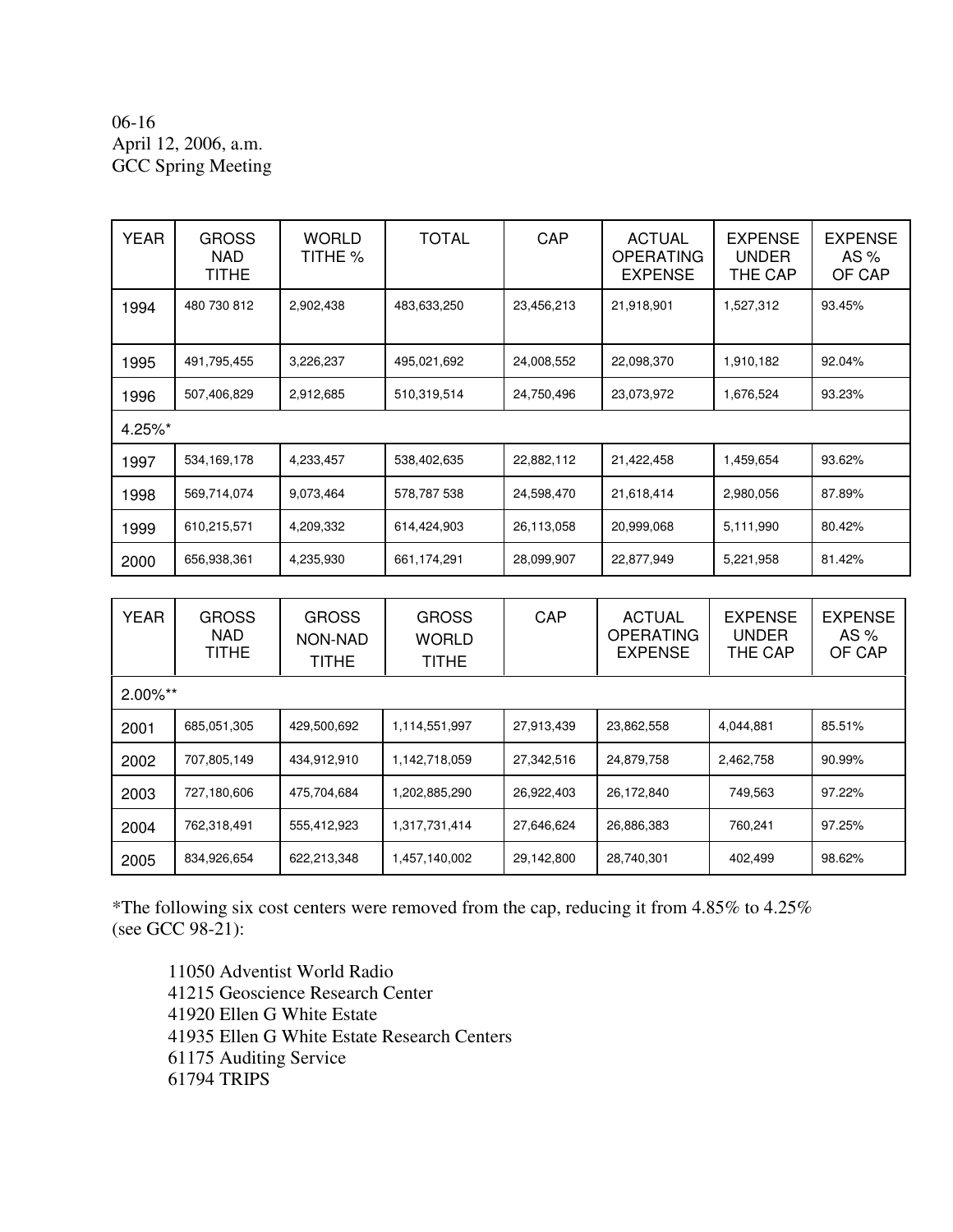06-17 April 12, 2006, a.m. GCC Spring Meeting

\*\*Because of NAD's tithe percentage being phased down from 10.72% to 8.0% over 5 years, and the non-NAD divisions' tithe percentage being increased from 1% to 2% over 5 years, the CAP is also being phased in over the same 5-year period and is calculated as 2% of Gross World Tithe, as follows (see GCC 00-23):

- 2001 1/5 of distance between old and new calculation
- 2002 2/5 of distance between old and new calculation
- 2003 3/5 of distance between old and new calculation
- 2004 4/5 of distance between old and new calculation
- 2005 Full implementation of new calculation

## COMBINED FINANCIAL STATEMENTS AND AUDITORS' REPORT

Steven G Rose, Undertreasurer of the General Conference, gave a PowerPoint presentation covering areas of particular interest in the Combined Financial Statements of the General Conference for the year ending December 31, 2005.

James E Nyquist, of Maner, Costerisan & Ellis, P.C., read the auditors' opinion for the combined financial statements and for the following unitized funds:

Money Fund Bond Fund Income Fund Large Cap U.S. Equity Fund Small Cap U.S. Equity Fund International Fund Emerging Markets Fund Micro Cap & Private Equity Fund

Materials were distributed and it was agreed that formal action accepting these reports will be taken at the April 13, 2006 morning session of the Spring Meeting.

Robert E Lemon read the Audit Management Letter received from the firm of Maner, Costerisan & Ellis, P.C. along with his letter of response.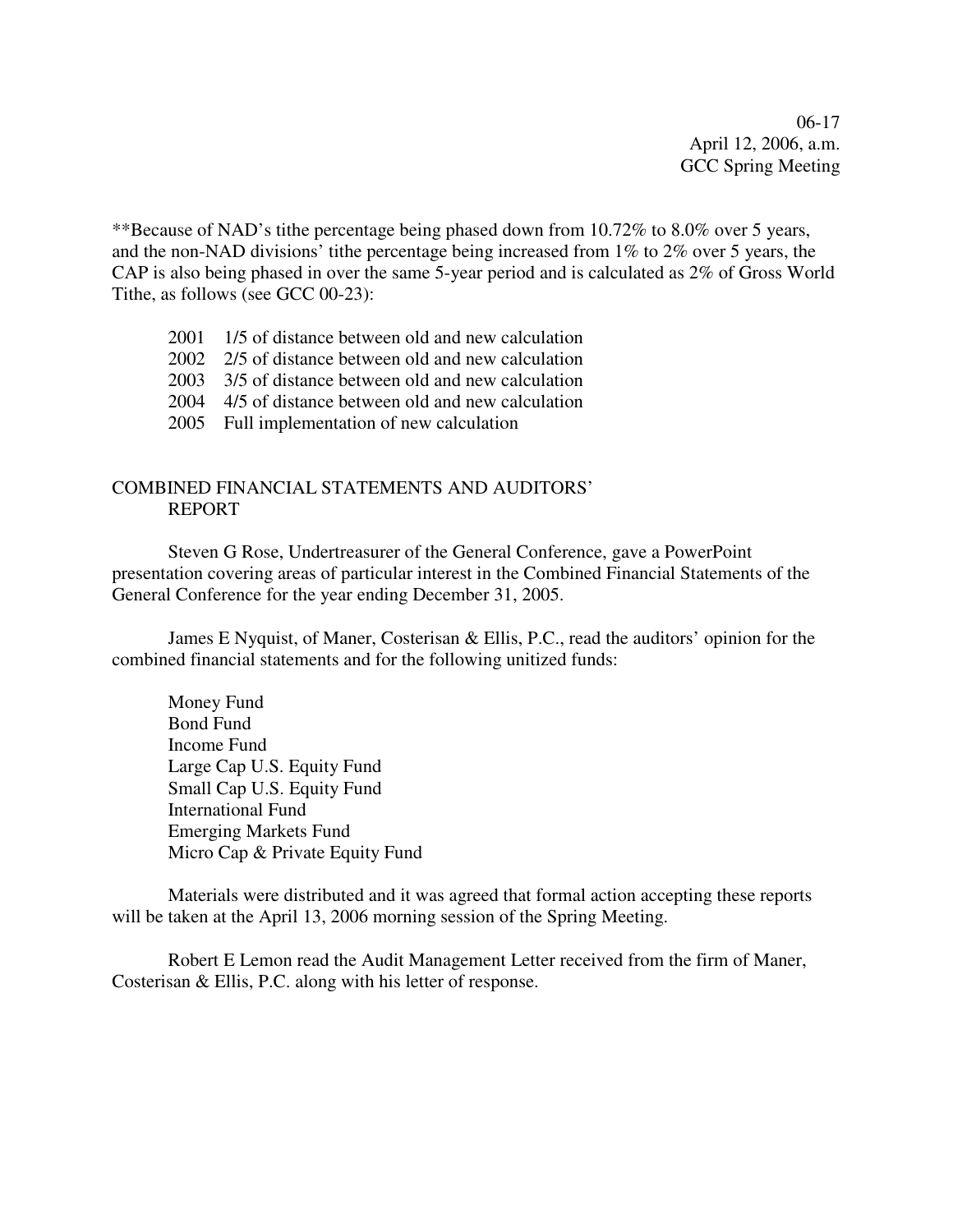06-18 April 12, 2006, a.m. GCC Spring Meeting

## TRE/06SM to REL

## GENERAL CONFERENCE FINANCIAL AUDIT REVIEW COMMITTEE REPORT

Max A Trevino, Chairman of the General Conference Financial Audit Review Committee, expressed his appreciation for the work that was done by the Treasury Department.

Gina S Brown, Secretary of the General Conference Financial Audit Review Committee, presented the General Conference Financial Audit Review Committee Report, a copy of which is filed with the official minutes. It was

VOTED, 1. To receive the report of the General Conference Financial Audit Review Committee.

2. To select the firm of Maner, Costerisan & Ellis C.P. to conduct the audit for the 2005 General Conference Financial Statements.

## FinPl&Bud06SM/06SM to SGR(DIV)

SUPPLEMENTAL BUDGET, 2005

VOTED, To approve the 2005 Supplemental Budget, as follows:

| Christian Record Services – 2000 Bible Guides in Braille      | 50,000   |
|---------------------------------------------------------------|----------|
| $WAD$ – country political crisis – additional operating costs | 100,000  |
| <b>Adventist Mission Promotion Projects</b>                   | 170,000  |
| AWR – Airtime in Trans Mediterranean Territories              | 85,000   |
| Adventist University of Africa – road and guesthouse          | 195,000* |
| TED – Middle East Union Retirement Fund Assistance            | 150,000  |
|                                                               |          |

Total 750,000

\*Total cost is estimated at \$375,000 with the three divisions in Africa contributing \$180,000, thus leaving a balance of \$195,000.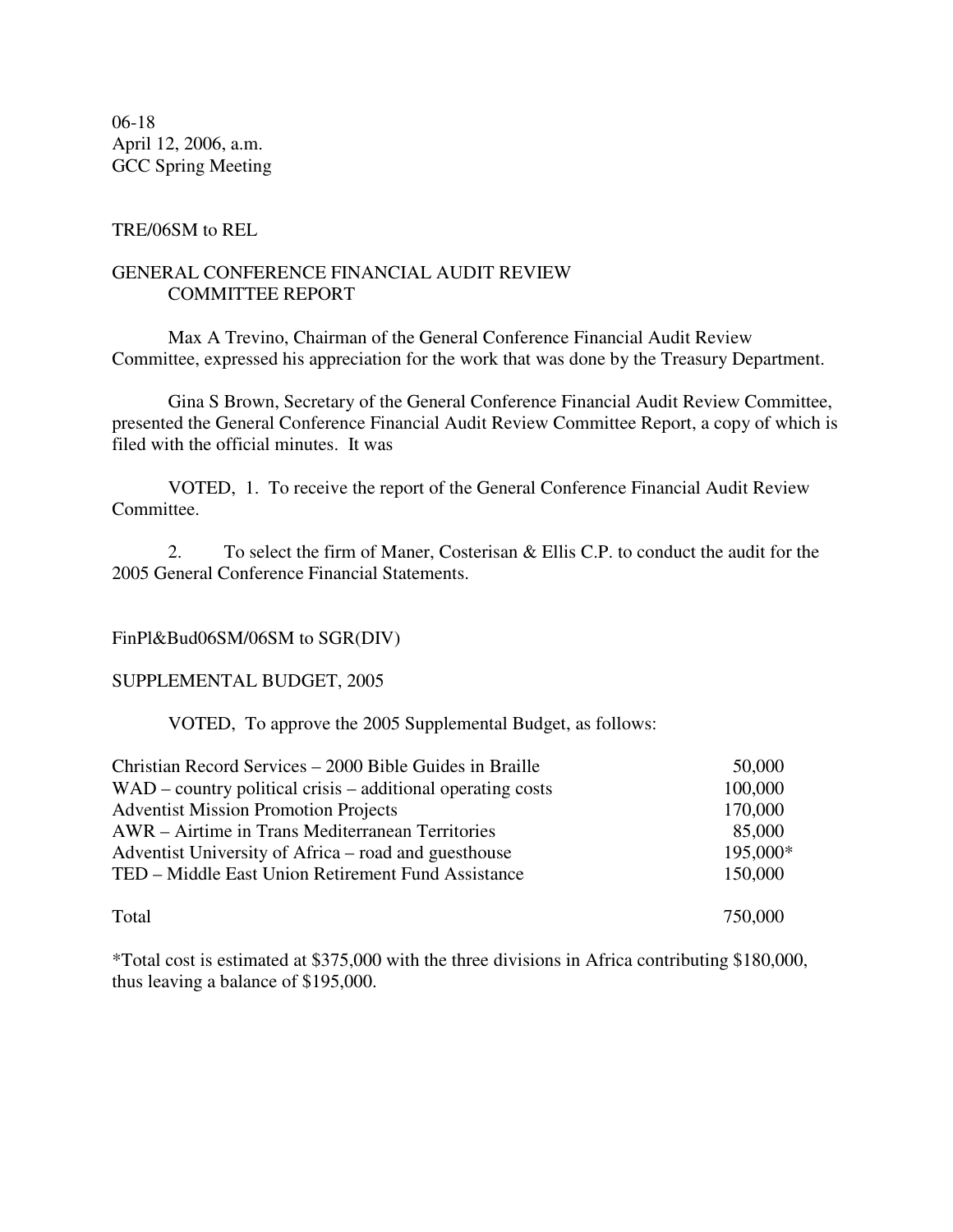### ADCOM/TreC/06SM to SGR(DIV)

## 119-06G INTERNATIONAL HOSPITAL PROFESSIONAL (HPL) AND AIRCRAFT LIABILITY INSURANCE

As a result of the 2005 Annual Council action to discontinue the worldwide group International Hospital Professional Liability (HPL) insurance coverage effective July 1, 2006, each division is responsible to ensure that appropriate levels of HPL insurance is being obtained for each hospital within its territory. Any hospital requesting a variance from the General Conference *Working Policy* requirements for full HPL insurance coverage must make such requests through their respective division executive committee at either a nidyear meeting or a yearend meeting for any exceptions. Once the division committee approves the request, it is to be forwarded to the General Conference HPL/Aviation Committee for consideration and decision for an exception to be allowed.

Each division, through recommendations to the General Conference HPL/Aviation Committee for exceptions to policy, if necessary, shall ensure that all hospitals within their territories have adequate protection for all local claims as the hospital is fully responsible for all claims made in the geographic territory where the hospital operates regardless of the amount of the claim whether insured or self funded.

In addition to the responsibility for all local territory claims, each division will ensure that hospitals that have been voted exceptions from full General Conference *Working Policy* HPL insurance requirements will have in place US \$1 million for addressing the first claims that may be brought against the General Conference or any other Church entity in a jurisdiction outside of the geographic territory where the hospital conducts its business. The hospital will indemnify and hold harmless the General Conference or its divisions or any other Church entity for any such claims up to the US \$1 million. This US \$1 million protection may be obtained either through purchased insurance coverage or self funded arrangements, or the combination of the two. The General Conference will not assume any liability for any claims made for hospitals in any jurisdiction where full coverage under General Conference *Working Policy* is required. For hospitals voted exceptions from full coverage under General Conference *Working Policy* by the General Conference HPL/Aviation Committee and where the probability of claims being made in a jurisdiction outside of the country where the hospital is located is minimal, the General Conference will assume liability for claims made against the General Conference in a jurisdiction other than the geographic territory where the hospital is located for amounts in excess of the first US \$1 million provided by the hospital.

VOTED, 1. To authorize the General Conference to self insure the risk for claims made as a result of activities in hospitals where the General Conference HPL/Aviation Committee has voted an exception from the full coverage requirement for HPL insurance from the limits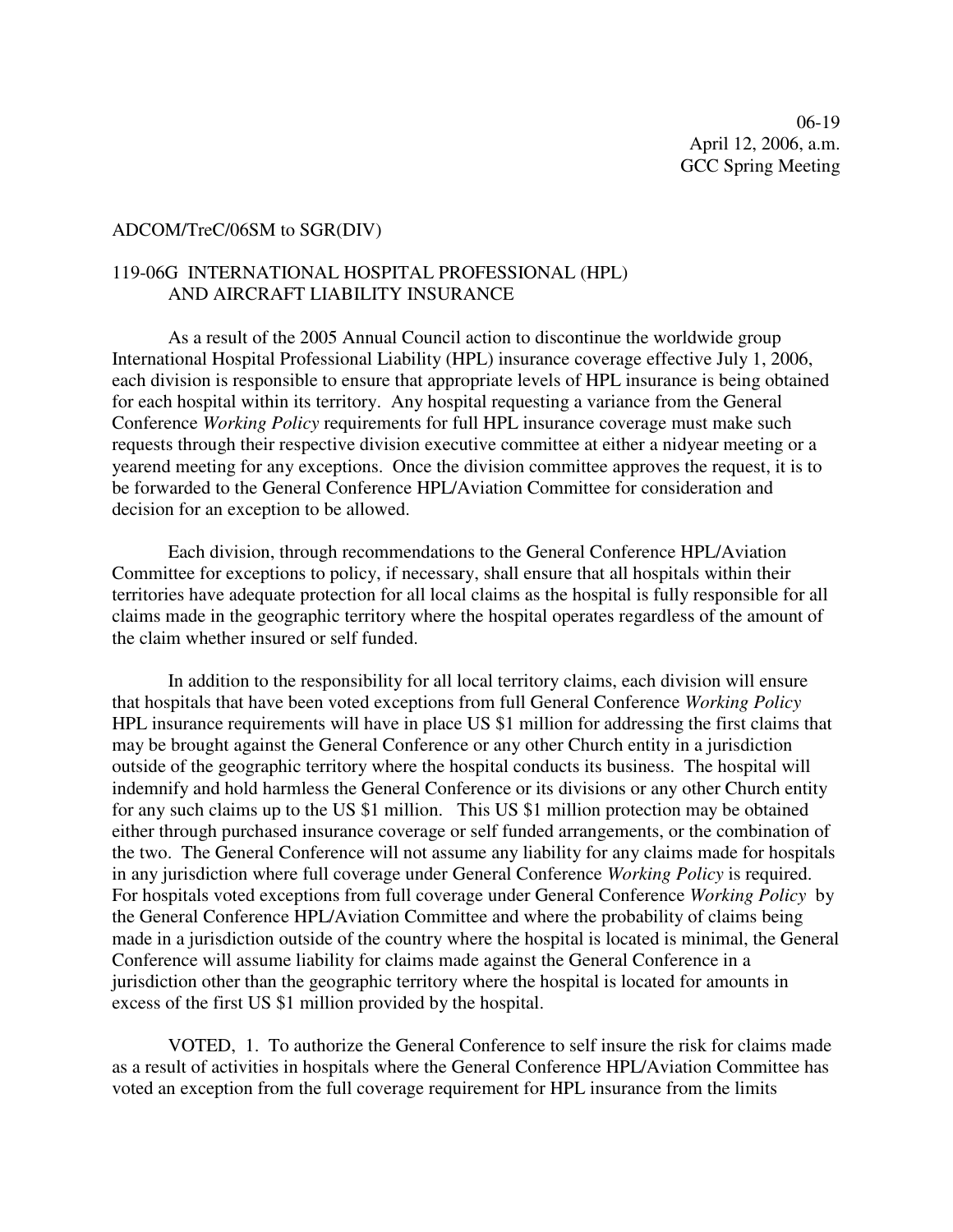06-20 April 12, 2006, a.m. GCC Spring Meeting

requirements under General Conference *Working Policy* that might be made against the General Conference for any possible repatriated claims beyond US \$1 million. This coverage is not available for any claims made in a local jurisdiction where a hospital operates.

2. To authorize funding of this self insurance fund on an annual basis from budgetary provisions that were previously used for purchase of coverage by the General Conference.

### SEC/ADCOM/06SM to LRE

## 115-06G COMPENSATION REVIEW COMMITTEE—2006 SPRING MEETING - APPOINTMENT

VOTED, To appoint the Compensation Review Committee for the 2006 Spring Meeting, as follows:

| MEMBERS                    |  |
|----------------------------|--|
| Behrens, B Lynn, Chair     |  |
| Lemon, Robert E, Secretary |  |

Presidential Cooper, Lowell C Daniel, Luka T Evans, Laurie J Finley, Mark A Frikart, Ulrich Gulfan, Alberto C Jr Hsu, Eugene Karst, Gerry D Lee, Jairyong Leito, Israel Mbwana, Geoffrey G Miranda, Armando Mwansa, Pardon K Nagel, Ruy H Paulsen, Jan Ratsara, Paul S Ryan, Michael L Schneider, Don C Simmons, Ella S Stele, Artur A

Watts, D Ronald Wiklander, Bertil Wilson, Ted N C

Secretariat Bediako, Matthew A Evans, Larry R Howard, Roscoe J III

Treasury Prestol, Juan R Rose, Steven G Ryan, Roy E

Institutional Administrators Galusha, Dale

Laypersons Brown, Gina S Chang, Shirley Chin, Carl Patrick Green, Shelton Pechero, Reuben Daniel Saravia, Evelyn J Smith, David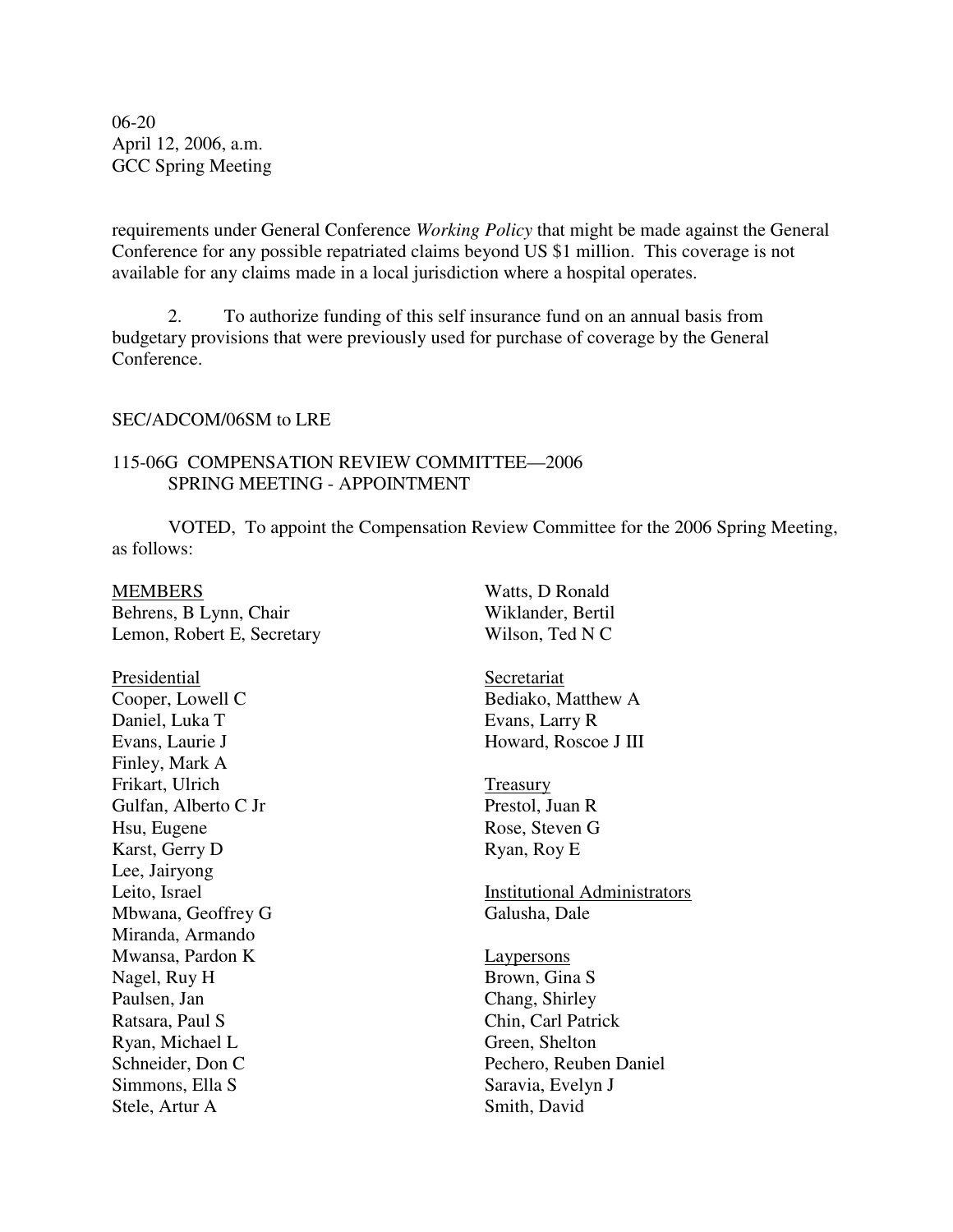06-21 April 12, 2006, a.m. GCC Spring Meeting

Laypersons contd Young, Debbie

Pastor Shelton, Ralph Edmond

Union Presidents Carlson, Dennis N Jackson, Daniel R King, Donald G

Lee, Harold L Mostert, Thomas J Jr Patzer, Jere D Retzer, Gordon L Trevino, Max A Wright, Walter L

Departments and Services Koh, Linda Mei Lin Kuntaraf, Jonathan

## PRE/GCDO06SM/06SM to LCC&LRE-PolRev&Dev+ADCOM+GCDO06AC+06AC(DIV)

## 116-06G AUTHORIZATION FOR FINANCIAL REVIEWS UNDER EXCEPTIONAL CIRCUMSTANCES

VOTED, 1. To approve the following provision for authorization to conduct financial reviews under exceptional circumstances that present significant obstacles to normal financial reporting:

When, in the judgment of a division's officers, exceptional circumstances indicate a need in specific territories for modification to the services normally provided by the General Conference Auditing Service, the officers may file a request with the General Conference President for other arrangements to be made. The General Conference officers (President, Secretary and Treasurer), after consultation with the chair of the GCAS Board, may recommend that the General Conference Administrative Committee authorize arrangements for financial reviews instead of the standard financial audits ordinarily performed by General Conference Auditing Service. The General Conference Administrative Committee may grant such authorization for up to two years at a time. In such situations, the procedures and extent of financial reviews shall be determined by the General Conference officers after consultation with division officers and the General Conference Auditing Service Director. The General Conference Executive Committee and the General Conference Auditing Service Board shall be notified regarding the territories involved in any General Conference Administrative Committeeapproved arrangements for financial reviews in the place of standard financial audits.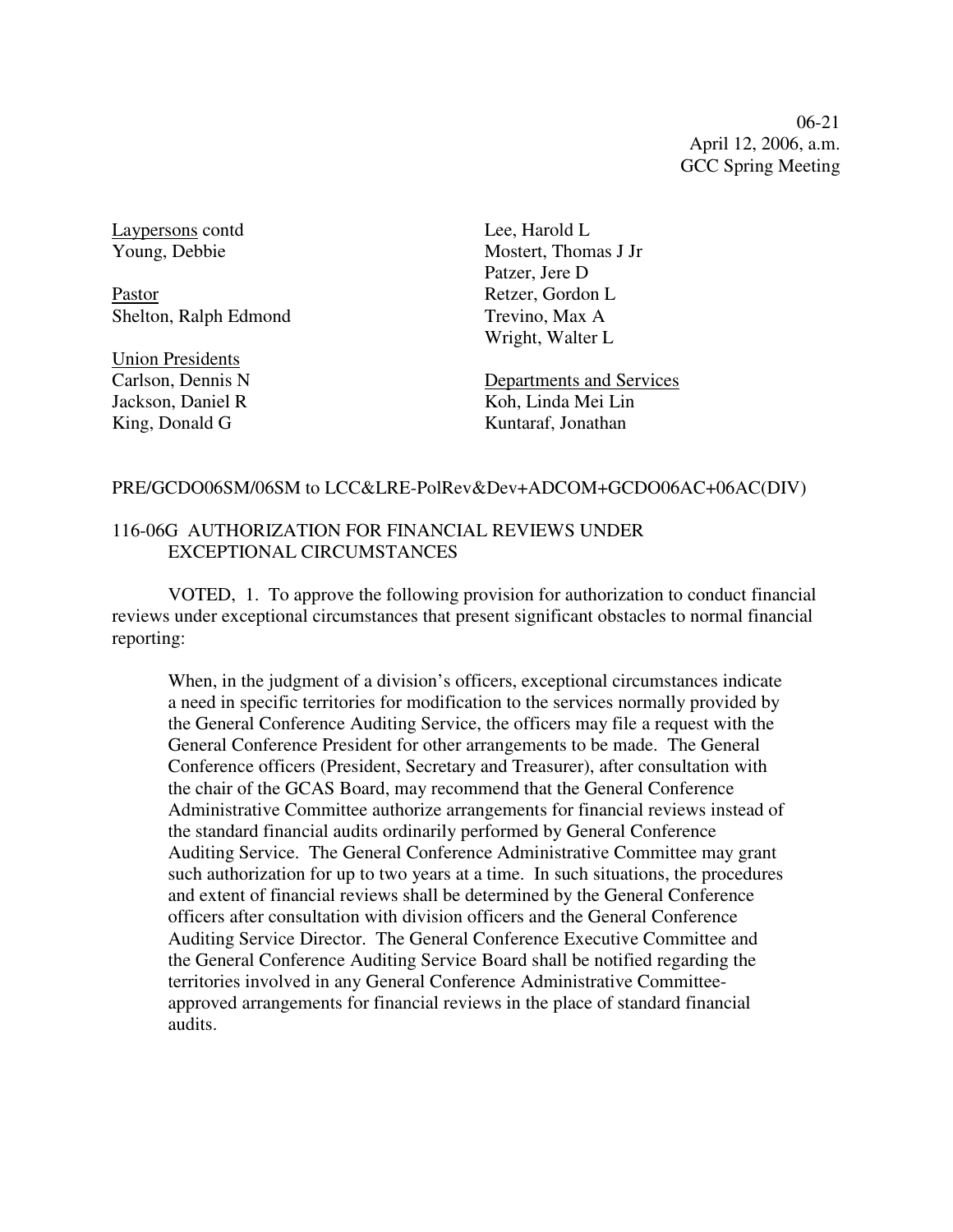06-22 April 12, 2006, a.m. GCC Spring Meeting

2. To request the Policy Review and Development Committee to prepare a recommendation for the inclusion of the provision, as outlined above, in General Conference *Working Policy*.

## TRS/GCDO06SM/06SM to REL-10GCS

## 124-06GS TRUST SERVICES—NAME CHANGE

RECOMMENDED, To change the name of the Trust Services Department at the General Conference office to the Planned Giving & Trust Services Department. Divisions shall have the option to follow the name change or retain the name Trust Services Department.

Closing prayer was offered by Shirley Chang, Laymember of the Pacific Union.

Jan Paulsen, Chairman Agustin Galicia, Secretary Larry R Evans, Editorial Secretary Tamara K Boward, Recording Secretary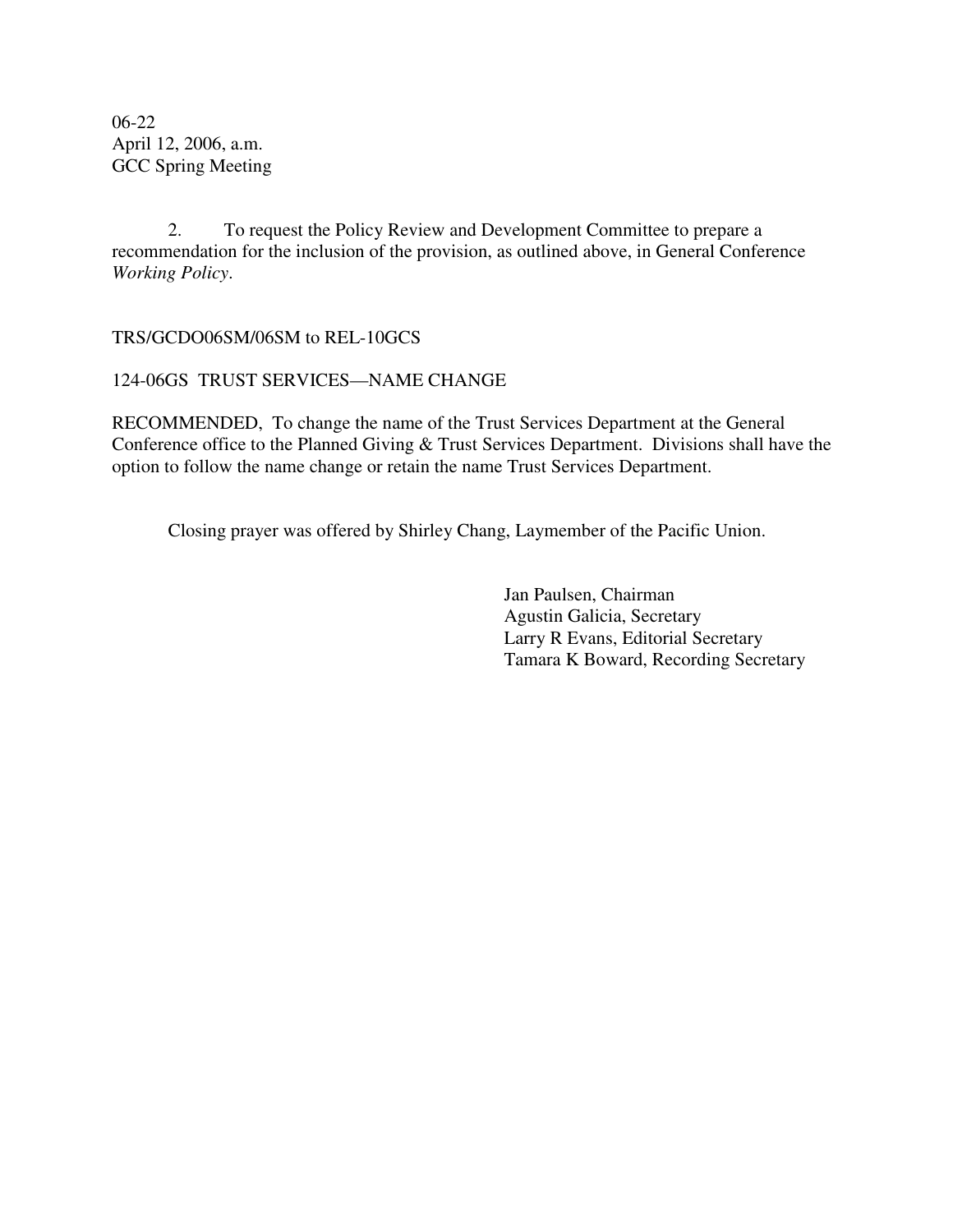#### SPRING MEETING OF THE

#### GENERAL CONFERENCE EXECUTIVE COMMITTEE

April 12, 2006, 2:00 p.m.

Jan Paulsen, Chairman, called to order the second session of the 2006 Spring Meeting.

Prayer was offered by Solomon Maphosa, Secretary, Southern-Africa Indian Ocean Division.

#### PRE/POSCom/PreC/ADCOM/06SM to MAF

#### 123-06G THE ROLE OF THE TEN COMMANDMENTS IN PUBLIC LIFE

VOTED, To approve and authorize release of the statement "The Role of the Ten Commandments in Public Life," which reads as follows:

The Role of the Ten Commandments in Public Life

The Seventh-day Adventist Church applauds interest in the role of the Ten Commandments in public life. The Decalogue, as given on Mount Sinai, is a reflection of God's character. It contains universal principles of morality and describes our relationship to God and our fellow human beings.

For Seventh-day Adventists, obedience to the Ten Commandments represents the foundational expression of love and gratitude to God for His gift of salvation. We obey the Law, not as a means of salvation, but as a response to God's grace demonstrated most convincingly through Christ's death in our behalf.

The Ten Commandments provide a moral compass in an age of relativism. Through God's law, the Holy Spirit convicts us of sin and brings us to a sense of utter helplessness. The law of God is the instrument by which the Spirit calls us to repentance. It also has a teaching function, revealing eternal principles of righteousness that contribute to the development of our character in the likeness of our Savior. Consequently, we comprehend more clearly how to serve others and our God.

Seventh-day Adventists see the embodiment of God's law in the life and ministry of Jesus Christ. They respect, honor, and submit to it as God's will for all people. By dealing with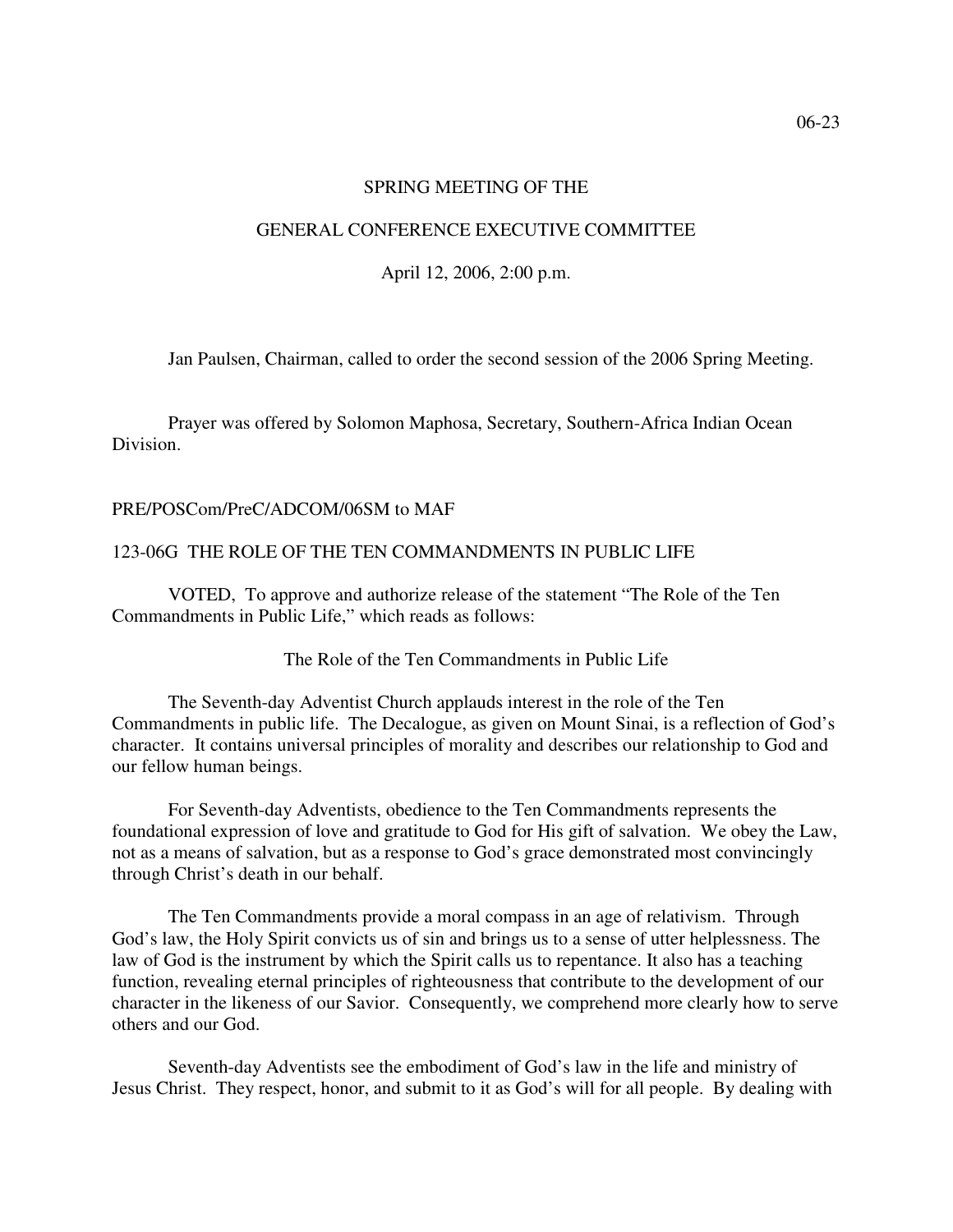06-24 April 12, 2006, p.m. GCC Spring Meeting

our thoughts, desires, and motivations the Ten Commandments address more than external behavior. They challenge us to moral, spiritual and ethical purity.

Seventh-day Adventists believe the law of God features prominently in the controversy between Christ and Satan. In Satan's final attack against God just prior to the Second Coming of Christ, the believer's obedience to God's law provides the best evidence of their commitment to Christ.

Governments establish laws to preserve and protect the well being of their citizens. While civil law defines what is legal, God's law defines what is moral. The first four commandments relate to our relationship with God. Any attempt to legislate these commands requires the state to interpret and apply God's will, an act that is beyond its sphere of competence and jurisdiction. The final six commandments pertain to our relationship with each other. Laws in keeping with these principles of human conduct are common in civil societies. It is the duty of Christians to obey these laws, insofar as they are in keeping with God's law, and to actively support efforts to improve them.

Seventh-day Adventists hold the Decalogue in highest esteem and appeal to men and women in all societies to live in harmony with its principles as a foundation for lives of loving service to humanity. At the same time, they recognize the need for tolerance, Christian humility, and respect for the rights of others in making application of these principles. Consequently, Seventh-day Adventists uphold the fundamental principles of religious liberty and the separation of church and state.

#### 06SM to JP

### GIFT TO CITY OF KIEV, UKRAINE

VOTED, To present a gift of \$500,000 to the city of Kiev, Ukraine for the building of a church. The gift will be made available through contributions from each division and the General Conference.

### SAD/06SM to MAB

#### GOMEZ, RAUL—RESIGNATION

VOTED, To record that Raul Gomez has resigned as Secretary of the South American Division, for the purpose of retirement, effective May 31, 2006.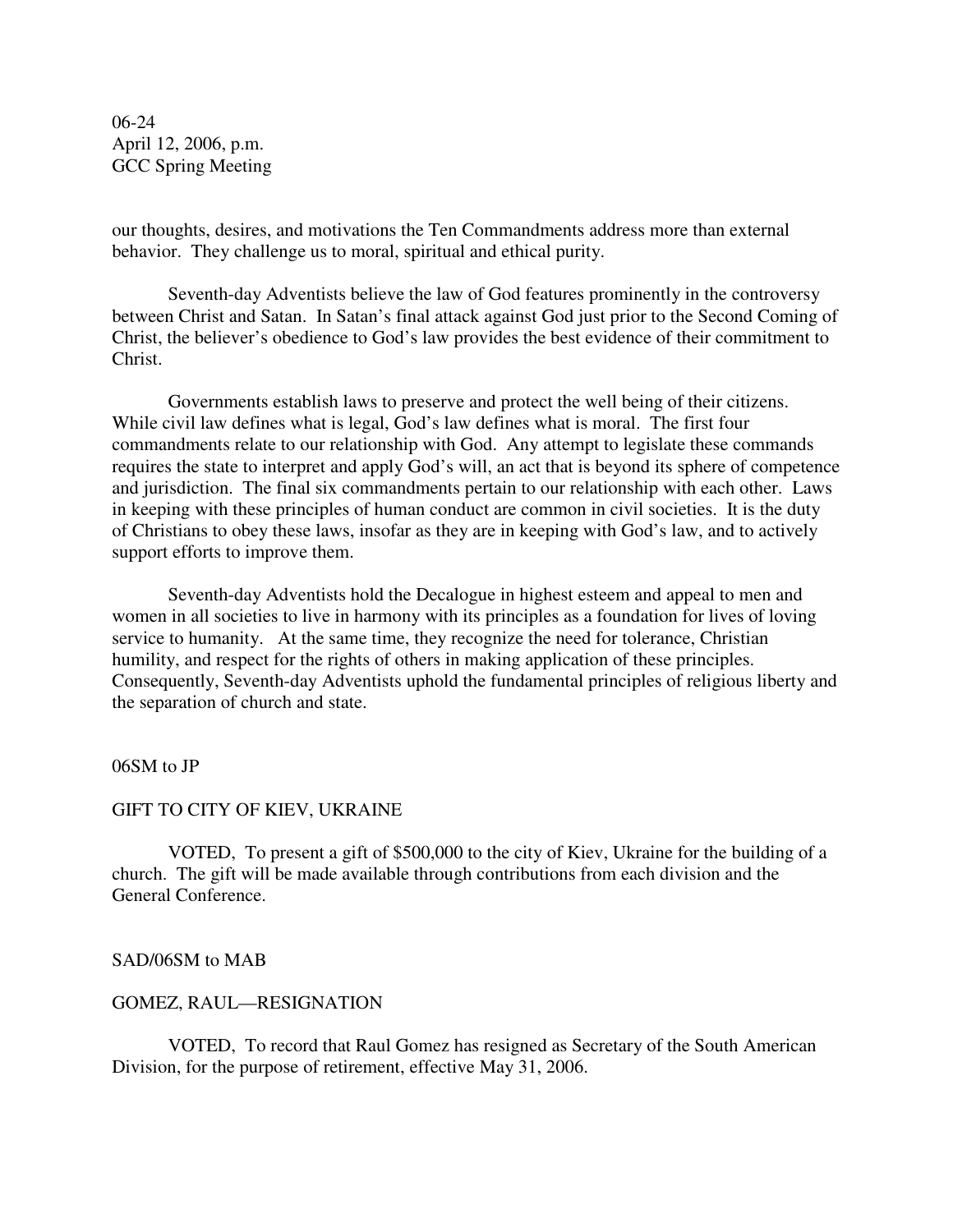06-25 April 12, 2006, p.m. GCC Spring Meeting

## 06SM to MAB

#### GOMEZ, RAUL—APPRECIATION

VOTED, To express appreciation to Raul Gomez for his 43 years of dedicated service to the South American Division, with his last six years of service as Secretary of the Division. We especially appreciate his creative problem solving skills, hard work, devotion, and counsel. He is also to be commended for continually promoting, supporting, and preaching the mission of the Church.

## SAD/06SM to MAB

#### FERREYRA, MELCHOR A—ELECTION

VOTED, To elect Melchor A Ferreyra as Secretary of the South American Division, effective June 1, 2006.

06SM to MAB

#### JOHNSSON, WILLIAM G—RESIGNATION

VOTED, To record that William G Johnsson has resigned as Editor of *Adventist Review* and *Adventist World*, for the purpose of retirement, effective December 31, 2006.

06SM to MAB

## JOHNSSON, WILLIAM G—APPRECIATION

VOTED, To express appreciation and gratitude to William G Johnsson for his 47 years of outstanding ministry in dedicated service to the Seventh-day Adventist Church. His 26 years as Editor of the *Adventist Review* and more recently, the *Adventist World*, has been a tremendous blessing to our members around the world. His spiritual focus and creative abilities together with his warmth interaction with people on a personal level have proven to be invaluable to the advancement of the Gospel of Jesus Christ.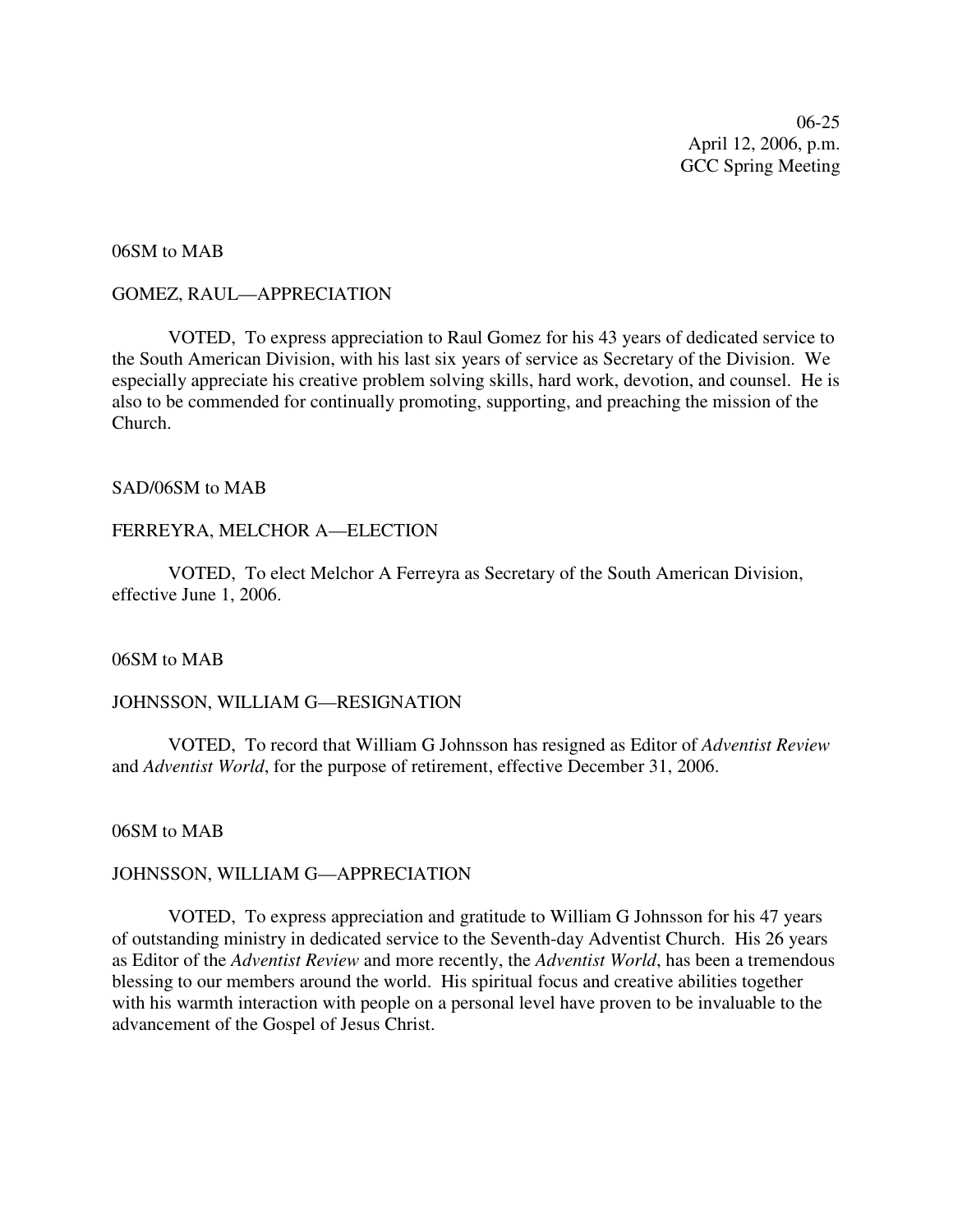06-26 April 12, 2006, p.m. GCC Spring Meeting

## ARPubBd/06SM to JP-ARPubBd

## EDITOR, *ADVENTIST REVIEW* AND *ADVENTIST WORLD*

VOTED, To refer back to the *Adventist Review* Publishing Board the appointment of Editor, *Adventist Review* and *Adventist World*.

## AM/06SM to LRE

## GLOBAL MISSION OPERATIONS COMMITTEE (GCC-S)— NAME CHANGE

VOTED, To change the name of the Global Mission Operations Committee (GCC-S) to Adventist Mission Committee (GCC-S).

## SAD/ADCOM/06SM to AG-10GCS

### 111-06GS PERU UNION MISSION—REORGANIZATION

RECOMMENDED, To reorganize the Peru Union Mission in the South American Division into two union missions: The North Peru Union Mission constituency of North Central Peru Conference, North East Peru Mission, North Pacific Mission, and North Peru Mission; and the South Peru Union Mission constituency of South Central Peru Conference, Central Andia Mission, East Peru Mission, Lake Titicaca Mission, and South Peru Mission, effective January 1, 2007.

## AM/06SM to LRE

## MERGE 10/40 WINDOW COMMITTEE (ADCOM-S) INTO ADVENTIST MISSION COMMITTEE (GCC-S)

VOTED, To merge the 10/40 Window Committee (ADCOM-S) into the Adventist Mission Committee (GCC-S).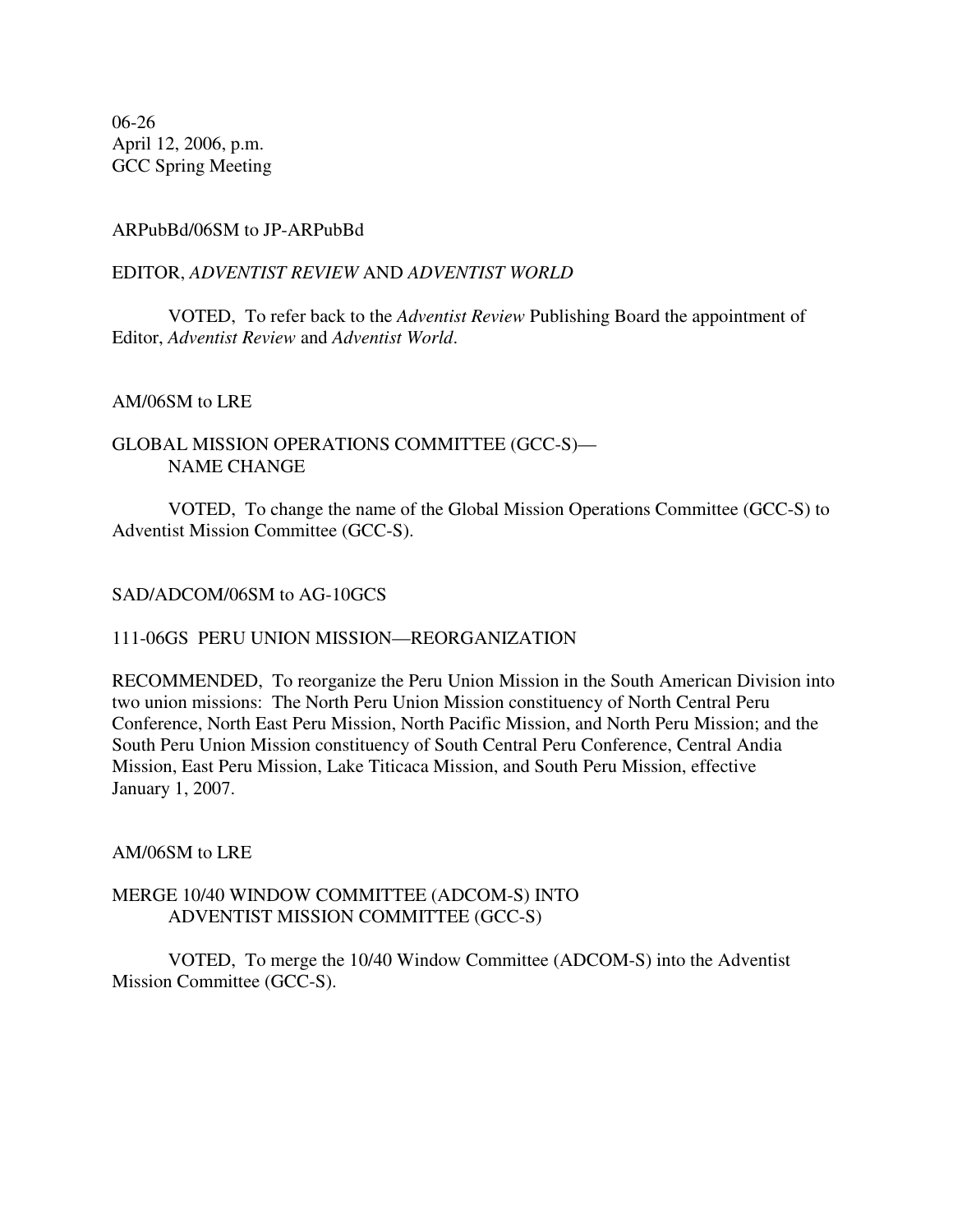06-27 April 12, 2006, p.m. GCC Spring Meeting

### MIN/06SM to GDK

#### *ELDER'S DIGEST*

A PowerPoint presentation was presented on the *Elder's Digest*.

## 06SM to JP

### REPORT ON SOUTHERN AFRICA UNION CONFERENCE

A report was given on the reorganization of the Southern Africa Union Conference.

#### YOU/GCDO06SM/06SM to AM-06AC

## 117-06G WORLD CONFERENCE ON YOUTH AND COMMUNITY SERVICE

On December 30, 2003 – January 3, 2004 the General Conference Youth Ministries Department conducted "Impact 10/40: The World Conference on Youth and Community Service" in Bangkok, Thailand. All division youth directors and their delegations were present, with representation from many fields around the world.

Having served the previous week in a wide variety of community service projects throughout Thailand, the delegations convened in Bangkok for the world conference, to be trained in outreach ministry, to pursue networking opportunities, and attend motivational plenary sessions.

WHEREAS, The General Conference has identified the 10/40 Window as a target area for focused evangelism for the world Church, and

WHEREAS, The General Conference Youth Ministries Department has embraced service and evangelism as major areas of emphasis in youth ministry this quinquennium, and

WHEREAS, The General Conference administration supported "Impact 10/40 Thailand" in 2003 and its objective of casting a vision for world youth evangelism by approving its funding and implementation, young people motivated with the love of God would like to impact the world through *Tell the World*: Therefore be it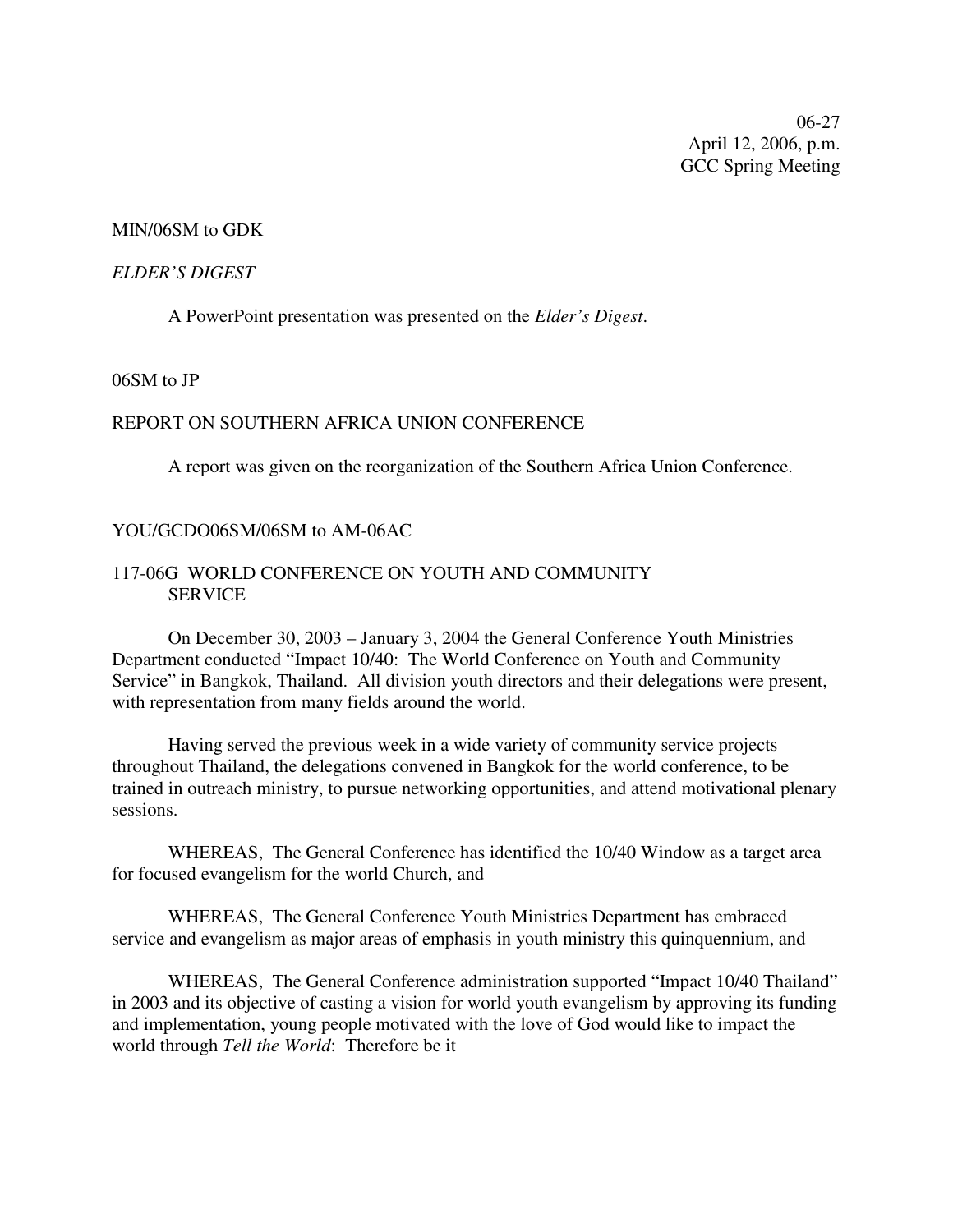06-28 April 12, 2006, p.m. GCC Spring Meeting

RESOLVED, 1. The General Conference Youth Ministries Department, division youth directors and delegates, express their deepest gratitude to the General Conference administration for supporting this decisive event that has impacted not only the Kingdom of Thailand, but also the lives of church youth leaders around the world.

2. To establish the term "Impact" as the official youth evangelism identity of the General Conference, giving its divisions a specific youth outreach platform that provides the enhanced vision for youth evangelism to be applied within the uniqueness of each world field.

3. To request that the General Conference "Impact" event be incorporated into the official General Conference authorized meeting calendar once per quinquennium, as part of its ongoing training commitment for Church leaders, with the express purpose of casting and establishing a specific vision, uniting its divisions for youth evangelism to the world.

VOTED, 1. To establish the term "Impact" as the official youth evangelism identity of the General Conference, giving its divisions a specific youth outreach platform that provides the enhanced vision for youth evangelism to be applied within the uniqueness of each world field.

2. To request that the General Conference "Impact" event be incorporated into the official General Conference calendar once per quinquennium, as part of its ongoing training commitment for Church leaders, with the express purpose of casting and establishing a specific vision, uniting its divisions for youth evangelism to the world.

3. To approve the proposal to convene a second "Impact 10/40: World Conference on Youth and Community Service" to be held July 14-26, 2008, in a 10/40 Window location where there is not a large Christian community and that the recommended location be proposed to the 2006 Annual Council for final approval.

## WM/GCDO06SM/06SM to ESS

## 122-06G WOMEN'S MINISTRIES DIRECTORS' INTERFAITH **CONFERENCE**

VOTED, To conduct a Women's Ministries Directors' Interfaith Conference November 27 to December 1, 2006 in Cyprus or England.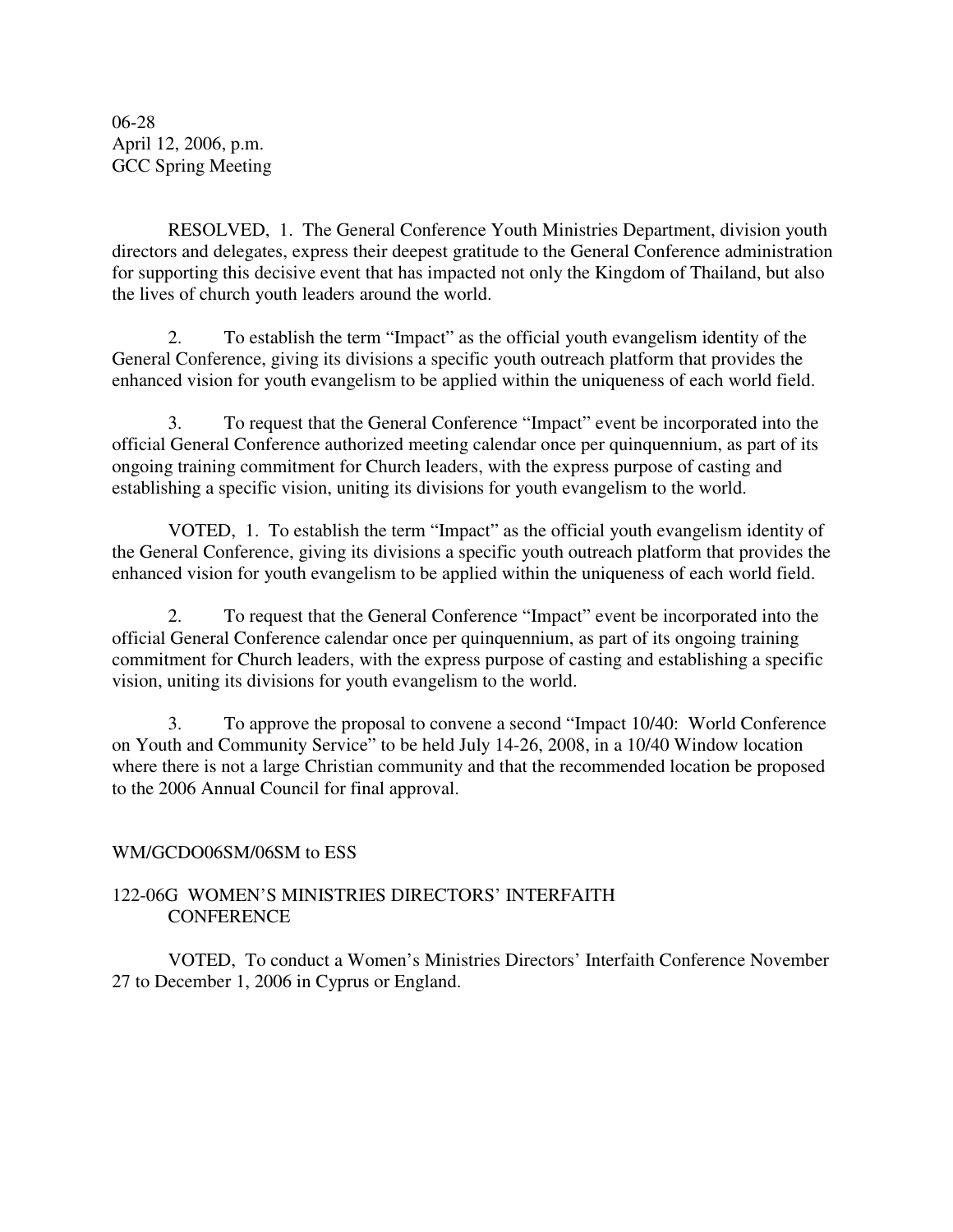06-29 April 12, 2006, p.m. GCC Spring Meeting

#### SS&PM/GCDO06SM/06SM to MAF

## 121-06G BIBLE CORRESPONDENCE SCHOOLS CONSULTATION MEETING

WHEREAS, There is a need to plan and review the work of Bible correspondence schools around the world and a need for networking among all Sabbath School directors and division Bible correspondence schools coordinator for the improvement of this ministry; and

WHEREAS, The need for improving our services to meet the high technology standards in promoting Bible schools and Bible study, it was

VOTED, To plan and conduct the third Bible Correspondence Schools Consultation meeting January 28-31, 2008, at the Bible correspondence school in Cape Town, South Africa.

## INTERNATIONAL HEALTH AND TEMPERANCE ASSOCIATION— LEGAL MEETING

At 4:30 p.m. a legal meeting of the International Health and Temperance Association was convened.

At 4:45 p.m. the business session of the General Conference Executive Committee was reconvened.

Closing prayer was offered by Dennis N Carlson, President of the Mid-America Union Conference, North American Division.

> Jan Paulsen, Chairman Rosa T Banks, Secretary Larry R Evans, Editorial Secretary Susan Wolfe, Recording Secretary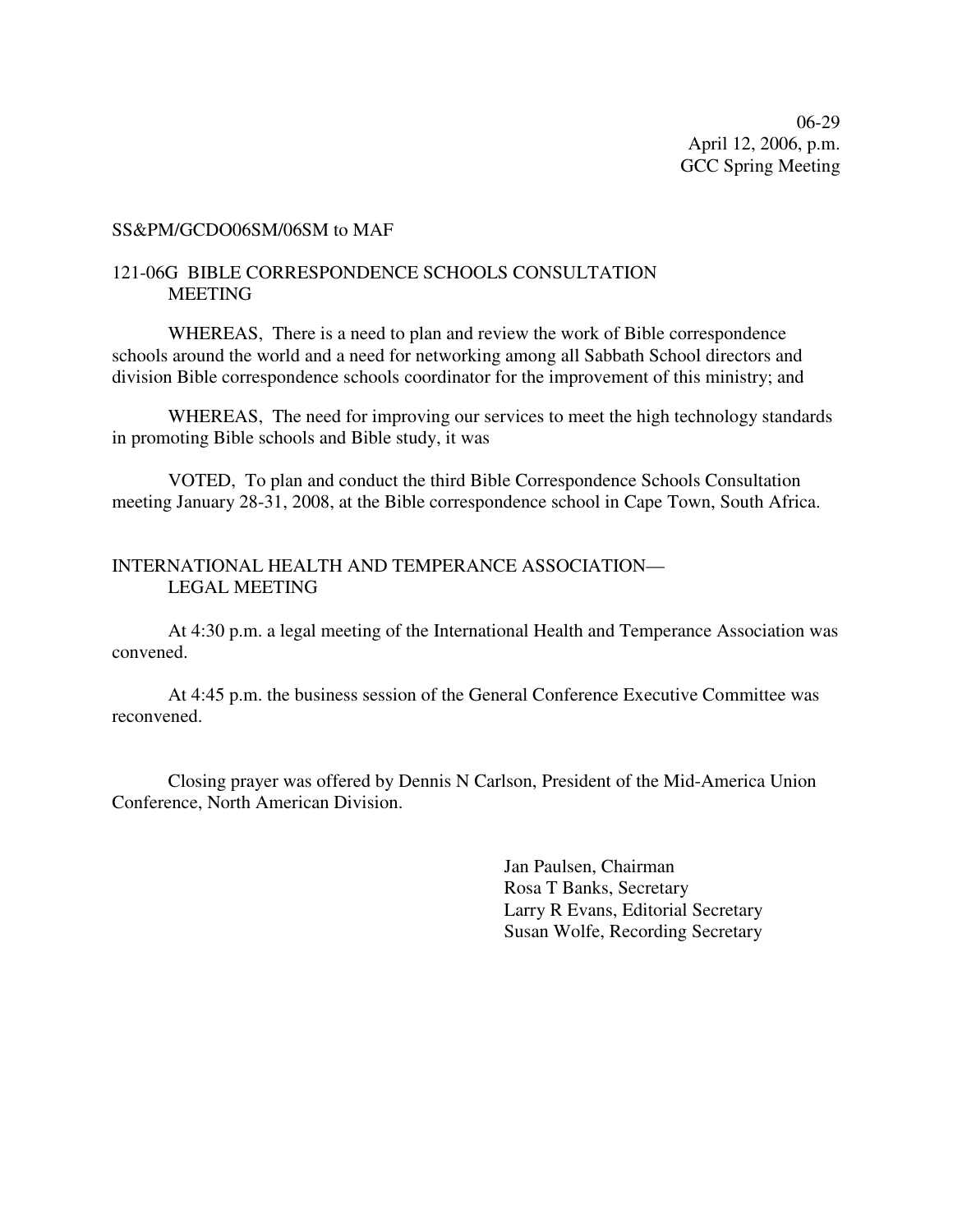#### SPRING MEETING OF THE

#### GENERAL CONFERENCE EXECUTIVE COMMITTEE

April 13, 2006, 8:00 a.m.

#### DEVOTIONAL

The devotional message entitled, "Hope Without Shame" was presented by Dr Gerald R Winslow, Vice Chancellor of Spiritual Life and Wholeness, Loma Linda University.

#### Text: Hebrews 11

This chapter lists the great heroes of faith who were counted as righteous because they trusted the Lord. Unlike the heroes who are made famous by the world's criteria, these champions of faith are valorized not for their own goodness but for their willingness to follow the will of God. In fact, many of the heroes of faith listed in Hebrews 11 had deep and painful character flaws. But what unites them and makes them eligible for recognition are the characteristics of faith in God and hope for a better world. Because of their faith, the text says that "God is not ashamed to be called their God; indeed, he has prepared a city for them" (Heb 11:16). This is one of the most hope-filled passages in Scripture, because it means that God is not ashamed to be our God. This is all possible because Jesus "disregarded the shame" of the Cross (Heb 12:2). And the text says that the list of God's faithful heroes is not complete "apart from us" (Heb 11:40). This means that the list of those who God is pleased to name as His own is still growing and includes all of us who are willing to accept His gift of faith.

Prayer was offered by Gordon Bietz, President of Southern Adventist University.

Prayer was requested for the family of Elden Kamwendo, Director of Education for the Southern Africa-Indian Ocean Division, who passed away this morning.

Jan Paulsen, Chairman, called to order the third session of the 2006 Spring Meeting.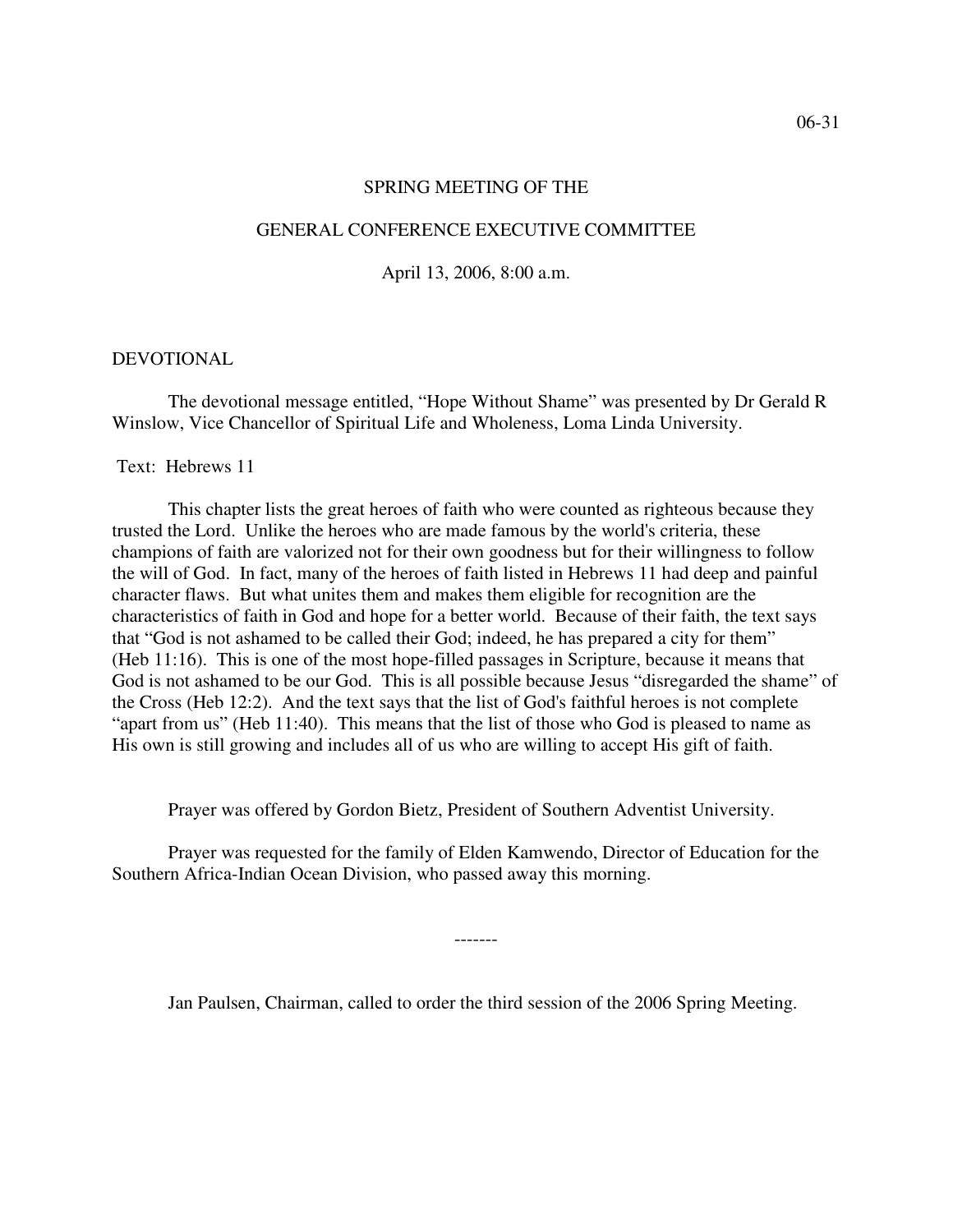06-32 April 13, 2006, a.m. GCC Spring Meeting

## ADCOM/GCDO06SM/06SM to MLR

## 120-06G GUIDELINES ON ALTERNATIVE ORGANIZATION STRUCTURES AND ADMINISTRATIVE RELATIONSHIPS

VOTED, 1. To accept the guidelines presented.

2. That a copy of this action will be kept with the official minutes and not be a printed part of the official minutes.

## TRE/06SM to SGR

## THIRTEENTH SABBATH OFFERING PROJECT GUIDELINES

The Challenge

Since 1912, when the Thirteenth Sabbath Offering project was started, it truly has been a real blessing for the progress of God's work in the various parts of the world. However, in recent years there has been a loss of confidence among many church members regarding the Thirteenth Sabbath Offering. Many have heard stories of unfinished projects and money being diverted from advertised projects to other areas. Others are concerned that many of the projects don't go to high-priority mission.

Steps to Increase Support of Church Members

In order to increase church members' confidence in Thirteenth Sabbath Offering projects and to inspire them to support with their mission offerings, it was

VOTED, To accept the following Thirteenth Sabbath Offering project guidelines:

The division benefiting from the Thirteenth Sabbath Offering should choose projects that:

1. Are directly connected to outreach and mission.

2. Will be completed within two to three years of receiving the offering, so that the report of their completion and/or implementation can be given to members in a timely manner. Any extensions of project time must be done in consultation with the General Conference Treasurers' Committee.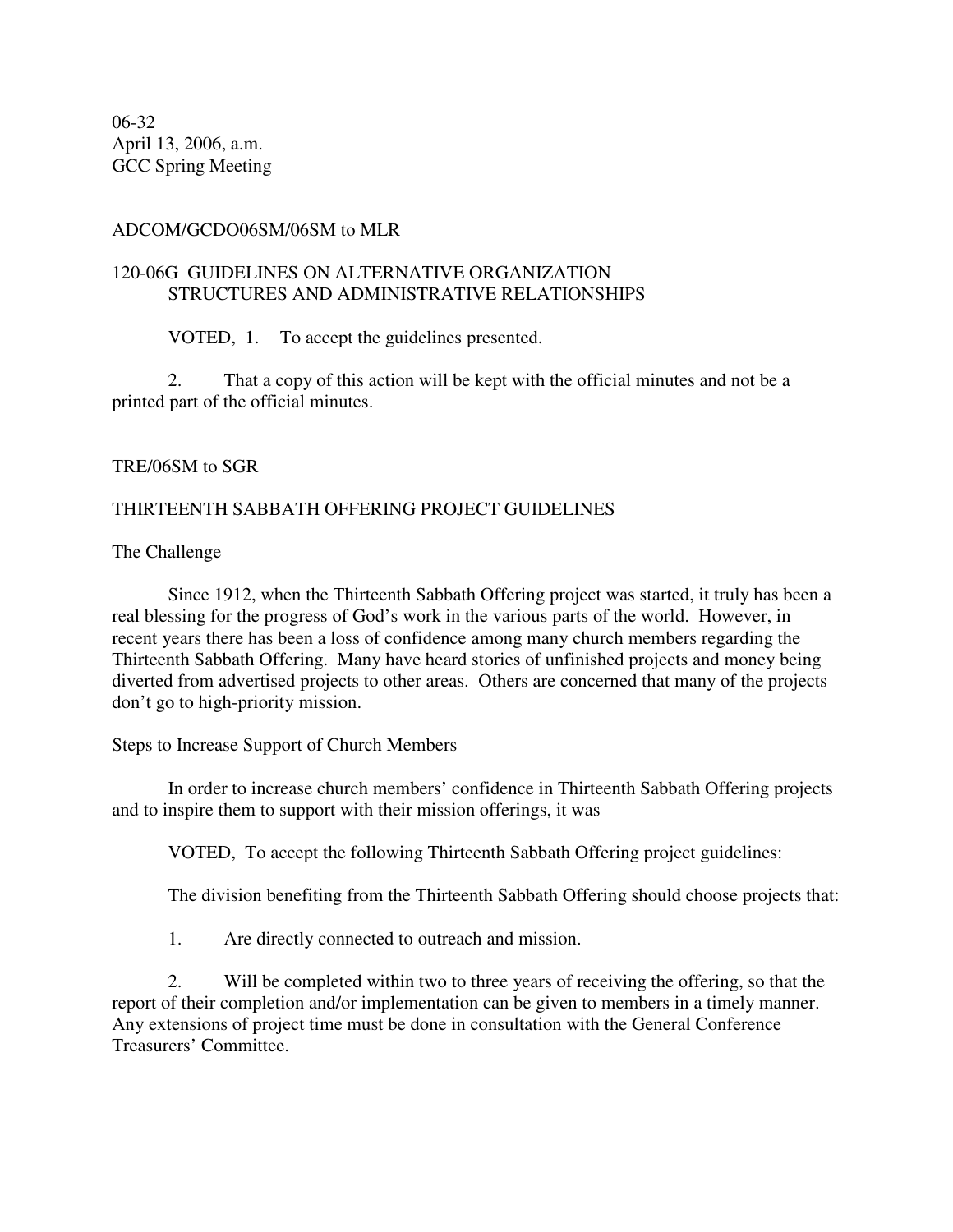06-33 April 13, 2006, a.m. GCC Spring Meeting

3. Are processed through the division treasury\* and approved by the division executive committee two years prior to the scheduled offering date as a recommendation to the General Conference Treasurers' Committee, in consultation with General Conference Adventist Mission and the General Conference Sabbath School and Personal Ministries Department, to be channeled through to the General Conference Administrative Committee.

a. The General Conference will release the funds to the division. The division should hold the funds in US dollars or another stable currency as agreed to by the division and General Conference Treasury until such time as the local entity is ready to start the project.

b. If for any reason after the promotion of a specific project, the division is unable to complete the project and would like to have the funds reassigned to a similar project within the division, a request must be processed in the same manner as paragraph 3. above before any redesignation of the funds can be considered.

Upon the completion of the project, the division shall ensure that a report, inclusive of pictures, is sent to the General Conference Adventist Mission office so that communication of the completion of the project can be presented to the members.

\*Divisions are free to set up their internal structure for processing the requests from the field to division treasury and to coordinate the level of involvement of the division Sabbath School and Personal Ministries Department or Adventist Mission personnel.

# 13<sup>th</sup> Sabbath Offering Project Proposal

| 1. | Name of Project                     |  |
|----|-------------------------------------|--|
| 2. | Location/s of project               |  |
| 3. | Please fully describe this project: |  |
|    |                                     |  |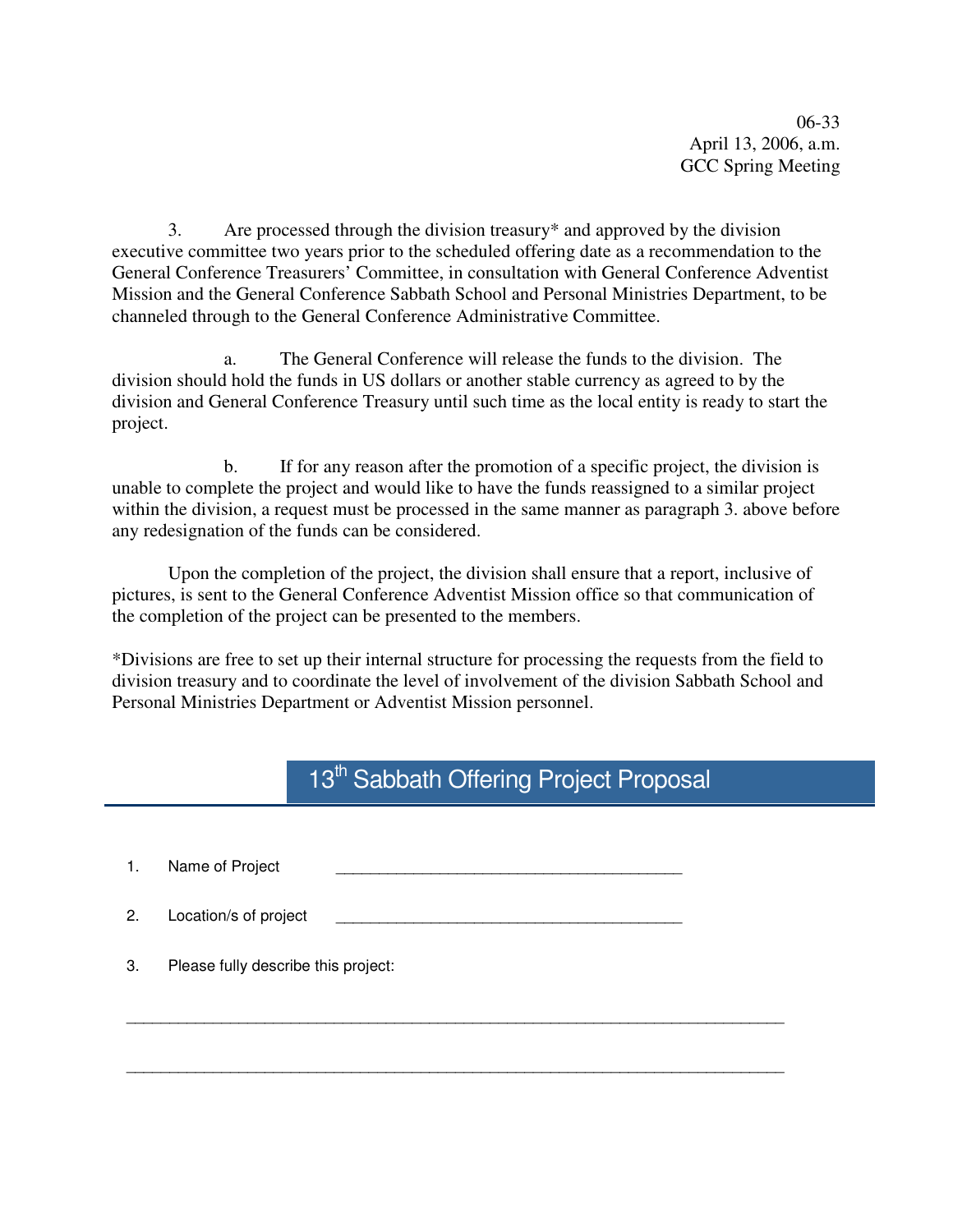06-34 April 13, 2006, a.m. GCC Spring Meeting

| 4.             | Please describe how this project directly relates to the mission of the church.                                                                        |                                                              |  |  |  |  |  |
|----------------|--------------------------------------------------------------------------------------------------------------------------------------------------------|--------------------------------------------------------------|--|--|--|--|--|
|                | <u> 1989 - Johann Stoff, amerikansk politiker (d. 1989)</u>                                                                                            |                                                              |  |  |  |  |  |
|                | ,我们也不能在这里的人,我们也不能在这里的人,我们也不能在这里的人,我们也不能在这里的人,我们也不能在这里的人,我们也不能在这里的人,我们也不能在这里的人,我们也                                                                      |                                                              |  |  |  |  |  |
|                | ,我们的人们就会在这里的人们,我们也不会在这里的人们,我们也不会在这里的人们,我们也不会在这里的人们,我们也不会在这里的人们,我们也不会在这里的人们,我们也不会                                                                       |                                                              |  |  |  |  |  |
| 5.             | Cost of Project- (please attach detailed budget including additional income sources and<br>estimated expenses for each aspect of the overall project): |                                                              |  |  |  |  |  |
|                | Total estimated cost:                                                                                                                                  | Local Currency___________________US Dollars______________    |  |  |  |  |  |
|                | Division contribution:                                                                                                                                 | Local Currency______________________ US Dollars_____________ |  |  |  |  |  |
|                | Union contribution:                                                                                                                                    | Local Currency_______________ US Dollars__________           |  |  |  |  |  |
|                | Mission/Conference/Inst. contrib.: Local Currency______________US Dollars________                                                                      |                                                              |  |  |  |  |  |
|                | Other contribution (explain details): Local Currency ____________ US Dollars__________                                                                 |                                                              |  |  |  |  |  |
| 6.             |                                                                                                                                                        |                                                              |  |  |  |  |  |
| 7 <sub>1</sub> | Estimated completion/implementation (please note that this must be within two to three years of                                                        |                                                              |  |  |  |  |  |

*receipt of the offering)*: \_\_\_\_\_\_\_\_\_\_\_\_\_\_\_\_\_\_\_\_\_\_\_\_\_\_\_\_

*Our division executive committee has carefully analyzed this project proposal and is satisfied that* the criteria for the 13<sup>th</sup> SS Offering is being met and that completion of the project is achievable *given the applicable resources available and outlined above. On this basis, the division executive committee voted this project as a recommendation to the General Conference as per action dated*

Division Treasurer

*\_\_\_\_\_\_\_\_\_\_\_*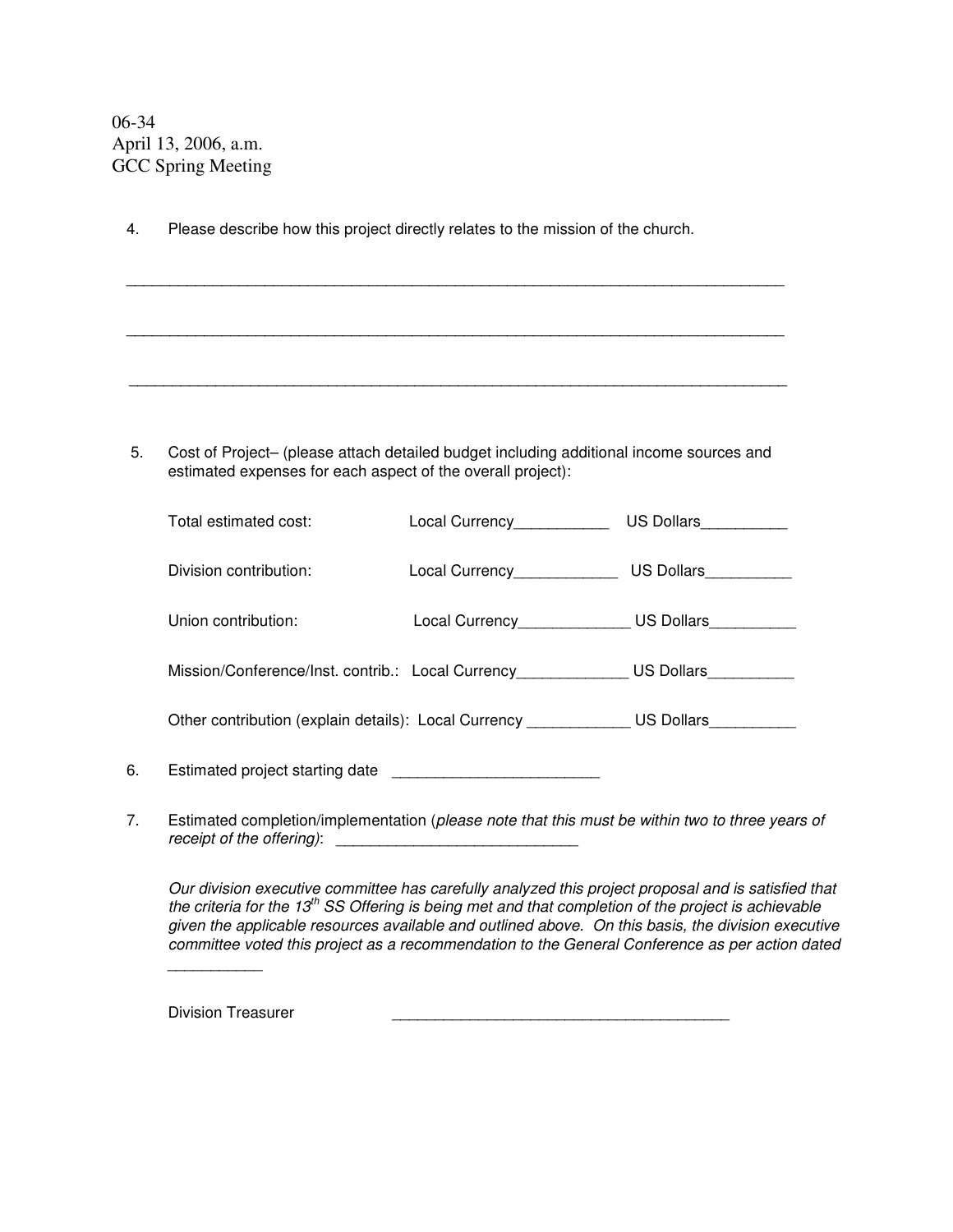06-35 April 13, 2006, a.m. GCC Spring Meeting

# SEC/ADCOM/GCDO05SM/05SM/ADCOM/GCDO05GCS/GCC(St. Louis)/ADCOM/ ADCOM/ADCOM/SecC/GCDO05AC/05AC/05AC/102-05Gb/SEC/ADCOM/ADCOM/ ADCOM/ADCOM/SecC/GCDO06SM/06SM to RJH(DIV)

## 102-06Ga AUTHORIZED MEETINGS 2006

VOTED, To approve the updated list of Authorized Meetings 2006 with the understanding that attendance at these meetings must also be approved by the administration of each entity, as follows:

## DATE DAY MEETING LOCATION

| <b>April 2006</b> |     |                                                      |                           |
|-------------------|-----|------------------------------------------------------|---------------------------|
| $18(pm)-19$       | Tue | <b>PPPA Finance Committee</b>                        | Nampa ID                  |
| 19                | Wed | PPPA Board                                           | Nampa ID                  |
| 19                | Wed | <b>Faith and Science Council</b>                     | Loma Linda CA             |
| 21                | Fri | <b>Adventist Heritage Ministry Finance Committee</b> | <b>Battle Creek MI</b>    |
| 23,24             | Sun | <b>Adventist Heritage Ministry Board</b>             | <b>Battle Creek MI</b>    |
| 23,24             | Sun | Oakwood College Board of Trustees                    | Huntsville AL             |
| $25 - 27$         | Tue | <b>IRLA Pan-Africa Congress</b>                      | Accra GHANA               |
| 26(pm)            | Wed | <b>R&amp;H Finance Committee</b>                     | Hagerstown MD             |
| 27                | Thu | <b>R&amp;H</b> Constituency Meeting                  | Hagerstown MD             |
| 29                | Sat | <b>Religious Liberty Festival</b>                    | Accra GHANA               |
| <b>May 2006</b>   |     |                                                      |                           |
| 11(pm)            | Thu | <b>Andrews University Executive Committee</b>        | <b>Berrien Springs MI</b> |
| 18                | Thu | Ellen G White Estate Board                           | <b>Silver Spring MD</b>   |
| 18(pm)            | Thu | GC Leadership Council                                | <b>Silver Spring MD</b>   |
| 22                | Mon | <b>Supporting Ministries Advisory Committee</b>      | <b>Silver Spring MD</b>   |
| 22(pm)            | Mon | Loma Linda Board Orientation                         | Loma Linda CA             |
| 23                | Tue | Loma Linda Boards-Board Committees                   | Loma Linda CA             |
| 24                | Wed | Loma Linda Boards                                    | Loma Linda CA             |
| 25(am)            | Thu | <b>Adventist Health International</b>                | Loma Linda CA             |
| 28                | Sun | Oakwood College Constituency Meeting                 | Huntsville AL             |
| $31$ -June 1      | Wed | Adventist Risk Management Board                      | <b>Burlington VT</b>      |
| <u>June 2006</u>  |     |                                                      |                           |
| $12$ -July $1$    | Mon | Institute of World Mission                           | <b>Berrien Springs MI</b> |
| 14                | Wed | <b>GC</b> Staff Day                                  | Gaithersburg MD           |
| $15 - 16$         | Thu | <b>PREXAD</b>                                        |                           |
| 20                | Tue | <b>R&amp;H Board Exec/Finance Committee</b>          | <b>Silver Spring MD</b>   |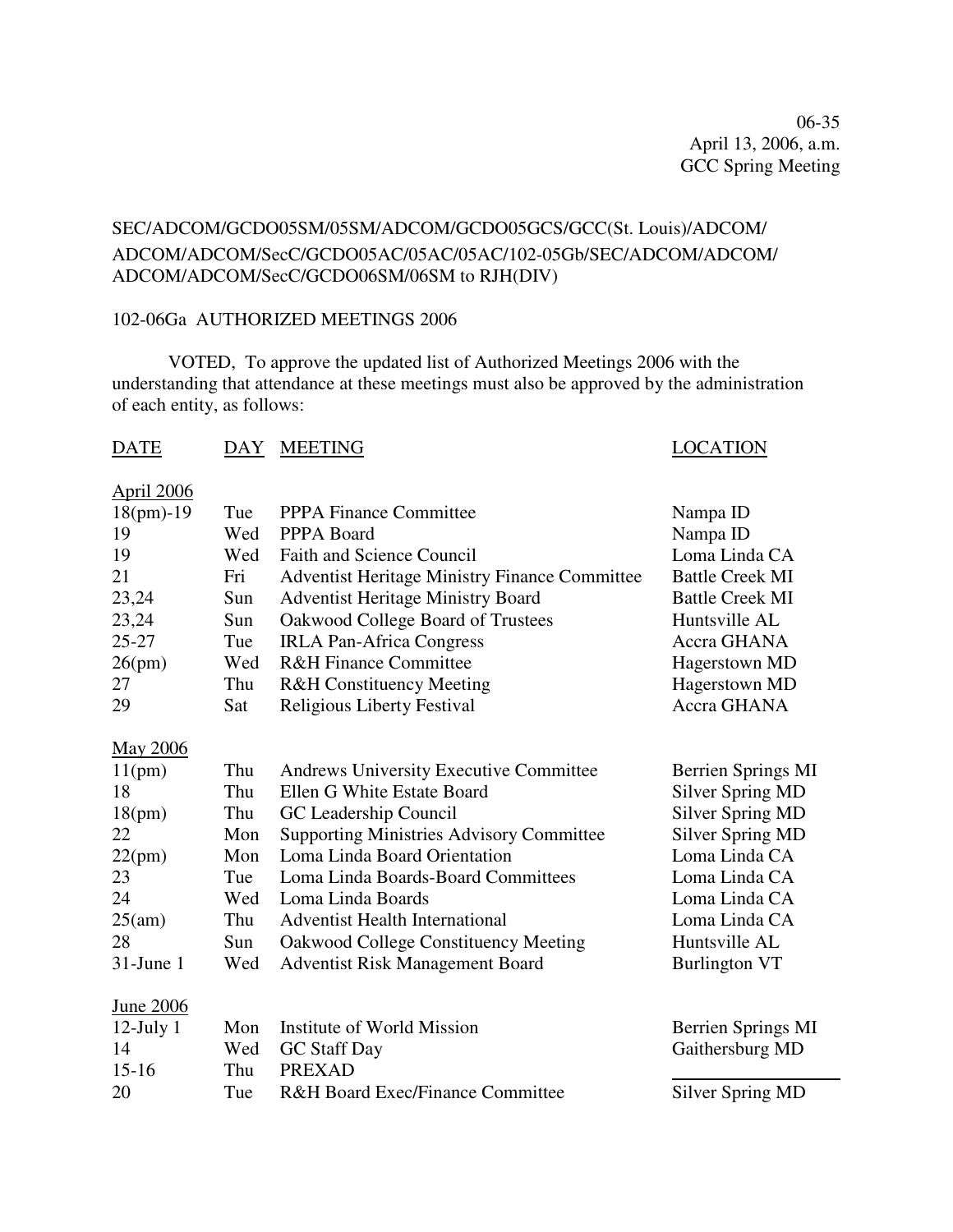06-36 April 13, 2006, a.m. GCC Spring Meeting

| <b>DATE</b>                                                                                                                | DAY                                                                                     | <b>MEETING</b>                                                                                                                                                                                                                                                                                                                                                                                                                                                                                                                       | <b>LOCATION</b>                                                                                                                                                                                                                                                               |
|----------------------------------------------------------------------------------------------------------------------------|-----------------------------------------------------------------------------------------|--------------------------------------------------------------------------------------------------------------------------------------------------------------------------------------------------------------------------------------------------------------------------------------------------------------------------------------------------------------------------------------------------------------------------------------------------------------------------------------------------------------------------------------|-------------------------------------------------------------------------------------------------------------------------------------------------------------------------------------------------------------------------------------------------------------------------------|
| <b>July 2006</b><br>$7 - 17$<br>$11 - 16$<br>20<br>31-Aug 19                                                               | Fri<br>Tue<br>Thu<br>Mon                                                                | <b>International Bible Conference</b><br>Institute of World Mission Re-entry Program<br>Ellen G White Estate Board<br>Institute of World Mission                                                                                                                                                                                                                                                                                                                                                                                     | <b>Izmir TURKEY</b><br><b>Berrien Springs MI</b><br><b>Silver Spring MD</b>                                                                                                                                                                                                   |
| <u>August 2006</u><br>14(pm)<br>15<br>17<br>$20 - 31$<br>25<br>25-Sep 7<br>27,28<br>28<br>29<br>30(am)<br>$31$ -Sep 4      | Mon<br>Tue<br>Thu<br>Mon<br>Fri<br>Fri<br>Sun<br>Mon<br>Tue<br>Wed<br>Thu               | Pacific Press Publishing Assoc Finance Committee Nampa ID<br>Pacific Press Publishing Association Board<br><b>Adventist Risk Management Board</b><br>Geoscience Research Institute Field Conf<br><b>Adventist Heritage Ministry Finance Committee</b><br>GC & Division Treasurers Meeting<br><b>Adventist Heritage Ministry Committee</b><br>Loma Linda Boards-Board Committees<br>Loma Linda Boards<br><b>Adventist Health International</b><br>Global Internet Evangelism Network Forum                                            | Nampa ID<br><b>Silver Spring MD</b><br>Denver CO<br><b>Rutland VT</b><br><b>Istanbul TURKEY</b><br><b>Rutland VT</b><br>Loma Linda CA<br>Loma Linda CA<br>Loma Linda CA<br>San Diego CA                                                                                       |
| September 2006<br>$10 - 14$<br>14<br>18-22<br>20(pm)<br>21<br>25<br>25(eve)<br>26<br>26(am)<br>27<br>28<br>28,29<br>29(am) | Sun<br>Thu<br>Mon<br>Wed<br>Thu<br>Mon<br>Mon<br>Tue<br>Tue<br>Wed<br>Thu<br>Thu<br>Fri | <b>Adventist Risk Management Conference</b><br>Ellen G White Estate Board<br><b>Staff Travel Moratorium</b><br>Department Directors/GC President Meeting<br>GC Leadership Council<br><b>Christian Record Services Finance Committee</b><br>Review & Herald Board Finance Committee<br><b>Christian Record Services Board of Trustees</b><br>Review & Herald Board<br>Adventist University of Africa Board<br>International Board of Min and Theo Education<br>Division Officer Interviews<br><b>International Board of Education</b> | <b>Silver Spring MD</b><br><b>Silver Spring MD</b><br><b>Silver Spring MD</b><br>Columbia MD<br>Lincoln NE<br><b>Hagerstown MD</b><br>Lincoln NE<br>Hagerstown MD<br><b>Silver Spring MD</b><br><b>Silver Spring MD</b><br><b>Silver Spring MD</b><br><b>Silver Spring MD</b> |
| October 2006<br>1(eve)<br>2(am)                                                                                            | Sun<br>Sun<br>Mon                                                                       | Council on Evangelism & Witness<br><b>Adventist World Radio Board</b><br>Presidents Council                                                                                                                                                                                                                                                                                                                                                                                                                                          | Silver Spring MD<br><b>Silver Spring MD</b><br><b>Silver Spring MD</b>                                                                                                                                                                                                        |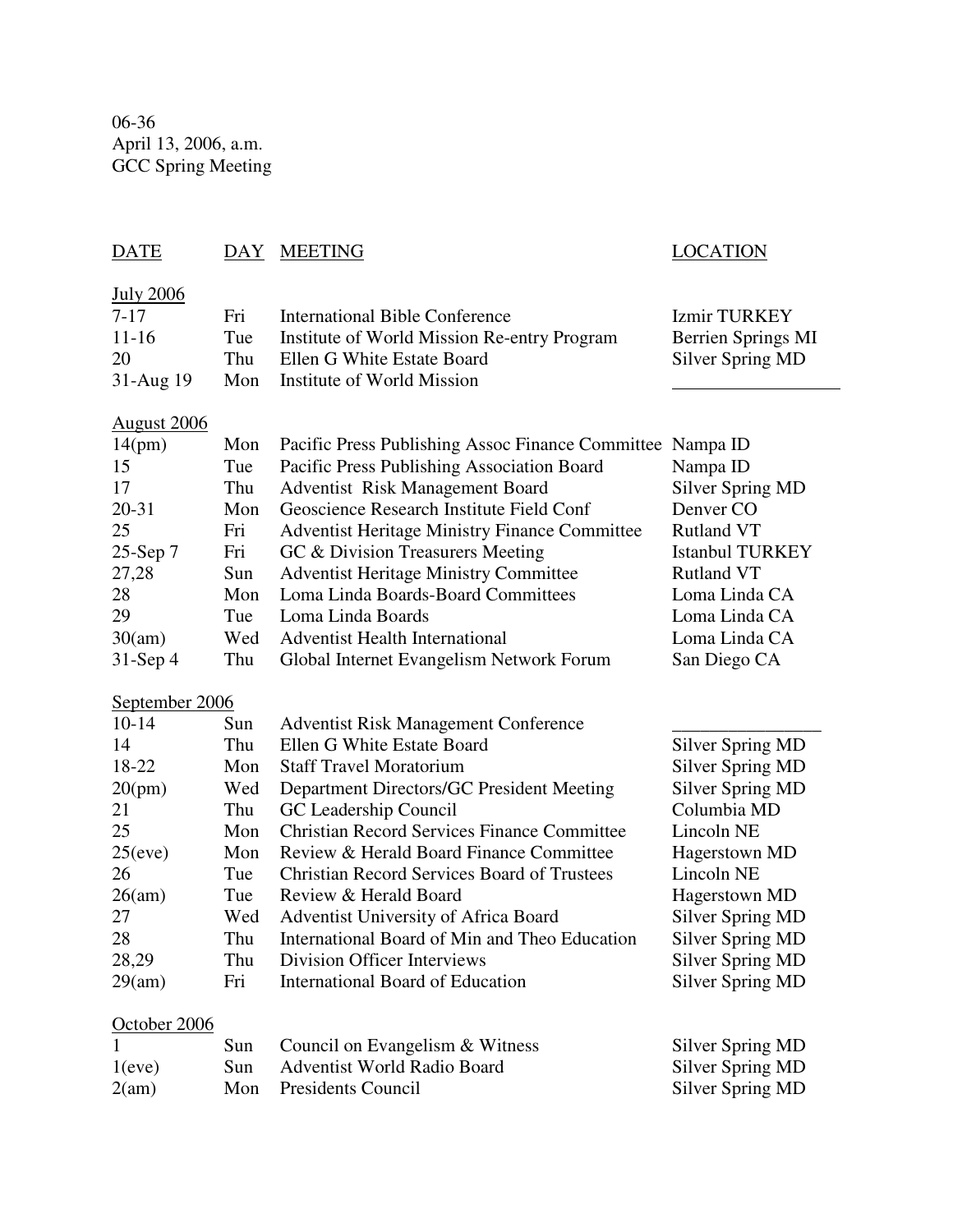06-37 April 13, 2006, a.m. GCC Spring Meeting

# DATE DAY MEETING LOCATION

| October 2006 contd |     |                                                        |                           |
|--------------------|-----|--------------------------------------------------------|---------------------------|
| 2(am)              | Mon | <b>Secretaries Council</b>                             | <b>Silver Spring MD</b>   |
| 2(am)              | Mon | <b>Treasurers Council</b>                              | <b>Silver Spring MD</b>   |
| 2(pm)              | Mon | <b>ADRA</b> International Board                        | <b>Silver Spring MD</b>   |
| 2(eve)             | Mon | <b>ATN Operating Board</b>                             | <b>Silver Spring MD</b>   |
| 3                  | Tue | Accrediting Assoc of SDA Sch, Coll, & Univ             | <b>Silver Spring MD</b>   |
| 3(am)              | Tue | Financial Planning & Budgeting Committee               | <b>Silver Spring MD</b>   |
| 3(pm)              | Tue | GC & Division Officers                                 | <b>Silver Spring MD</b>   |
| 3(pm)              | Tue | <b>Global Mission Operations Committee</b>             | <b>Silver Spring MD</b>   |
| 3(pm)              | Tue | 10/40 Window Committee                                 | <b>Silver Spring MD</b>   |
| 3(eve)             | Tue | GC PARL World Affairs Com & IRLA Board                 | <b>Silver Spring MD</b>   |
| 3(eve)             | Tue | Use of Tithe Study Commission (Steering Com)           | <b>Silver Spring MD</b>   |
| 4                  | Wed | Use of Tithe Study Commission                          | <b>Silver Spring MD</b>   |
| 4(am)              | Wed | <b>Church Manual Committee</b>                         | <b>Silver Spring MD</b>   |
| 4(eve)             | Wed | Africa HIV/AIDS Office Board                           | <b>Silver Spring MD</b>   |
| $5-6$              | Thu | Commission on Ministries, Services, & Structures       | <b>Silver Spring MD</b>   |
| $6$ (eve) $-11$    | Fri | Annual Council                                         | Silver Spring MD          |
| 8(eve)             | Sun | <b>GCAS</b> Board                                      | <b>Silver Spring MD</b>   |
| 8(eve)             | Sun | AIIAS Management Committee & Board                     | <b>Silver Spring MD</b>   |
| 9(pm)              | Mon | <b>GC Financial Audit Review Committee</b>             | <b>Silver Spring MD</b>   |
| 9(eve)             | Mon | <b>HSI/Griggs University Board</b>                     | <b>Silver Spring MD</b>   |
| 9(eve)             | Mon | International HIV/AIDS Study Commission                | <b>Silver Spring MD</b>   |
| $12 - 16$          | Thu | Ellen G White Estate Advisory                          | <b>Silver Spring MD</b>   |
| 13(am)             | Fri | <b>Andrews University Board Finance Committee</b>      | <b>Berrien Springs MI</b> |
| 15                 | Sun | <b>Andrews University Subcommittees</b>                | <b>Berrien Springs MI</b> |
| 15(pm)             | Sun | <b>Andrews University Seminary Executive Com</b>       | <b>Berrien Springs MI</b> |
| 16                 | Mon | <b>Andrews University Board</b>                        | <b>Berrien Springs MI</b> |
| 16(am)             | Mon | <b>Andrews University Special Constituency Meeting</b> | <b>Berrien Springs MI</b> |
| 16,17              | Mon | <b>Biblical Research Institute Committee</b>           | Loma Linda CA             |
| $16$ -Nov 4        | Mon | Institute of World Mission                             | <b>Berrien Springs MI</b> |
| 17(am)             | Tue | Loma Linda Boards—Executive Committees                 | Loma Linda CA             |
| 19                 | Thu | <b>Supporting Ministries Advisory Committee</b>        | Sacramento CA             |
| 22,23              | Sun | Oakwood College Board of Trustees                      | Huntsville AL             |
| 27-31              | Fri | <b>NAD Yearend Meeting</b>                             | <b>Silver Spring MD</b>   |
|                    |     |                                                        |                           |

# November 2006

| -16         | Thu Ellen G White Estate Board                    | Silver Spring MD |
|-------------|---------------------------------------------------|------------------|
| $27$ -Dec 1 | Mon Women's Ministries Directors'—Interfaith Conf |                  |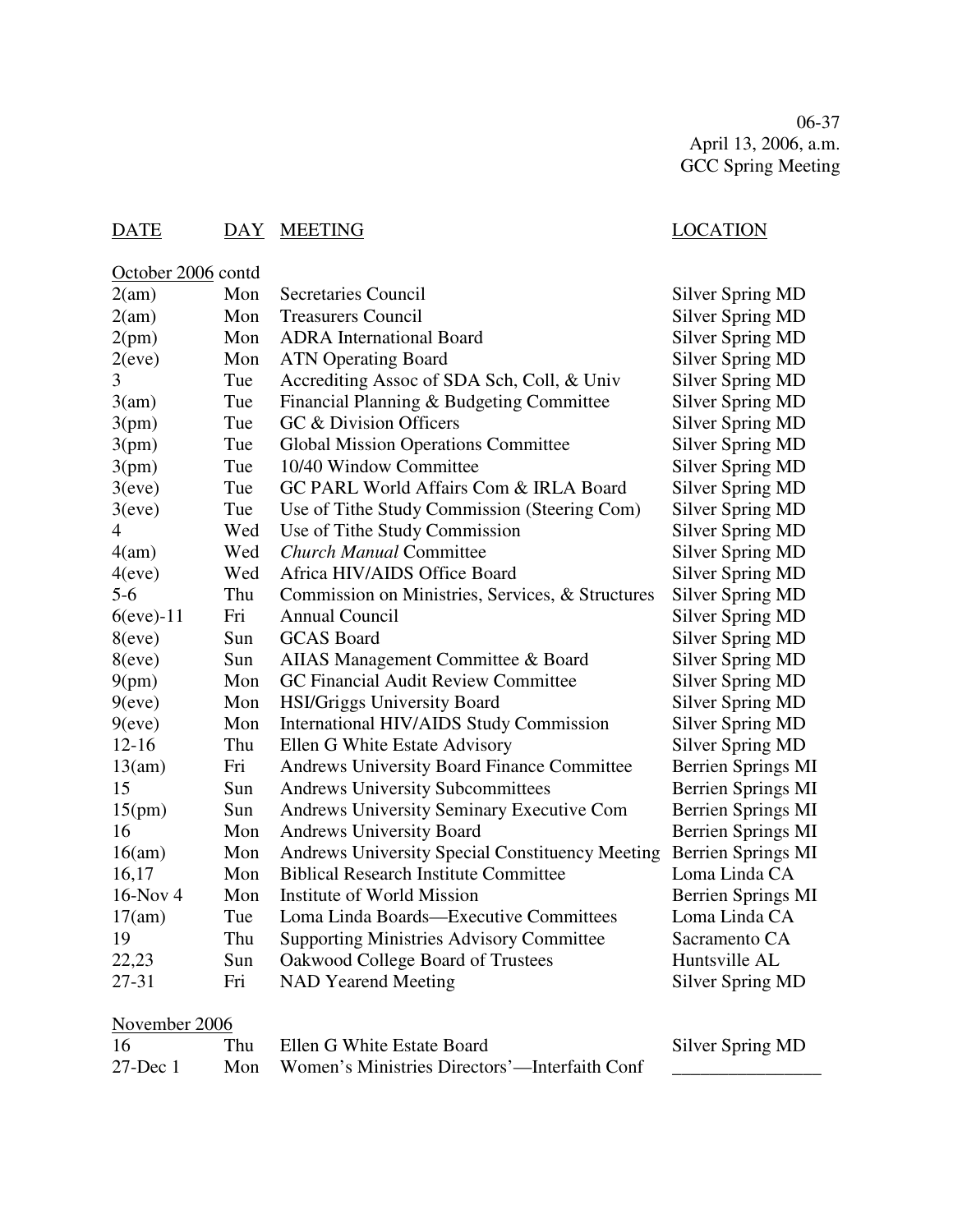06-38 April 13, 2006, a.m. GCC Spring Meeting

## DATE DAY MEETING LOCATION

## December 2006

| 7      |     | Thu Adventist Risk Management Board         | Silver Spring MD |
|--------|-----|---------------------------------------------|------------------|
| 11     |     | Mon ADRA Executive Committee                | Silver Spring MD |
| 12     |     | Tue Loma Linda Boards—Board Committees      | Loma Linda CA    |
| 13     |     | Wed Loma Linda Boards                       | Loma Linda CA    |
| 14(am) |     | Thu Adventist Health International          | Loma Linda CA    |
| 18     |     | Mon Inst for Prevention of Addictions Board |                  |
| 19     | Tue | R&H Executive & Finance Committees          | Silver Spring MD |

## SEC/ADCOM/GCDO05SM/05SM/ADCOM/GCDO05GCS/GCC(St. Louis)/ADCOM/ ADCOM/ADCOM/SecC/GCDO05AC/05AC/102-05Gc/SEC/ADCOM/ADCOM/SecC/ GCDO06SM/06SM to RJH(DIV)

## 102-06Gb AUTHORIZED MEETINGS 2007

VOTED, To approve the updated list of Authorized Meetings 2007 with the understanding that attendance at these meetings must also be approved by the administration of each entity, as follows:

## DATE DAY MEETING LOCATION

## January 2007

| $3-6$     |     | Wed Institute of World Mission Re-entry Program | Avondale AUSTRALIA |
|-----------|-----|-------------------------------------------------|--------------------|
| $4 - 7$   | Thu | Ellen G White Estate Board Consultation         |                    |
| $9 - 13$  | Tue | PREXAD                                          | Sarasota FL        |
| $12 - 27$ | Tue | Institute of World Mission                      | Avondale AUSTRALIA |

February 2007

| $15 - 18$  | Thu | <b>ADRA</b> International Board Retreat            | Nairobi KENYA      |
|------------|-----|----------------------------------------------------|--------------------|
| 21         | Wed | <b>Christian Record Services Finance Committee</b> | Lincoln NE         |
| 22         | Thu | <b>Christian Record Services Board of Trustees</b> | Lincoln NE         |
|            |     | 23(eve)-26(am) Fri LLUAHSC Board Retreat           | <b>CALIFORNIA</b>  |
| 26(pm)     |     | Mon Loma Linda Boards-Board Committees             | Loma Linda CA      |
| 27         | Tue | Loma Linda Boards                                  | Loma Linda CA      |
| 27-March 1 | Tue | <b>IRLA World Congress</b>                         | Cape Town S AFRICA |
| 28(am)     |     | Wed Geoscience Institute Board                     | Loma Linda CA      |
| 28(pm)     |     | Wed Adventist Health International                 | Loma Linda CA      |
|            |     |                                                    |                    |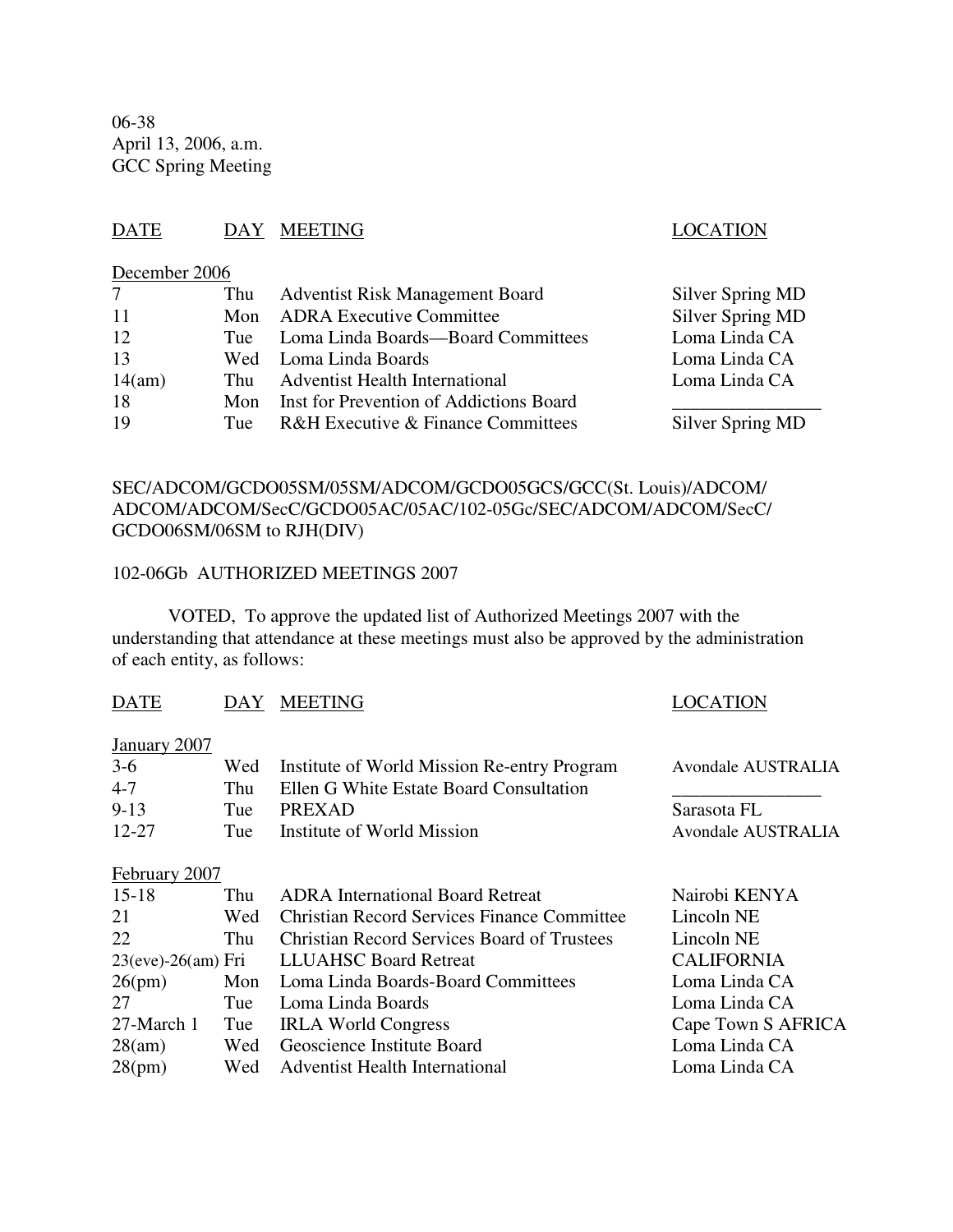06-39 April 13, 2006, a.m. GCC Spring Meeting

# DATE DAY MEETING LOCATION

| March 2007        |     |                                                   |                                                    |
|-------------------|-----|---------------------------------------------------|----------------------------------------------------|
| 2(am)             | Fri | <b>Andrews University Board Finance Committee</b> | Berrien Springs MI                                 |
| 3                 | Sab | Festival of Religious Freedom                     | Cape Town S AFRICA                                 |
| $\overline{4}$    | Sun | <b>Andrews University Board Subcommittees</b>     | <b>Berrien Springs MI</b>                          |
| 4(pm)             | Sun | Andrews University Seminary Executive Com         | <b>Berrien Springs MI</b>                          |
| 5                 | Mon | <b>Andrews University Board</b>                   | Berrien Springs MI                                 |
| 6(am)             | Tue | <b>IWM Administrative Council</b>                 | Berrien Springs MI                                 |
| 8                 | Thu | <b>Adventist Risk Management Board</b>            | <b>Silver Spring MD</b>                            |
| 8                 | Thu | AIIAS Management Committee & Board                | <b>Silang PHILIPPINES</b>                          |
| 9                 | Fri | Islamic Literature Committee                      | <b>Silver Spring MD</b>                            |
| $12 - 17$         | Mon | <b>Staff Travel Moratorium</b>                    | <b>Silver Spring MD</b>                            |
| 13                | Tue | Ellen G White Estate Board                        | Silver Spring MD                                   |
| 14(pm)            | Wed | Department Directors/GC President Meeting         | <b>Silver Spring MD</b>                            |
| 15                | Thu | GC Leadership Council                             | <b>Silver Spring MD</b>                            |
| 20(am)            | Tue | Loma Linda Executive Committees                   | Loma Linda CA                                      |
| 28(eve)           | Wed | <b>PPPA Board Finance Committee</b>               | Nampa ID                                           |
| 29                | Thu | PPPA Board                                        | Nampa ID                                           |
| 30                | Fri | 10/40 Window Committee                            | <b>Silver Spring MD</b>                            |
| <b>April 2007</b> |     |                                                   |                                                    |
|                   | Sun | <b>Division Officer Interviews</b>                | Silver Spring MD                                   |
| 1(pm)             | Sun | <b>ICPA Board</b>                                 | <b>Silver Spring MD</b>                            |
| $\overline{c}$    | Mon | <b>Presidents Council</b>                         | <b>Silver Spring MD</b>                            |
| $\overline{2}$    | Mon | <b>Secretaries Council</b>                        | <b>Silver Spring MD</b>                            |
| $\mathbf{2}$      | Mon | <b>Treasurers Council</b>                         | <b>Silver Spring MD</b>                            |
| 3(am)             | Tue | GC & Division Officers                            | <b>Silver Spring MD</b>                            |
| 3(pm)             | Tue | Division Officer Interviews                       | <b>Silver Spring MD</b>                            |
| 3(pm)             | Tue | International Board of Education                  | Silver Spring MD                                   |
| $\overline{4}$    | Wed | <b>Global Mission Issues Committee</b>            | <b>Silver Spring MD</b>                            |
| 5(am)             | Thu | Accrediting Assoc of SDA Sch, Coll, & Univ        | <b>Silver Spring MD</b>                            |
| 5                 | Thu | Council on Evangelism and Witness                 | <b>Silver Spring MD</b>                            |
| 6                 | Fri | Financial Planning & Budgeting Committee          | <b>Silver Spring MD</b>                            |
| 8                 | Sun | Use of Tithe Study Commission (Steering Com)      | <b>Silver Spring MD</b>                            |
|                   | Sun | <b>ADRA Board</b>                                 |                                                    |
| 8(pm)             |     | GC Financial Audit Review Committee               | Silver Spring MD                                   |
| 8(pm)             | Sun | Africa HIV-AIDS Office Board                      | <b>Silver Spring MD</b><br><b>Silver Spring MD</b> |
| 8(pm)             | Sun |                                                   |                                                    |
| 9                 | Mon | Use of Tithe Study Commission                     | <b>Silver Spring MD</b>                            |
| 9(pm)             | Mon | Adventist World Radio Board                       | <b>Silver Spring MD</b>                            |
| 10                | Tue | Commission on Ministries, Services, & Structures  | <b>Silver Spring MD</b>                            |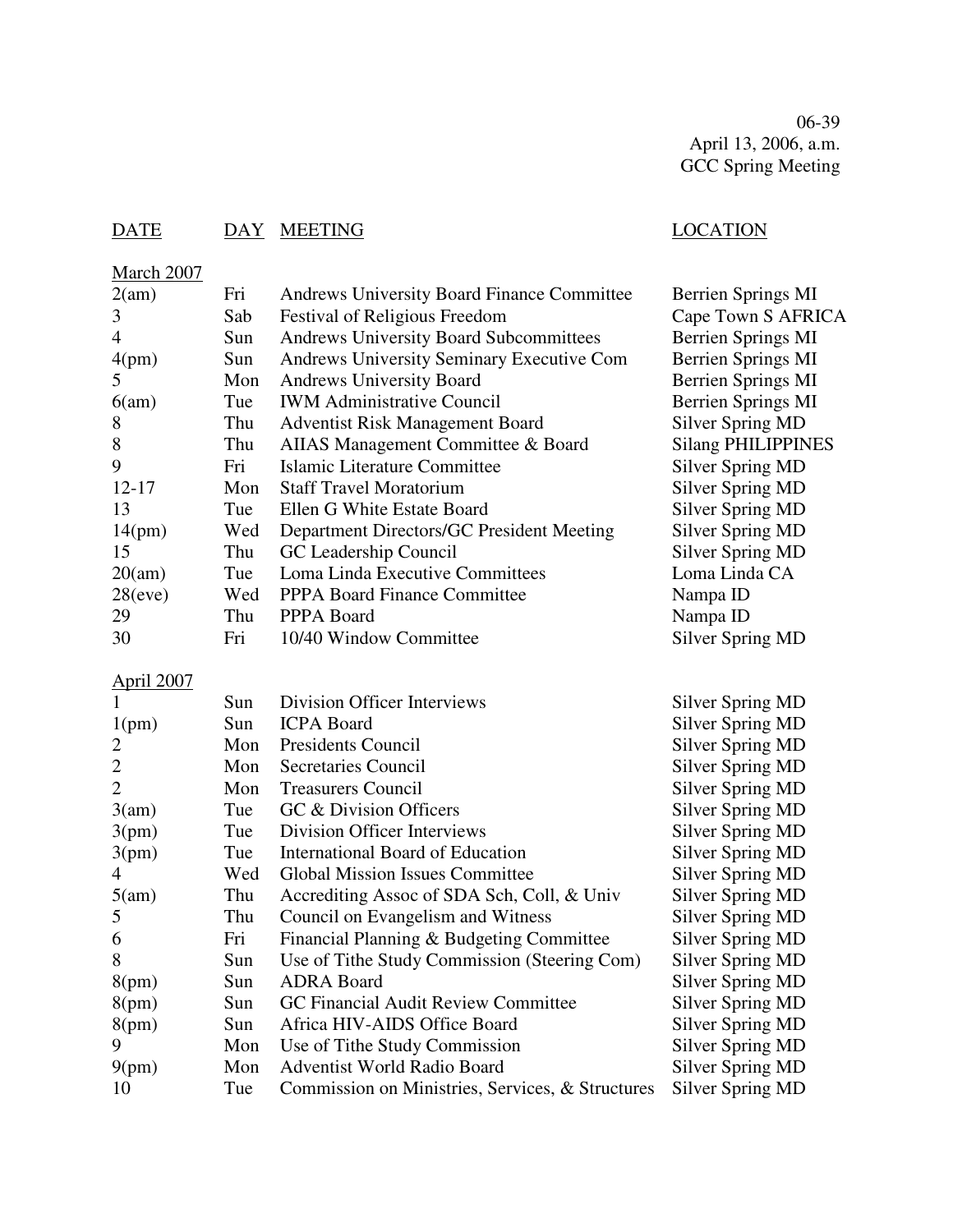06-40 April 13, 2006, a.m. GCC Spring Meeting

# DATE DAY MEETING LOCATION

# April 2007 contd

| 10(am)             | Tue | International Health & Temperance Constituency       | <b>Silver Spring MD</b>   |
|--------------------|-----|------------------------------------------------------|---------------------------|
| 10,11              | Tue | <b>Spring Meeting</b>                                | <b>Silver Spring MD</b>   |
| 11(pm)             | Wed | <b>HSI/Griggs University Board</b>                   | Silver Spring MD          |
| 13                 | Fri | International HIV/AIDS Study Commission              | <b>Silver Spring MD</b>   |
| 17                 | Tue | <b>IRLA Board</b>                                    | <b>Silver Spring MD</b>   |
| 17(pm)             | Tue | <b>GC PARL World Affairs Committee</b>               | Silver Spring MD          |
| 18                 | Wed | <b>Biblical Research Institute Committee</b>         | Silver Spring MD          |
| 19                 | Thu | <b>Adventist Heritage Ministry Finance Committee</b> | <b>Battle Creek MI</b>    |
| 20                 | Fri | <b>Adventist Heritage Ministry Board</b>             | <b>Battle Creek MI</b>    |
| $22 - 23$          | Sun | Oakwood College Board of Trustees                    | Huntsville AL             |
| 24(pm)             | Tue | R&H HHES Board                                       | Hagerstown MD             |
| 24(eve)            | Tue | <b>R&amp;H Finance Board</b>                         | Hagerstown MD             |
| 25(am)             | Wed | R&H Board                                            | Hagerstown MD             |
|                    |     |                                                      |                           |
| May 2007           |     |                                                      |                           |
| 16                 | Wed | Ellen G White Estate Board                           | <b>Silver Spring MD</b>   |
| 17(pm)             | Thu | GC Leadership Council                                | <b>Silver Spring MD</b>   |
| 10                 | Thu | <b>Andrews University Board Executive Committee</b>  | <b>Berrien Springs MI</b> |
| 22                 | Tue | Loma Linda Boards-Board Committees                   | Loma Linda CA             |
| 23                 | Wed | Loma Linda Boards                                    | Loma Linda CA             |
| 24                 | Thu | <b>Supporting Ministries Advisory Committee</b>      | Silver Spring MD          |
| 24                 | Thu | <b>Adventist Health International</b>                | Loma Linda CA             |
|                    |     |                                                      |                           |
| June 2007          |     |                                                      |                           |
| 5,6                | Tue | <b>Adventist Risk Management Board</b>               | <b>VERMONT</b>            |
| 13                 | Wed | <b>GC Staff Day</b>                                  | Gaithersburg MD           |
| 14                 | Thu | <b>R&amp;H Executive/Finance Board Committee</b>     | <b>Silver Spring MD</b>   |
| 19-21              | Tue | <b>PREXAD</b>                                        |                           |
|                    |     |                                                      |                           |
| <b>July 2007</b>   |     |                                                      |                           |
| 19                 | Thu | Ellen G White Estate Board                           | <b>Silver Spring MD</b>   |
|                    |     |                                                      |                           |
| <b>August 2007</b> |     |                                                      |                           |
| 8(eve)             | Wed | <b>PPPA Board Finance Committee</b>                  | Nampa ID                  |
| 9                  | Thu | PPPA Board                                           | Nampa ID                  |
| 16                 | Thu | <b>Adventist Risk Management Board</b>               | Silver Spring MD          |
| 27                 | Mon | Loma Linda Boards-Board Committees                   | Loma Linda CA             |
| 28                 | Tue | Loma Linda boards                                    | Loma Linda CA             |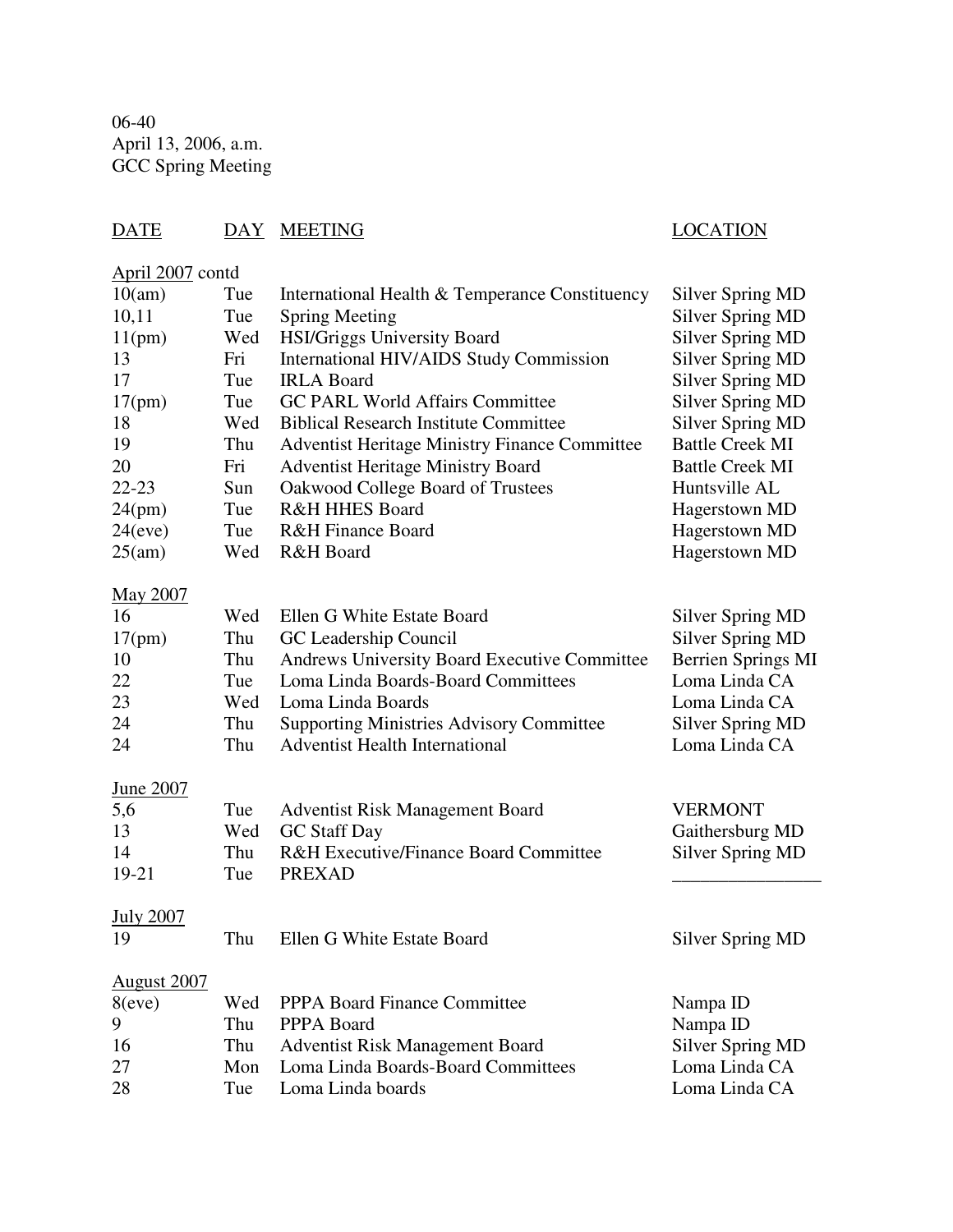06-41 April 13, 2006, a.m. GCC Spring Meeting

| <b>DATE</b>       |     | DAY MEETING                                        | <b>LOCATION</b>         |  |  |
|-------------------|-----|----------------------------------------------------|-------------------------|--|--|
| August 2007 contd |     |                                                    |                         |  |  |
| 29(am)            | Wed | <b>Adventist Health International</b>              | Loma Linda CA           |  |  |
|                   |     |                                                    |                         |  |  |
| September 2007    |     |                                                    |                         |  |  |
| 4(eve)            | Tue | <b>R&amp;H Finance Board Committee</b>             | <b>Hagerstown MD</b>    |  |  |
| 5(am)             | Wed | R&H Board                                          | Hagerstown MD           |  |  |
| $9 - 13$          | Sun | <b>Adventist Risk Management Conference</b>        |                         |  |  |
| $17 - 21$         | Mon | <b>Staff Travel Moratorium</b>                     | Silver Spring MD        |  |  |
| 19(pm)            | Wed | Department Directors/GC President Meeting          | <b>Silver Spring MD</b> |  |  |
| 20                | Thu | GC Leadership Council                              | <b>Silver Spring MD</b> |  |  |
| 24                | Mon | <b>Christian Record Services Finance Committee</b> | Lincoln NE              |  |  |
| 25                | Tue | <b>Christian Record Services Board of Trustees</b> | Lincoln NE              |  |  |
|                   |     |                                                    |                         |  |  |
| October 2007      |     |                                                    |                         |  |  |
| 1(pm)             | Mon | <b>Global Mission Operations</b>                   | <b>Kiev UKRAINE</b>     |  |  |
| 2(am)             | Tue | <b>International Board of Education</b>            | <b>Kiev UKRAINE</b>     |  |  |
| 2(pm)             | Tue | <b>Adventist Television Network Oper Com</b>       | <b>Kiev UKRAINE</b>     |  |  |
| 2(pm)             | Tue | <b>IRLA Board</b>                                  | <b>Kiev UKRAINE</b>     |  |  |
| 2(pm)             | Tue | <b>GC PARL World Affairs Committee</b>             | Kiev UKRAINE            |  |  |
| 3                 | Wed | Use of Tithe Study Commission (Steering Com)       | <b>Kiev UKRAINE</b>     |  |  |
| 3(pm)             | Wed | 10/40 Window Committee                             | <b>Kiev UKRAINE</b>     |  |  |
| 3(eve)            | Wed | <b>IBMTE Board</b>                                 | <b>Kiev UKRAINE</b>     |  |  |
| 4(am)             | Thu | <b>ADRA</b> Board                                  | Kiev UKRAINE            |  |  |
| 4(pm)             | Thu | Accred Assoc of SDA Sch, Coll & Univ               | <b>Kiev UKRAINE</b>     |  |  |
| 4(pm)             | Thu | <b>Adventist World Radio Board</b>                 | <b>Kiev UKRAINE</b>     |  |  |
| 5                 | Fri | <b>Presidents Council</b>                          | Kiev UKRAINE            |  |  |
| 5                 | Fri | Secretaries Council                                | <b>Kiev UKRAINE</b>     |  |  |
| 5                 | Fri | <b>Treasurers Council</b>                          | <b>Kiev UKRAINE</b>     |  |  |
| 5(pm)             | Fri | Africa HIV/AIDS Office Board                       | Kiev UKRAINE            |  |  |
| 7(am)             | Sun | Council on Evangelism & Witness                    | Kiev UKRAINE            |  |  |
| Õ                 | Mon | Division Officer Interviews                        | <b>Kiev UKRAINE</b>     |  |  |
| 9(am)             | Tue | GC & Division Officers                             | Kiev UKRAINE            |  |  |
| 9(pm)             | Tue | Division Officer Interviews                        | Kiev UKRAINE            |  |  |
| 10                | Wed | Use of Tithe Study Commission                      | <b>Kiev UKRAINE</b>     |  |  |
| 11                | Thu | Commission on Ministries, Services, & Structures   | <b>Kiev UKRAINE</b>     |  |  |
| 11(pm)            | Thu | <b>GCAS</b> Board                                  | <b>Kiev UKRAINE</b>     |  |  |
| 11(pm)            | Thu | AIIAS Management Committee & Board                 | Kiev UKRAINE            |  |  |
| 12(am)            | Fri | Financial Planning & Budgeting Com                 | Kiev UKRAINE            |  |  |
| 12(pm)            | Fri | <b>Church Manual Committee</b>                     | Kiev UKRAINE            |  |  |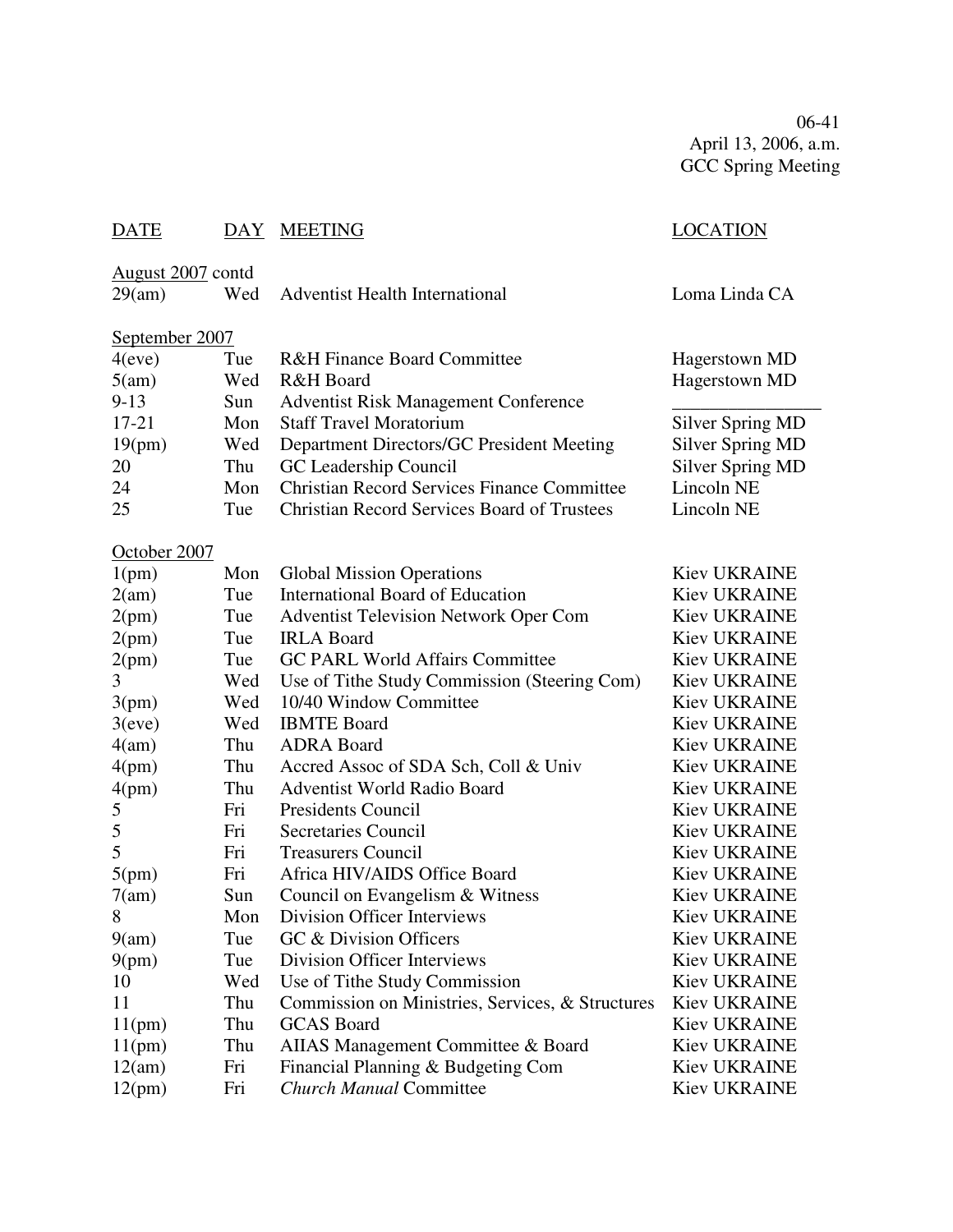06-42 April 13, 2006, a.m. GCC Spring Meeting

## DATE DAY MEETING SERVESTEED DAY AND DESCRIPTION

| October 2007 contd |      |                                                   |                           |
|--------------------|------|---------------------------------------------------|---------------------------|
| $12(eve) - 17$     | Fri  | Annual Council                                    | <b>Kiev UKRAINE</b>       |
| 14(eve)            | Sun  | GC Financial Audit Review Committee               | <b>Kiev UKRAINE</b>       |
| 19(am)             | Fri  | <b>Andrews University Board Finance Committee</b> | Berrien Springs MI        |
| 21                 | Sun. | <b>Andrews University Board Subcommittees</b>     | <b>Berrien Springs MI</b> |
| 21(pm)             | Sun  | Andrews University Seminary Executive Com         | <b>Berrien Springs MI</b> |
| $21 - 22$          | Sun. | Oakwood College Board                             | Huntsville AL             |
| 22.                | Mon  | <b>Andrews University Board</b>                   | Berrien Springs MI        |
| 23(am)             | Tue  | <b>IWM Administrative Council</b>                 | <b>Berrien Springs MI</b> |
| 23(am)             | Tue  | Loma Linda Executive Committees                   | Loma Linda CA             |
| 25                 | Thu  | <b>Supporting Ministries Advisory Council</b>     | Silver Spring MD          |
| 25                 | Thu  | Ellen G White Estate Board                        | Silver Spring MD          |
|                    |      |                                                   |                           |

## November 2007

|  | December 2007 |  |
|--|---------------|--|
|--|---------------|--|

| 6         |     | Thu ARM Board                               | Silver Spring MD |
|-----------|-----|---------------------------------------------|------------------|
| <b>10</b> |     | Mon ADRA Executive Committee                | Silver Spring MD |
| -11       | Tue | Loma Linda Board and Board Committees       | Loma Linda CA    |
| 13(am)    | Thu | <b>Adventist Health International</b>       | Loma Linda CA    |
| -12       |     | Wed Loma Linda Boards                       | Loma Linda CA    |
| -17       |     | Mon Inst for Prevention of Addictions Board |                  |
| -18       | Tue | R&H Board Executive/Finance Com             | Silver Spring MD |

## SEC/ADCOM/102-05Gd/SEC/ADCOM/SecC/GCDO06SM/06SM to RJH(DIV)

## 102-06Gc AUTHORIZED MEETINGS 2008

VOTED, To approve the updated list of Authorized Meetings 2008 with the understanding that attendance at these meetings must also be approved by the administration of each entity, as follows:

| <b>DATE</b>  | DAY | <b>MEETING</b>                                  | <b>LOCATION</b>    |
|--------------|-----|-------------------------------------------------|--------------------|
| January 2008 |     |                                                 |                    |
| $2 - 5$      |     | Wed Institute of World Mission Re-Entry Program | Avondale AUSTRALIA |
| $8-12$       | Tue | <b>PREXAD</b>                                   |                    |
| $11 - 26$    | Fri | Institute of World Mission                      | Avondale AUSTRALIA |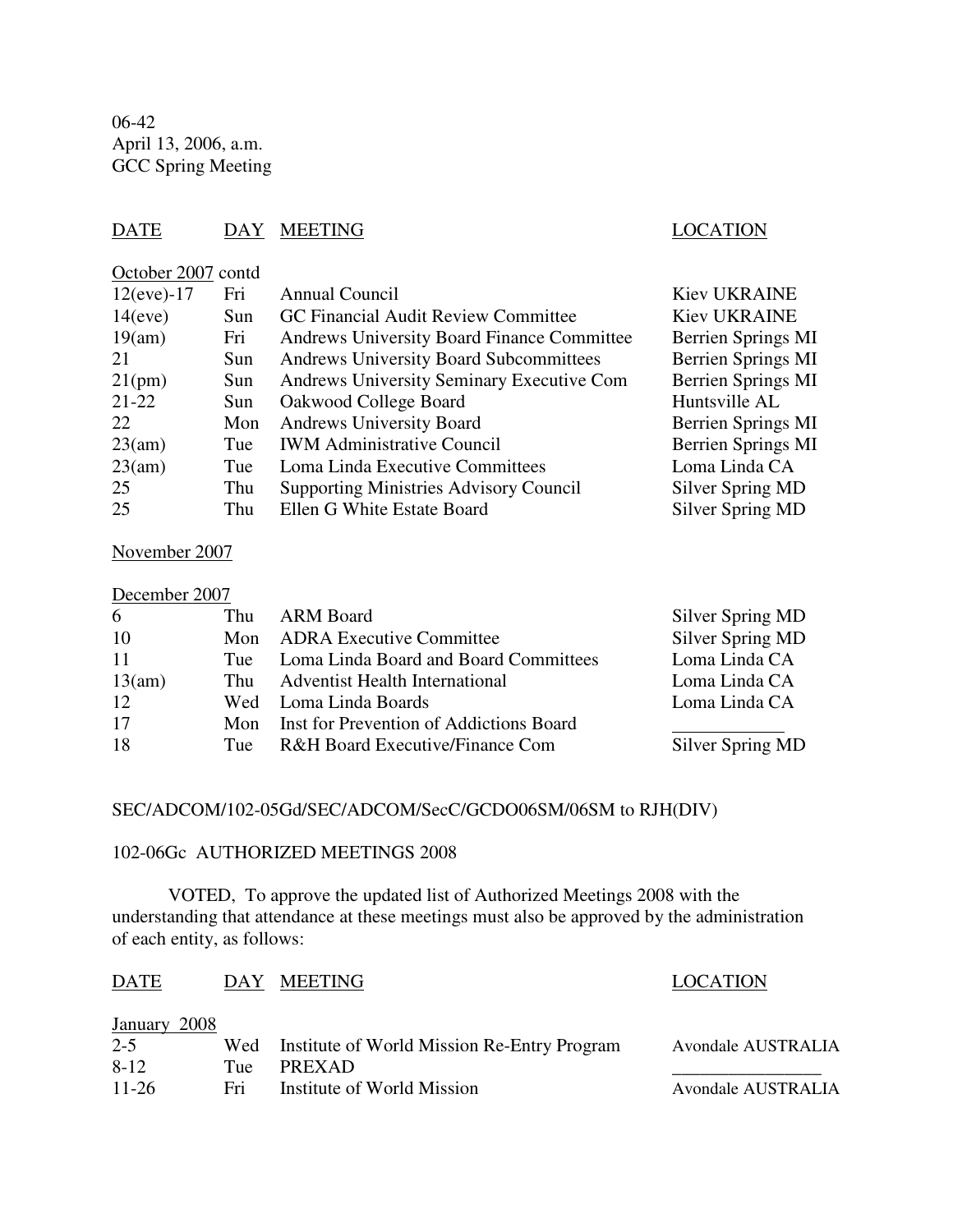06-43 April 13, 2006, a.m. GCC Spring Meeting

| <b>DATE</b>                                    | DAY               | <b>MEETING</b>                                                                                           | <b>LOCATION</b>                                    |
|------------------------------------------------|-------------------|----------------------------------------------------------------------------------------------------------|----------------------------------------------------|
| January 2008 contd<br>28-31                    | Mon               | Third Bible Sch—Corresp Sch Coordinator's Mtg                                                            | Cape Town SO AFRICA                                |
| February 2008<br>20<br>21                      | Wed<br>Thu        | <b>Christian Record Services Finance Committee</b><br><b>Christian Record Services Board of Trustees</b> | Lincoln NE<br>Lincoln NE                           |
| <b>March 2008</b><br>$17 - 22$<br>19(pm)<br>20 | Mon<br>Wed<br>Thu | <b>Staff Travel Moratorium</b><br>Department Directors/GC President Meeting<br>GC Leadership Council     | <b>Silver Spring MD</b><br><b>Silver Spring MD</b> |
| <b>April 2008</b><br>8,9(am)                   | Wed               | <b>Spring Meeting</b>                                                                                    | Berrien Springs MI                                 |
| May 2008<br>22<br>22(pm)                       | Thu<br>Thu        | <b>Supporting Ministries Advisory Committee</b><br>GC Leadership Council                                 | <b>Silver Spring MD</b><br><b>Silver Spring MD</b> |
| <u>June 2008</u><br>18-19                      | Wed               | <b>PREXAD</b>                                                                                            |                                                    |
| <u>July 2008</u><br>14-26                      | Mon               | World Conf on Youth and Community Service                                                                |                                                    |
| August 2008                                    |                   |                                                                                                          |                                                    |
| September 2008<br>$15-19$                      | Mon               | <b>Staff Travel Moratorium</b>                                                                           |                                                    |
| 17(pm)<br>18                                   | Wed<br>Thu        | Department Directors/GC President Meeting<br>GC Leadership Council                                       | <b>Silver Spring MD</b><br><b>Silver Spring MD</b> |
| 22<br>23(am)                                   | Mon<br>Tue        | <b>Christian Record Services Finance Committee</b><br><b>Christian Record Services Board</b>             | Lincoln NE<br>Lincoln NE                           |
| October 2008                                   |                   |                                                                                                          |                                                    |
| $10-15(am)$                                    | Fri               | Annual Council                                                                                           | Silver Spring MD                                   |
| 23                                             | Thu               | <b>Supporting Ministries Advisory Committee</b>                                                          | <b>Silver Spring MD</b>                            |
| November 2008                                  |                   |                                                                                                          |                                                    |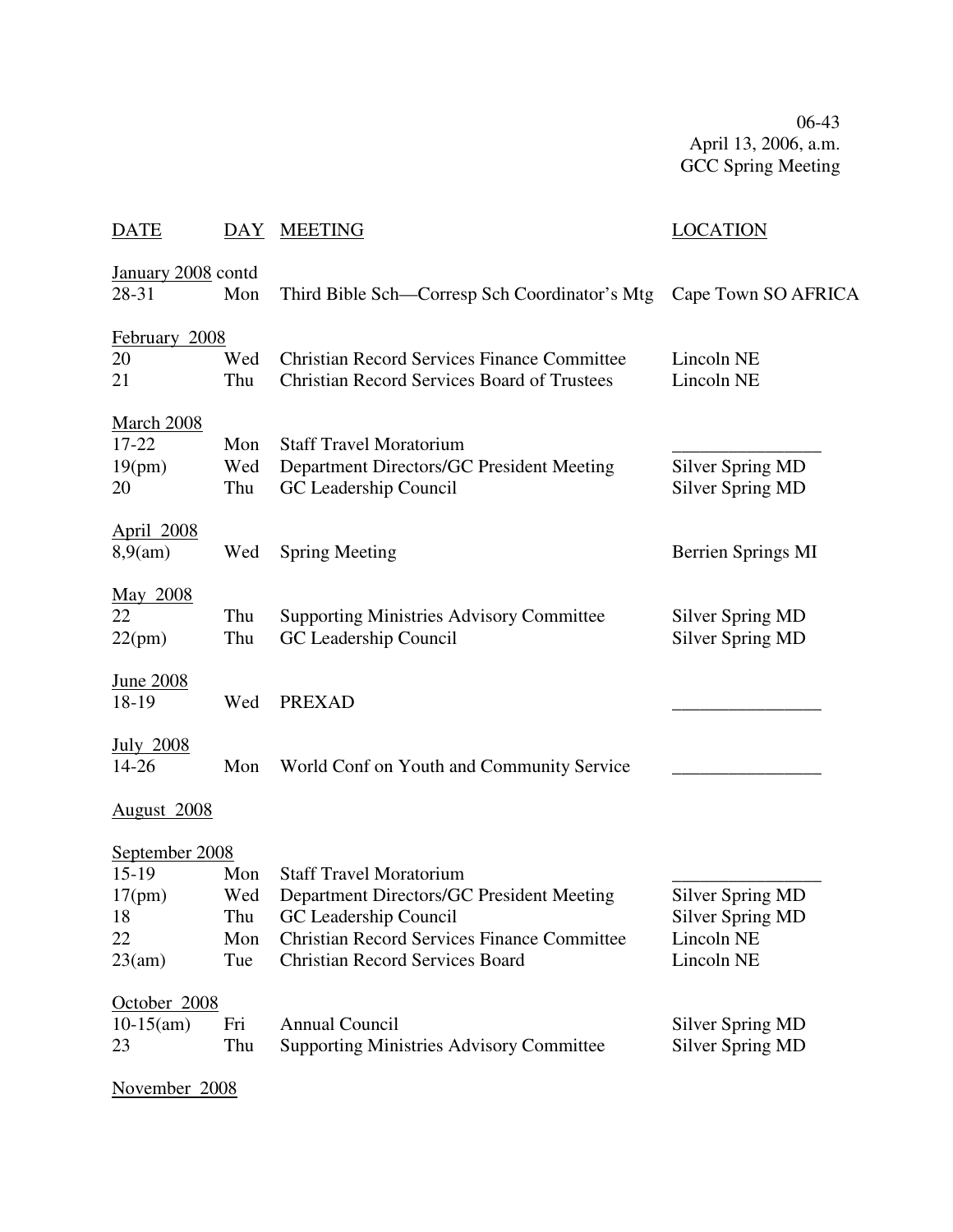06-44 April 13, 2006, a.m. GCC Spring Meeting

## DATE DAY MEETING LOCATION

December 2008

## SEC/ADCOM/102-05Ge/SEC/ADCOM/SecC/GCDO06SM/06SM to RJH(DIV)

## 102-06Gd AUTHORIZED MEETINGS 2009

VOTED, To approve the updated list of Authorized Meetings 2009 with the understanding that attendance at these meetings must also be approved by the administration of each entity, as follows:

| DATE                           | DAY | <b>MEETING</b>                                                           | LOCATION                                    |
|--------------------------------|-----|--------------------------------------------------------------------------|---------------------------------------------|
| January 2009<br>$13 - 17$      | Tue | <b>PREXAD</b>                                                            |                                             |
| February 2009                  |     |                                                                          |                                             |
| 18                             | Wed | <b>Christian Record Services Finance Committee</b>                       | Lincoln NE                                  |
| 19                             | Thu | <b>Christian Record Services Board of Trustees</b>                       | Lincoln NE                                  |
| <b>March 2009</b><br>$16 - 21$ | Mon | <b>Staff Travel Moratorium</b>                                           |                                             |
| 18(pm)                         | Wed | Department Directors/GC President Meeting                                | <b>Silver Spring MD</b>                     |
| 19                             | Thu | GC Leadership Council                                                    | Silver Spring MD                            |
| April 2009<br>$7,8$ (am)       | Tue | <b>Spring Meeting</b>                                                    | Huntsville AL                               |
| May 2009<br>21                 | Thu |                                                                          |                                             |
| 21(pm)                         | Thu | <b>Supporting Ministries Advisory Committee</b><br>GC Leadership Council | Silver Spring MD<br><b>Silver Spring MD</b> |
|                                |     |                                                                          |                                             |
| <u>June 2009</u><br>$17 - 18$  | Wed | <b>PREXAD</b>                                                            |                                             |
| <b>July 2009</b>               |     |                                                                          |                                             |
| <b>August 2009</b>             |     |                                                                          |                                             |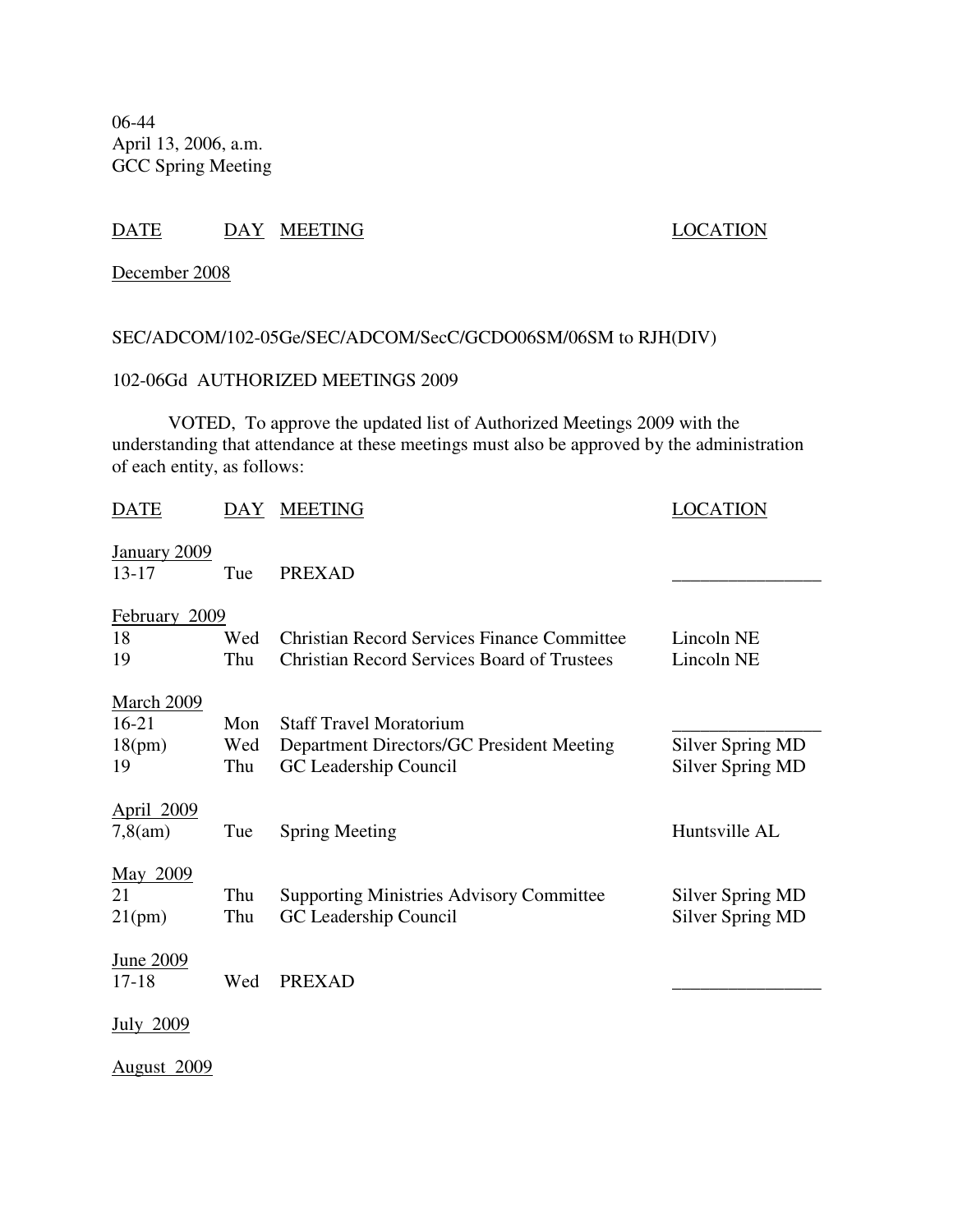06-45 April 13, 2006, a.m. GCC Spring Meeting

## DATE DAY MEETING SERVICES AND LOCATION

| September 2009 |     |                                                    |                         |
|----------------|-----|----------------------------------------------------|-------------------------|
| $14 - 18$      | Mon | <b>Staff Travel Moratorium</b>                     |                         |
| 16(pm)         | Wed | Department Directors/GC President Meeting          | Silver Spring MD        |
| 17             | Thu | GC Leadership Council                              | <b>Silver Spring MD</b> |
| 21             | Mon | <b>Christian Record Services Finance Committee</b> | Lincoln NE              |
| 22             | Tue | <b>Christian Record Services Board of Trustees</b> | Lincoln NE              |
| October 2009   |     |                                                    |                         |
| $9-15(am)$     | Fri | Annual Council                                     | Silver Spring MD        |
| 22             | Thu | <b>Supporting Ministries Advisory Committee</b>    | Silver Spring MD        |
|                |     |                                                    |                         |

November 2009

December 2009

## SEC/ADCOM/SecC/GCDO06SM/06SM to RJH(DIV)

## 102-06Ge AUTHORIZED MEETINGS 2010

VOTED, To approve the updated list of Authorized Meetings 2010 with the understanding that attendance at these meetings must also be approved by the administration of each entity, as follows:

| <b>DATE</b>                  | DAY | <b>MEETING</b>                                  | LOCATION         |
|------------------------------|-----|-------------------------------------------------|------------------|
| January 2010                 |     |                                                 |                  |
| February 2010                |     |                                                 |                  |
| March 2010                   |     |                                                 |                  |
| <b>April 2010</b><br>6,7(am) | Tue | <b>Spring Meeting</b>                           | Silver Spring MD |
| <b>May 2010</b><br>20        | Thu | <b>Supporting Ministries Advisory Committee</b> | Silver Spring MD |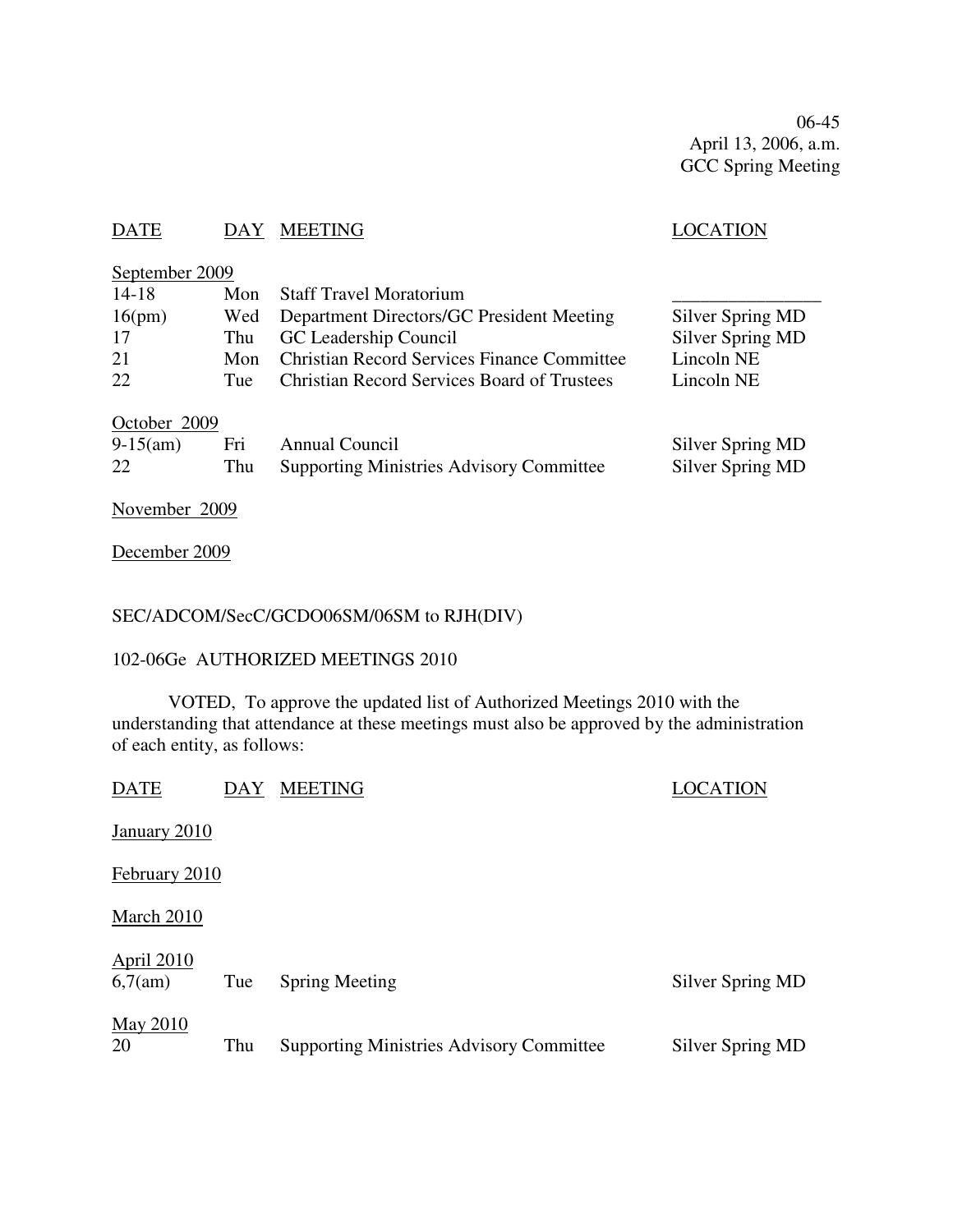06-46 April 13, 2006, a.m. GCC Spring Meeting

## DATE DAY MEETING LOCATION

## June 2010

| $23 - 24$   | Wed General Conference Session Spiritual Emphasis | Atlanta GA |
|-------------|---------------------------------------------------|------------|
| $24$ -Jul 3 | Thu General Conference Session                    | Atlanta GA |

July 2010

August 2010

September 2010

October 2010

November 2010

December 2010

NomCom06SM/06SM to MAB

## NOMINATING COMMITTEE REPORT

VOTED, To approve the report of the Nominating Committee:

Education Department

Associate Director, Lisa M Beardsley

## SEC/ADCOM/06SM to LRE

## WORLD SABBATH SCHOOL BIBLE STUDY GUIDE CURRICULUM COMMITTEE (GCC-S)—MEMBERSHIP ADJUSTMENT

VOTED, To adjust the membership of the World Sabbath School Bible Study Guide Curriculum Committee (WSSCC) (GCC-S), as follows:

> Add Division Children's Ministry Directors—Invitees Division Youth Ministry Directors—Invitees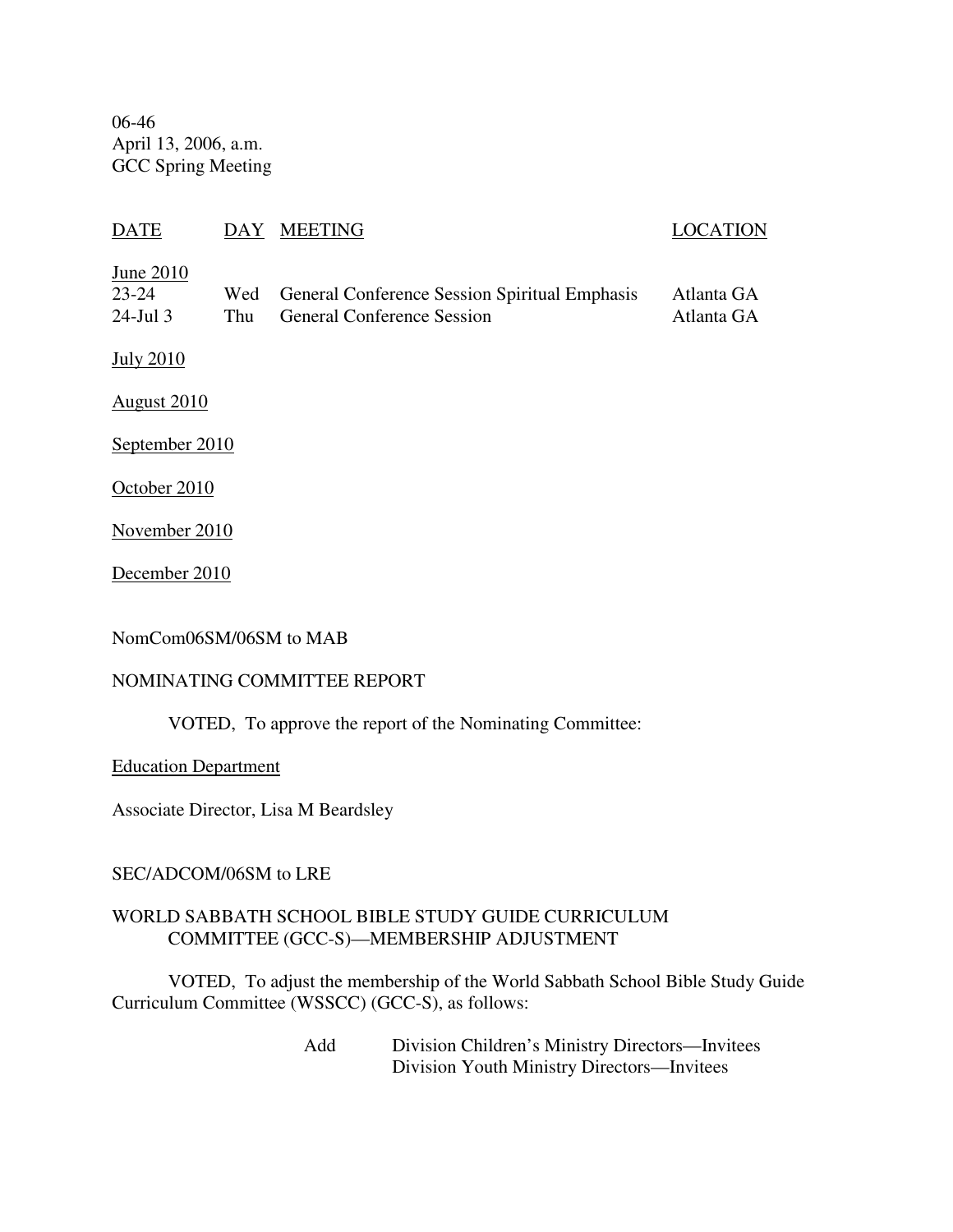06-47 April 13, 2006, a.m. GCC Spring Meeting

#### SEC/06SM to LRE

## GENERAL CONFERENCE EXECUTIVE COMMITTEE (GCC)— MEMBERSHIP ADJUSTMENT

VOTED, To adjust the membership of the General Conference Executive Committee (GCC), as follows:

| Add    | Jernigan, Donald L (30 members at large)                                                      |
|--------|-----------------------------------------------------------------------------------------------|
| Delete | Demerdji, Ludmila (Laymember, West Russian Un Conf)<br>Werner, Thomas L (30 members at large) |

## SEC/06SM to LRE

## COMMISSION ON MINISTRIES, SERVICES, AND STRUCTURES (GCC-S)—MEMBERSHIP ADJUSTMENT

VOTED, To adjust the membership of the Commission on Ministries, Services, and Structures (MinSer&StrucComm) (GCC-S), as follows:

Add Retzer, Gordon L (President, Southern Union, NAD)

Delete Trevino, Max A (President Southwestern Union, NAD)

## INTERNATIONAL RELIGIOUS LIBERTY ASSOCIATION— LEGAL MEETING

At 9:56 a.m. a legal meeting of the International Religious Liberty Association was convened.

At 10:12 a.m. the business session of the General Conference Executive Committee was reconvened.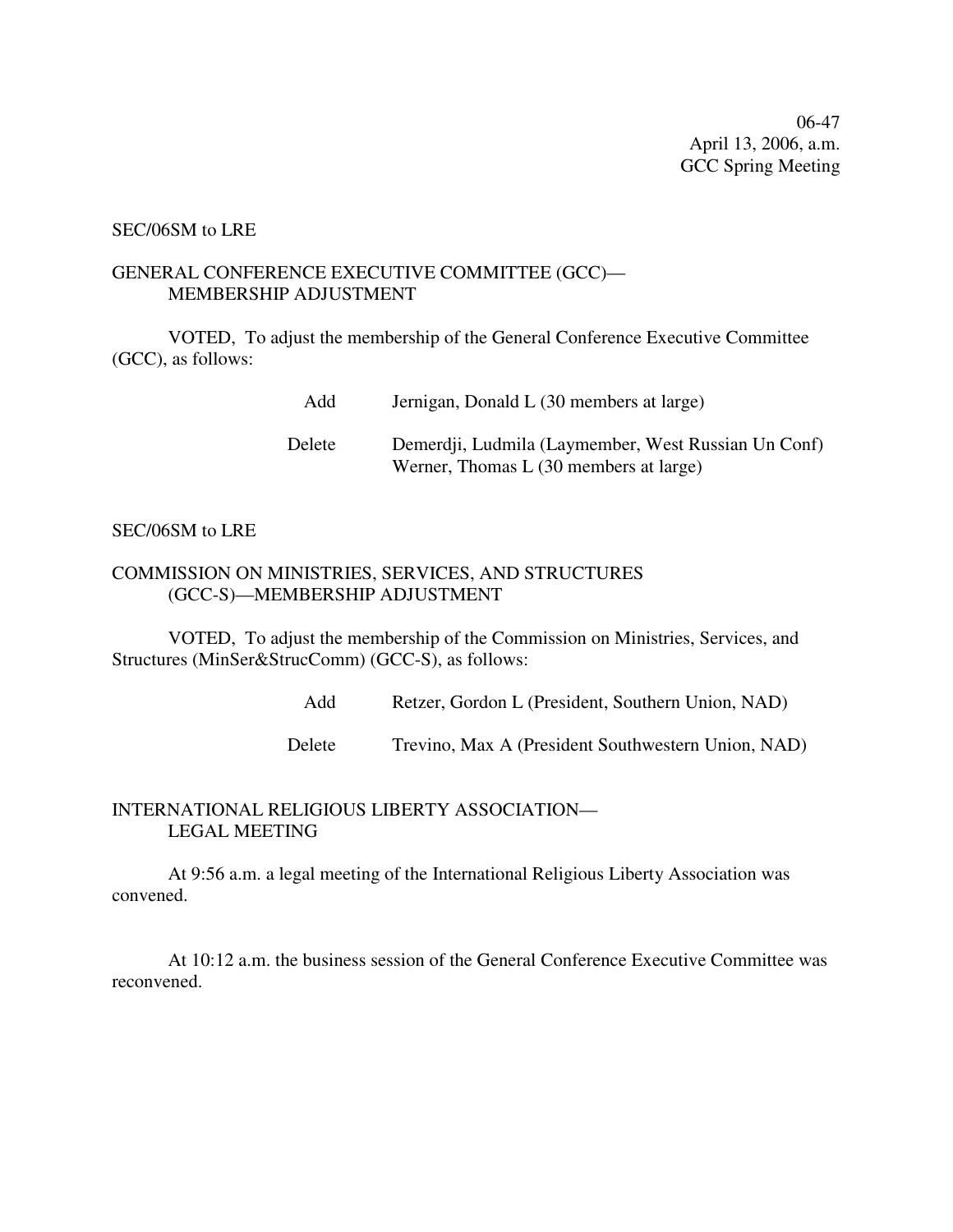06-48 April 13, 2006, a.m. GCC Spring Meeting

## TRE/ADCOM/TreC/06SM to RER

## 112-06G PORTFOLIO MANAGEMENT STRATEGIES

VOTED, To authorize the General Conference Investment Committee to approve external portfolio managers, as deemed appropriate, to use the provisions of GC S 45 50 (Appendix C), Special Consideration Securities, paragraph 1. e. in the interest of greater efficiency in the implementation of portfolio management strategies and the management of risk with an annual written report to the General Conference Investment Committee and the General Conference Corporation Board of Directors as to the extent of use of said policy.

## TRE/ADCOM/TreC/06SM to REL

## 113-06G INVESTMENT STRATEGIES

VOTED, To authorize the use of high yield securities by managers of the Income Fund under GC S 45 50 (Appendix C), Special Consideration Securities, paragraph 1. b. The inclusion of high yield securities shall be within provisions of the Manager Investment Policy Statement guidelines, which states that at no time may more than 25% of funds under management be invested in securities rated BBB or below.

### TRE/ADCOM/TreC/06SM to REL

### 118-06G ALTERNATIVE INVESTMENTS

VOTED, To authorize the use of alternative investments under GC S 45 50 (Appendix C), Special Consideration Securities, paragraph 1.c. for the Hospital Retirement Fund. It is understood that such investments shall be with investment business partners with like values who would use strategies in keeping with the values of the church.

### TRE/06SM to REL

### AUDITED FINANCIAL STATEMANT 2005

VOTED, To accept the 2005 Combined Financial Statements of the General Conference of Seventh-day Adventists for the period ending December 31, 2005 (which include the Operating Funds, The Plant Fund, and Other Funds) and the auditor's opinions for the following unitized funds: